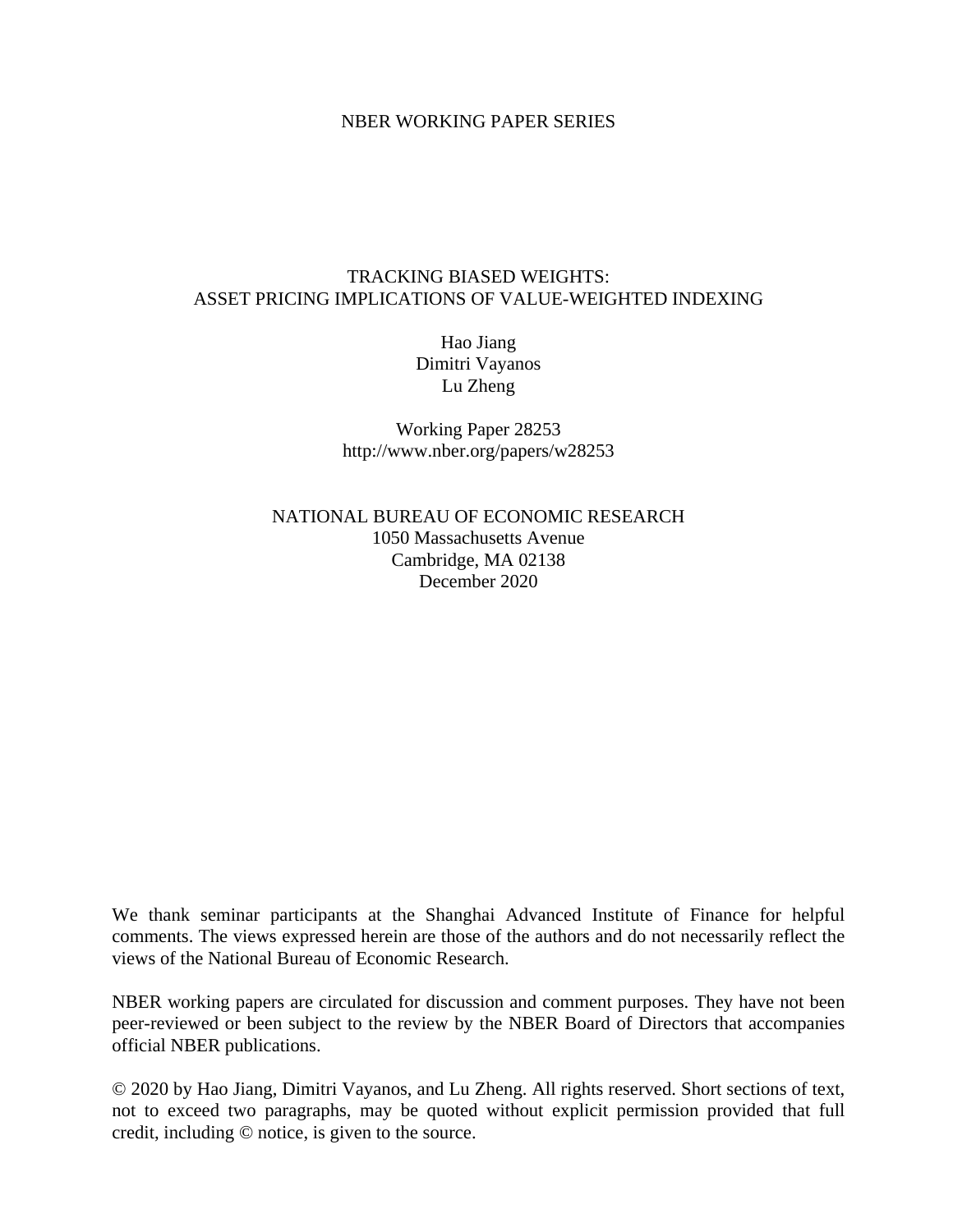Tracking Biased Weights: Asset Pricing Implications of Value-Weighted Indexing Hao Jiang, Dimitri Vayanos, and Lu Zheng NBER Working Paper No. 28253 December 2020 JEL No. G1,G2

### **ABSTRACT**

We show theoretically and empirically that flows into index funds raise the prices of large stocks in the index disproportionately more than the prices of small stocks. Conversely, flows predict a high future return of the small-minus-large index portfolio. This finding runs counter to the CAPM, and arises when noise traders distort prices, biasing index weights. When funds tracking value-weighted indices experience inflows, they buy mainly stocks in high noise-trader demand, exacerbating the distortion. During our sample period 2000-2019, a small-minus-large portfolio of S&P500 stocks earns ten percent per year, while no size effect exists for non-index stocks.

Hao Jiang Department of Finance Michigan State University East Lansing, MI 48824 jiangh@broad.msu.edu

Dimitri Vayanos Department of Finance, OLD 3.41 London School of Economics Houghton Street London WC2A 2AE UNITED KINGDOM and CEPR and also NBER d.vayanos@lse.ac.uk

Lu Zheng Paul Merage School of Business University of California, Irvine Irvine, CA 92617 luzheng@uci.edu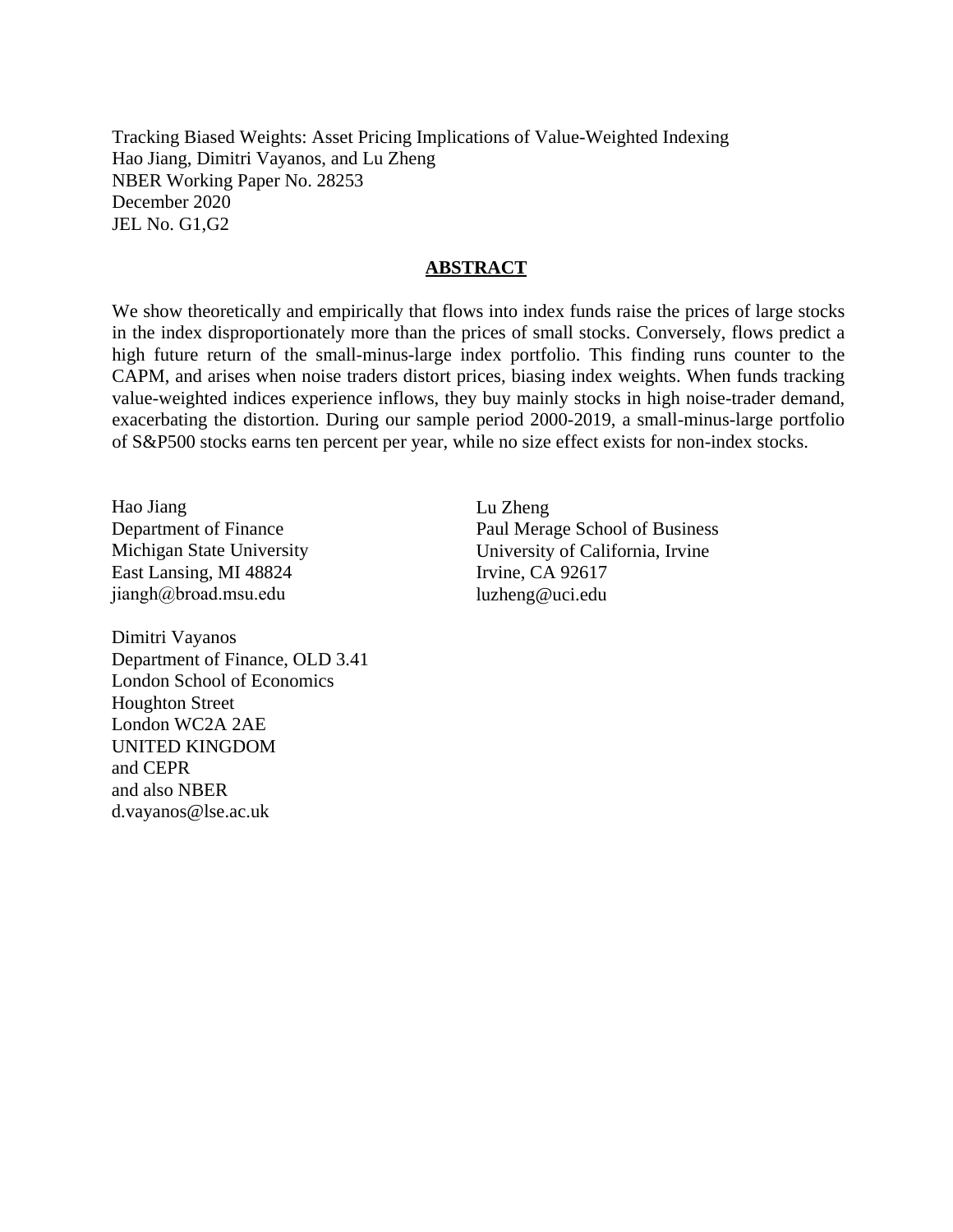## 1 Introduction

The growth of passive investing over the recent decades has been explosive. Total assets in index mutual funds and exchange-traded funds (ETFs) rose from \$400 billion in 2000 to \$8.5 trillion in 2019, a larger than twentyfold increase. As of 2019, the assets managed by equity index mutual funds and ETFs accounted for 50 percent of assets managed by all US equity funds, and for 15 percent of the US stock market as a whole. The S&P500 index attracts the bulk of equity index investing: as of 20[1](#page-2-0)9, 42 percent of equity index mutual funds were tracking that index.<sup>1</sup>

Index funds provide households with a low-cost option to invest in financial markets. Their effects on equilibrium asset prices and market efficiency are less well-understood. Suppose, in the spirit of the CAPM, that index funds track the market portfolio, and that portfolio is held by the average of active funds. If households switch from active funds uniformly into index funds, then there should be no effect on asset prices. If instead passive investing grows because more households access financial markets, then the market risk premium should drop. Hence, asset prices should rise and expected returns should drop, and these effects should be more pronounced for high CAPM-beta assets.

In this paper we study theoretically and empirically how the growth of passive investing impacts stock prices. On the empirical side, we find that flows into equity index funds have sharply different effects than the CAPM-implied ones. Flows raise disproportionately the prices of largecapitalization stocks in the S&P500 index relative to the prices of the index's small stocks. Hence, flows are associated with a low return of a portfolio of small minus large index stocks. Conversely, flows predict a high future return of the small-minus-large index portfolio. These effects run counter to the CAPM because small stocks have higher CAPM beta than large stocks.<sup>[2](#page-2-1)</sup> We find additionally a strong size effect, namely, small stocks earn higher average returns than large stocks even after adjusting for CAPM beta. Moreover, this effect is confined to stocks within the S&P500 index.

On the theoretical side, we show that in the absence of noise traders (or when these traders hold the index), flows into passive funds have the CAPM-implied effects. In the presence of noise traders,

<span id="page-2-0"></span><sup>&</sup>lt;sup>1</sup>These data are from Page 39 and Table 42 of the 2020 Investment Company Institute Factbook, and from Page 9 of the 2012 Investment Company Institute Factbook.

<span id="page-2-1"></span> $2$ See, for example, [Fama and French](#page-31-0) [\(1992\)](#page-31-0).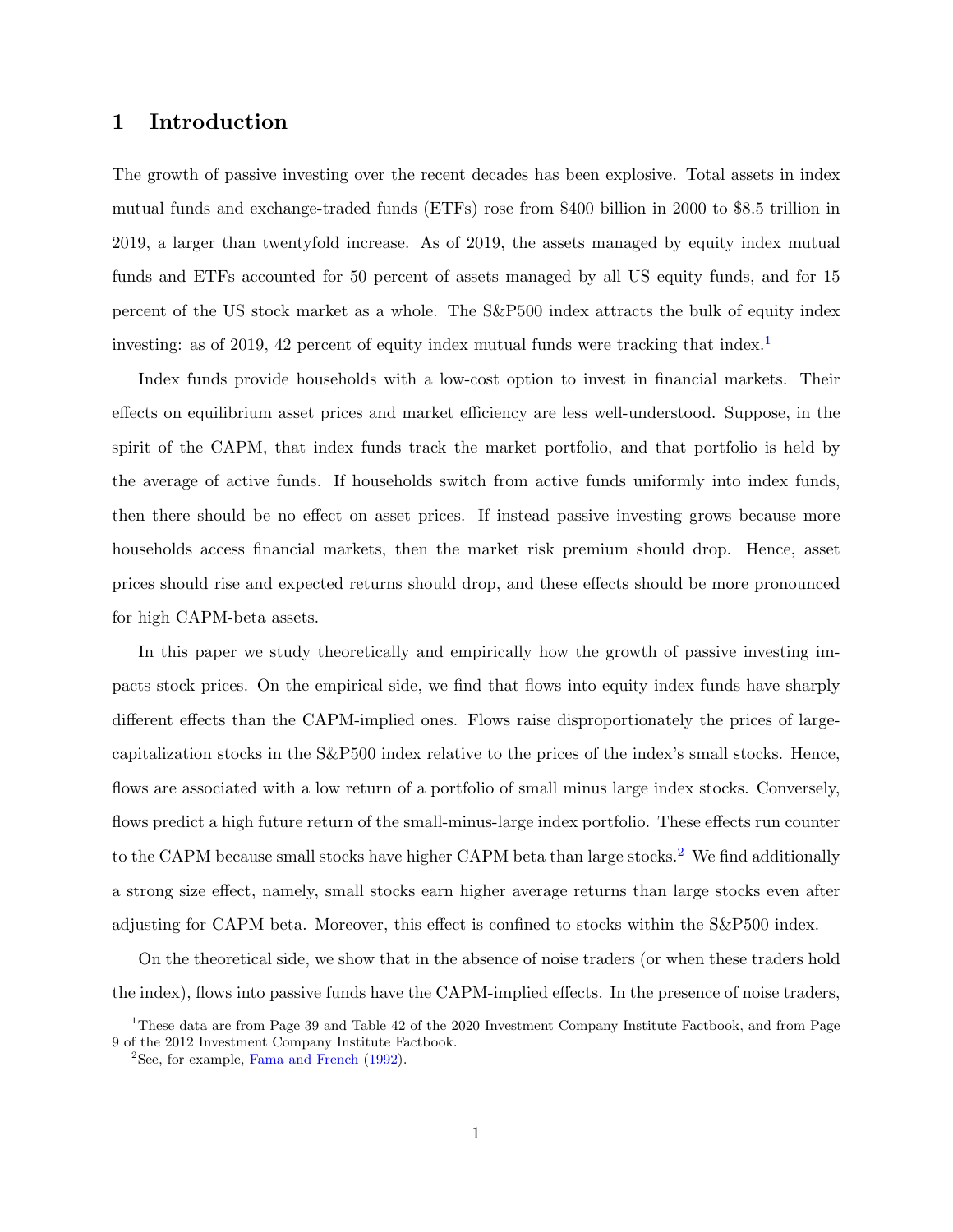however, the effects differ sharply and align with our empirical findings. Intuitively, stocks in high demand by noise traders are overvalued and enter with high weights into indices that weigh stocks proportionately to their market capitalization. Conversely, stocks in low demand are undervalued and enter with low weights. Hence, funds that track value-weighted indices overweight stocks in high noise-trader demand and underweight stocks in low demand, compared to the weights they would choose under portfolio optimization. When these funds experience inflows, they undertake investments that exacerbate the price distortions.

Our model is set up in continuous time and builds on [Buffa, Vayanos, and Woolley](#page-30-0) [\(2020\)](#page-30-0). Agents can trade one riskless asset, whose return is exogenous and constant over time, and multiple risky assets, whose prices are determined endogenously in equilibrium. Agents are of three types: experts, who can invest in the riskless asset and in the risky assets without any constraints; non-experts, whose risky-asset portfolio must track an index; and noise traders, who generate an exogenous demand for the risky assets that is constant over time. An increase in the measure of non-experts corresponds to more households accessing financial markets through index funds. An increase in the measure of non-experts accompanied by an equal decrease in the measure of experts corresponds to households switching from active into index funds.

In equilibrium, assets in high noise-trader demand trade at a high price. For these assets, volatility per share is also high, and so is the price impact of buying additional shares. Hence, an increase in the measure of non-experts, which triggers asset purchases, generates a larger percentage price increase for the assets in high noise-trader demand. An increase in the measure of non-experts that is accompanied by an equal decrease in the measure of experts generates an even stronger effect in the same direction. Indeed, assets in high noise-trader demand attract less investment by experts and are, therefore, less affected by a drop in the experts' demand.

The relationship between noise-trader demand, volatility and price impact is easiest to understand in the case where an asset is in such large demand that experts must short it in equilibrium. A positive shock to the asset's expected dividends causes the asset's price to rise. The experts' short position thus becomes larger and carries more risk. As a consequence, experts become more willing to unwind their position and to buy the asset. Their buying pressure amplifies the price rise, resulting in high volatility per share. The high volatility causes, in turn, high price impact.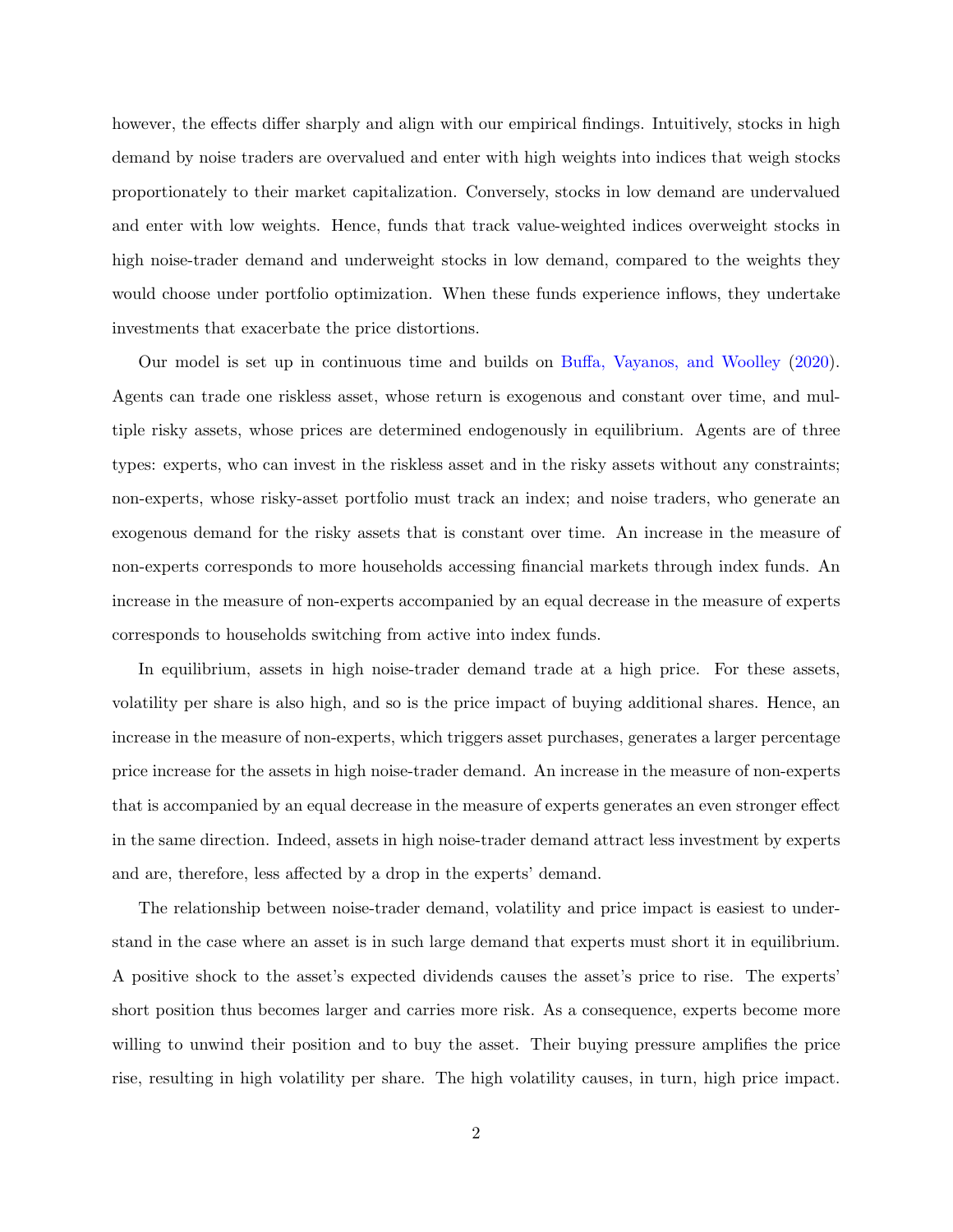Indeed, experts accommodate additional purchases of the asset by holding an even larger short position. This exposes them to even more volatility, causing the price to rise with demand in a convex manner.

We summarize our theoretical results into four hypotheses: (1) flows into index funds are associated with a low return of a portfolio of small- relative to large-capitalization index stocks, and predict a high future return of that portfolio; (2) flows into index funds raise the concentration of index weights, as measured by the cross-sectional standard deviation or the Herfindahl-Hirschman index, and conversely high concentration predicts a high future return of the small-minus-large index portfolio; (3) the rise in index investing in the recent decades is associated with a high average return of the small-minus-large index portfolio; and (4) this size effect is weaker for stocks not in the index. We test the four hypotheses by taking the index to be the S&P500, and the flows to be into index mutual funds and ETFs that track that index. We refer to these institutions collectively as index funds. Our sample period is 2000-2019.

To test the first hypothesis, we examine how the return of the small-minus-large index portfolio relates to contemporaneous and to lagged flows into index funds. Consistent with the model, we find a negative relationship between the return and contemporaneous flows, and a positive relationship between the return and lagged flows. The observed relationships are stronger when market volatility is high, which is also consistent with the model.

To test the second hypothesis, we examine whether changes in the concentration of index weights are positively related to flows into index funds. Consistent with the model, we find a positive contemporaneous relationship between flows and changes in concentration. We further examine whether changes in concentration relate to the subsequent return of the small-minus-large index portfolio. High concentration of index weights could be a manifestation of large flows into index funds or of high noise-trader demand for some index stocks, both of which are positively related to the future return of the small-minus-large index portfolio. Consistent with the model, we find a strong positive relationship between changes in concentration and the future return of the small-minus-large index portfolio.

To test the third hypothesis, we form portfolios based on index weights. The decile portfolio of lowest index weight stocks earns an average return of 10% per year above the decile portfolio of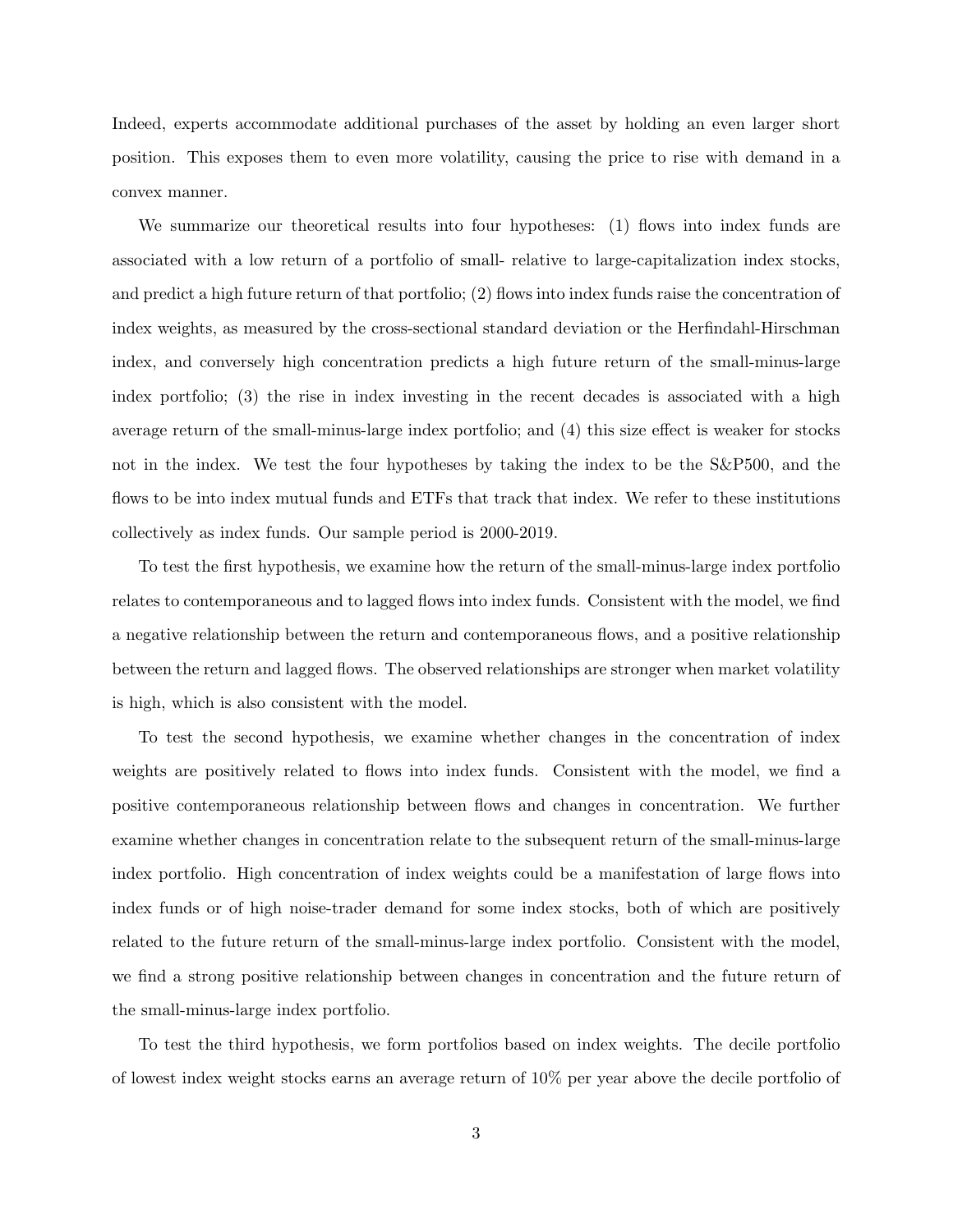highest index weight stocks. This difference cannot be explained by differences in CAPM beta.

The "within S&P500" size effect that we find differs from the traditional size effect [\(Banz](#page-30-1) [\(1981\)](#page-30-1), [Fama and French](#page-31-0) [\(1992\)](#page-31-0)) in important ways. First, the index weight-based portfolio spans (explains away the abnormal returns of) the Fama and French SMB size portfolio, but not vice-versa. Second, despite the previous findings of a strong January seasonality in returns of small stocks, we find no evidence that the within S&P500 size effect exhibits a January seasonality. Third, and consistent with the fourth hypothesis, while a stock's weight in the  $S\&P500$  index is a strong and negative predictor of its future return, such a relation is not statistically significant for non S&P500 index stocks. Interestingly, for the period 1964-2000 when indexing was less prevalent, the relationship between market capitalization and subsequent returns was similar for the two groups of stocks.

Our paper relates to various strands of the literature on mutual funds and indexing. One strand examines empirically the effects of index additions, deletions and rebalancings. [Harris and Gurel](#page-32-0) [\(1986\)](#page-32-0) and [Shleifer](#page-33-0) [\(1986\)](#page-33-0) find that when stocks are added to the S&P500 index, their prices rise, with the effect being partly temporary. [Goetzmann and Garry](#page-31-1) [\(1986\)](#page-31-1) likewise find a price drop for deleted stocks.<sup>[3](#page-5-0)</sup> [Barberis, Shleifer, and Wurgler](#page-30-2) [\(2005\)](#page-30-2), [Greenwood](#page-32-1) [\(2008\)](#page-32-1) and [Boyer](#page-30-3) [\(2011\)](#page-30-3) find that inclusion in an index renders stocks more correlated with the index. Our work differs because we examine the effects of flows into index funds rather than of changes in index composition.

Another strand of related literature examines the effects of institutional flows. Most of these papers focus on institutions as a whole or on actively managed mutual funds. [Badrinath, Kale,](#page-30-4) [and Noe](#page-30-4) [\(1995\)](#page-30-4) and [Sias and Starks](#page-33-1) [\(1997\)](#page-33-1) find that institutional trading can explain lead-lag patterns in stock returns. They attribute their findings to institutions reacting to information before other investors do, an explanation also supported by the findings in [Chakravarty](#page-30-5) [\(2001\)](#page-30-5). [Nofsinger and Sias](#page-33-2) [\(1999\)](#page-33-2) and [Wermers](#page-33-3) [\(1999\)](#page-33-3) find that institutional trading is positively related to contemporaneous stock returns and predicts positively future returns over a six-month to one-

<span id="page-5-0"></span><sup>3</sup>Subsequent papers on how index weight changes affect price levels include [Beneish and Whaley](#page-30-6) [\(1996\)](#page-30-6) and [Lynch](#page-32-2) [and Mendenhall](#page-32-2) [\(1997\)](#page-32-2), who find that part of the effect occurs after weight changes are announced and before they are made; [Kaul, Mehrotra, and Morck](#page-32-3) [\(2000\)](#page-32-3) and [Chang, Hong, and Liskovich](#page-31-2) [\(2015\)](#page-31-2), who use mechanical index adjustments to rule out explanations other than price pressure; [Wurgler and Zhuravskaya](#page-33-4) [\(2002\)](#page-33-4) and [Petajisto](#page-33-5) [\(2011\)](#page-33-5), who find a larger effect for stocks with higher idiosyncratic risk; [Chen, Noronha, and Singal](#page-31-3) [\(2004\)](#page-31-3), who find a more lasting effect for additions than for deletions; [Greenwood](#page-32-4) [\(2005\)](#page-32-4), who finds that index rebalancings affect not only those stocks whose weight changes but also the stocks that covary highly with them; and [Pandolfi and Williams](#page-33-6) [\(2019\)](#page-33-6) who examine how rebalancings of sovereign bond indices affect bond yields and exchange rates.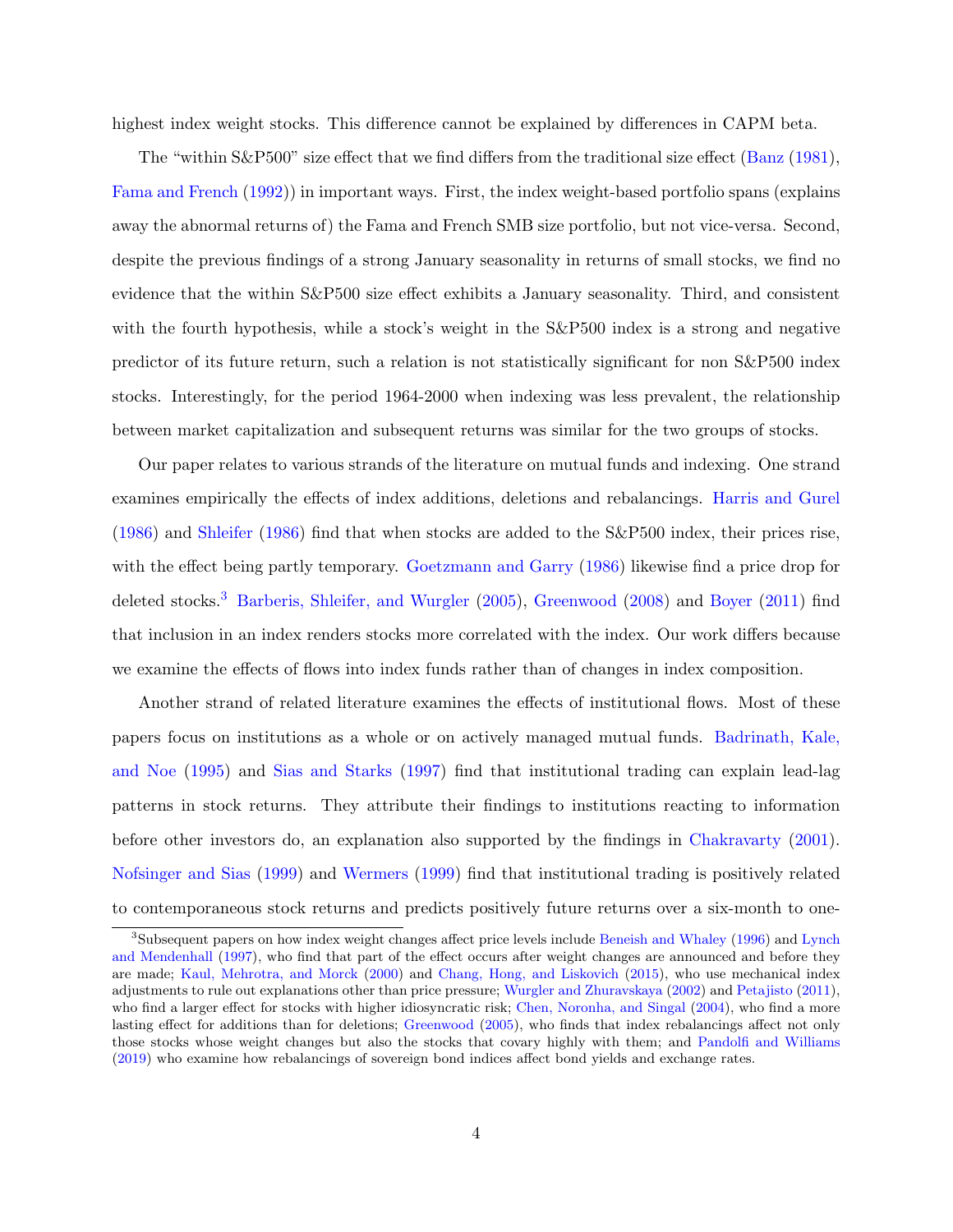year horizon. [Griffin, Harris, and Topaloglu](#page-32-5) [\(2003\)](#page-32-5) and [Sias, Starks, and Titman](#page-33-7) [\(2006\)](#page-33-7) find that the contemporaneous relationship remains positive in higher frequencies. [Dasgupta, Prat, and](#page-31-4) [Verardo](#page-31-4) [\(2011\)](#page-31-4) find that the predictive relationship turns negative over horizons longer than two years. [Coval and Stafford](#page-31-5) [\(2007\)](#page-31-5) find that institutional trading in response to extreme flows is associated with strong price reversals even over shorter horizons. A key question in these papers is whether institutional trading causes price movements or whether it merely reflects them, either by leading them, if institutions are better informed, or by lagging them, if institutions are positive feedback traders. The evidence on price reversals is supportive of a causal relationship, i.e., price pressure. Price pressure lies at the core of our analysis as well. Our analysis differs because it concerns flows into index funds.

Relatively few papers study the effects of index fund flows. [Goetzmann and Massa](#page-31-6) [\(2003\)](#page-31-6) find that investors sell index mutual funds after market declines, and these flows are positively related to contemporaneous index returns but do not predict returns over the following week. More recent papers focus on ETF flows. Closest to our work is [Ben-David, Franzoni, and Moussawi](#page-30-7) [\(2018\)](#page-30-7), who find that trading by passive ETFs tend to destabilize the prices of the stocks they hold. Our analysis differs because we focus on how index fund flows affect price levels in the cross section.

A final strand of related literature is theoretical. In [Vayanos and Woolley](#page-33-8) [\(2013\)](#page-33-8), active funds exploit noise-trader induced price distortions. When investors move from active into index funds, assets in high noise-trader demand become more expensive, while assets in low demand become cheaper. Our model generates larger effects of index flows on assets in high noise-trader demand even when the flows come from outside the asset market. In [Kapur and Timmermann](#page-32-6) [\(2005\)](#page-32-6) and [Cuoco and Kaniel](#page-31-7) [\(2011\)](#page-31-7), asset managers receive a fee that depends on their performance relative to an index, and in [Brennan](#page-30-8) [\(1993\)](#page-30-8), [Basak and Pavlova](#page-30-9) [\(2013\)](#page-30-9), [Buffa and Hodor](#page-30-10) [\(2018\)](#page-30-10) and [Kashyap,](#page-32-7) [Kovrijnykh, Li, and Pavlova](#page-32-7) [\(2020\)](#page-32-7), managers derive direct utility from their performance relative to an index. These papers show that managers' concerns with relative performance induce them to buy assets in the index, causing their prices to rise. In our model, flows into index funds also cause prices to rise, with the effect being stronger for assets with high index weights. In [Chabakauri](#page-30-11) [and Rytchkov](#page-30-11) [\(2020\)](#page-30-11), flows into index funds cause asset return volatilities to decline and have ambiguous effects on return correlations.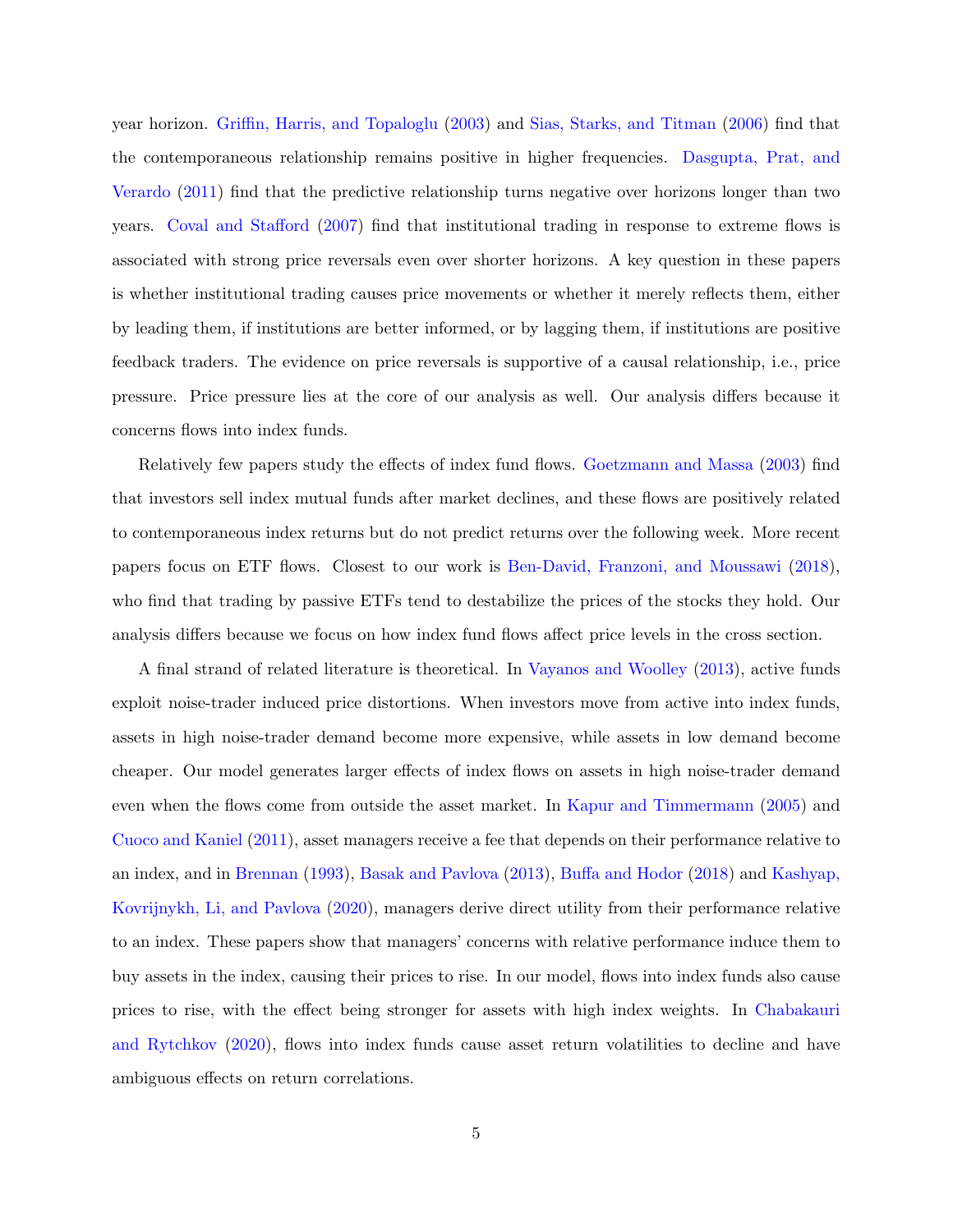## 2 Theory

Our model builds on [Buffa, Vayanos, and Woolley](#page-30-0) [\(2020,](#page-30-0) BVW), who examine how limits on asset managers' deviations from market indices affect equilibrium prices. We focus on the special case of BVW where the limits are infinitely tight, i.e., managers must track indices perfectly. We extend BVW by allowing for a more general index and by examining how changes in the measure of index investors affect prices. We first present our version of the BVW model and solve for equilibrium prices. We then perform comparative statics on how changes in the measure of index investors affect prices and expected returns, and derive our empirical hypotheses.

#### 2.1 Model

Time t is continuous and goes from zero to infinity. The riskless rate is exogenous and equal to  $r > 0$ . There are N risky assets. Asset  $n = 1, ..., N$  pays a dividend flow  $D_{nt}$  per share and is in supply of  $\eta_n > 0$  shares. The dividend flow  $D_{nt}$  follows the square-root process

<span id="page-7-0"></span>
$$
dD_{nt} = \kappa_n \left(\bar{D} - D_{nt}\right)dt + \sigma_n \sqrt{D_{nt}}dB_{nt},\tag{2.1}
$$

where D and  $\{\kappa_n, \sigma_n\}_{n=1,\dots,N}$  are positive constants and  $B_{nt}$  is a Brownian motion. Setting the long-run mean of the dividend flow to a value  $\bar{D}$  common across assets is without loss of generality because we can redefine the number  $\eta_n$  of shares of each asset. For simplicity, we take the Brownian motions  ${B_{nt}}_{n=1,...,N}$  to be mutually independent, thus assuming that assets have independent cashflows.

Denoting by  $S_{nt}$  the price of risky asset n, the asset's return per share in excess of the riskless rate is

$$
dR_{nt}^{sh} \equiv D_{nt}dt + dS_{nt} - rS_{nt}dt,\tag{2.2}
$$

and the asset's return per dollar in excess of the riskless rate is

$$
dR_{nt} \equiv \frac{dR_{nt}^{sh}}{S_{nt}} = \frac{D_{nt}dt + dS_{nt}}{S_{nt}} - rdt.
$$
\n(2.3)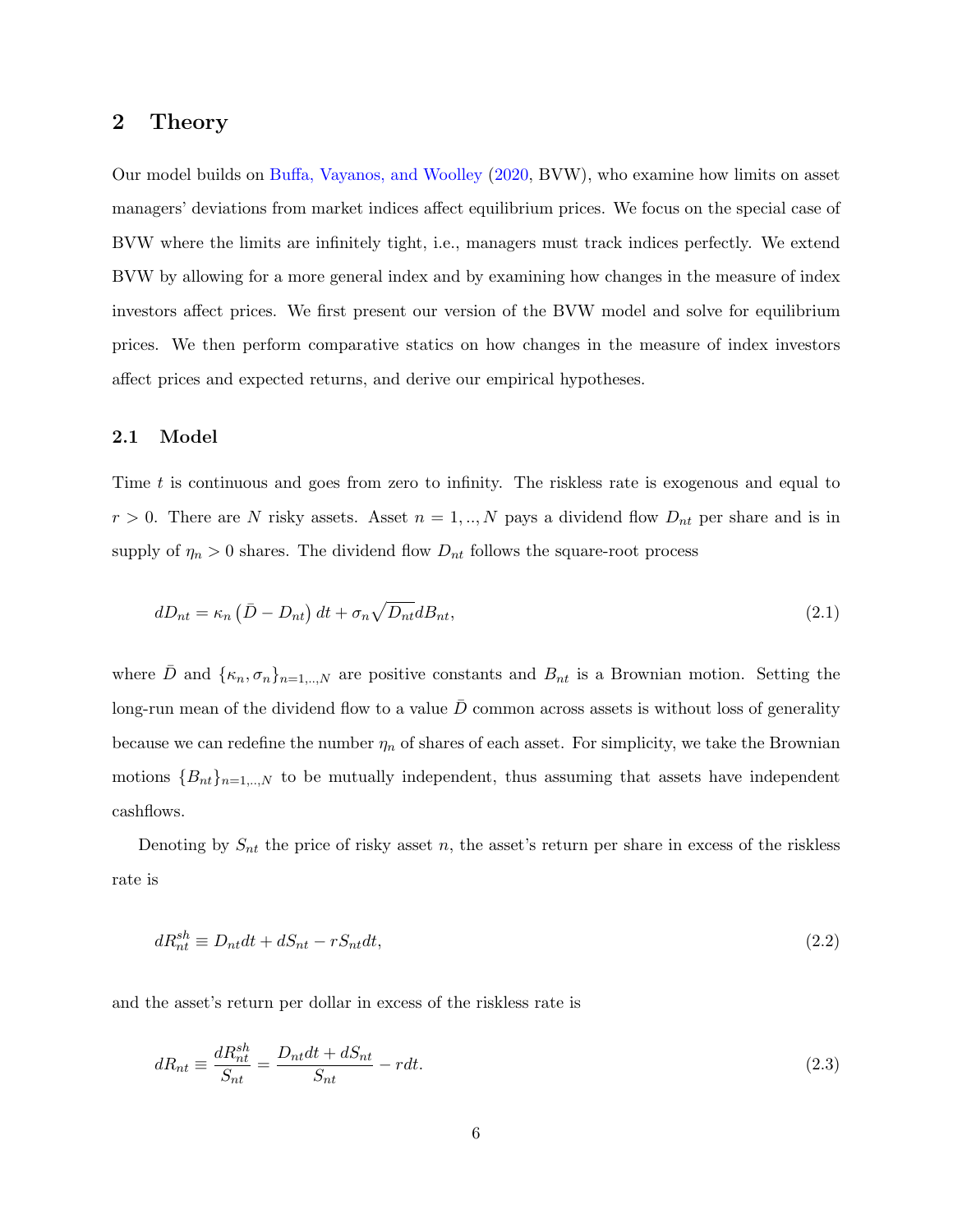We refer to  $dR_t^{sh}$  as share return, omitting that it is in excess of the riskless rate. We refer to  $dR_t$ as return, omitting that it is per dollar and in excess of the riskless rate.

Agents are competitive and form overlapping generations living over infinitesimal time intervals. Each generation includes agents of three types. Experts observe the dividend flow and the supply of all risky assets, and can invest in the riskless asset and in the risky assets without any constraints. These agents can be interpreted as investors who invest with active managers. Non-experts do not observe the dividend flow and the asset supply, and their risky-asset portfolio must track an index. These agents can be interpreted as investors who invest with passive managers.<sup>[4](#page-8-0)</sup> Noise traders generate an exogenous asset demand, which is constant over time.

We denote by  $W_{1t}$  and  $W_{2t}$  the wealth of an expert and a non-expert, respectively, by  $z_{1nt}$  and  $z_{2nt}$  the number of shares of risky asset n that these agents hold, and by  $\mu_1$  and  $\mu_2$  these agents' measure. We denote by  $\eta'_n$  the number of shares of asset n included in the index. A non-expert thus holds  $z_{2nt} = \lambda \eta_n'$  shares of asset n, where  $\lambda$  is a proportionality coefficient that the agent chooses optimally. We denote by  $u_n$  the number of shares of asset n held by noise traders, and assume that  $u_n$  is smaller than the asset's supply  $\eta_n$ .

The index does not include some assets, possibly small-capitalization ones, and weighs the remaining assets proportionately to their capitalization. We refer to the included and non-included assets as index and non-index assets, respectively. Denoting by  $\mathcal I$  the set of index assets,  $\eta'_n = 0$  for  $n \notin \mathcal{I}$ . Since the weights of index assets  $n \in \mathcal{I}$  are proportional to capitalization, included supply  $\eta'_n$  and actual supply  $\eta_n$  are proportional. Without loss of generality, we set them to be equal.

<span id="page-8-1"></span>Experts and non-experts born at time  $t$  are endowed with wealth  $W$ . Their budget constraint is

$$
dW_{it} = \left(W - \sum_{n=1}^{N} z_{int} S_t\right) r dt + \sum_{n=1}^{N} z_{int} (D_t dt + dS_t) = W r dt + \sum_{n=1}^{N} z_{int} dR_{nt}^{sh},\tag{2.4}
$$

where  $dW_{it}$  is the infinitesimal change in wealth over their life,  $i = 1$  for experts, and  $i = 2$  for

<span id="page-8-0"></span><sup>4</sup>Agents' choice to invest with active or passive managers could result from trading off the superior returns of active managers with their higher fees, in the spirit of [Grossman and Stiglitz](#page-32-8) [\(1980\)](#page-32-8).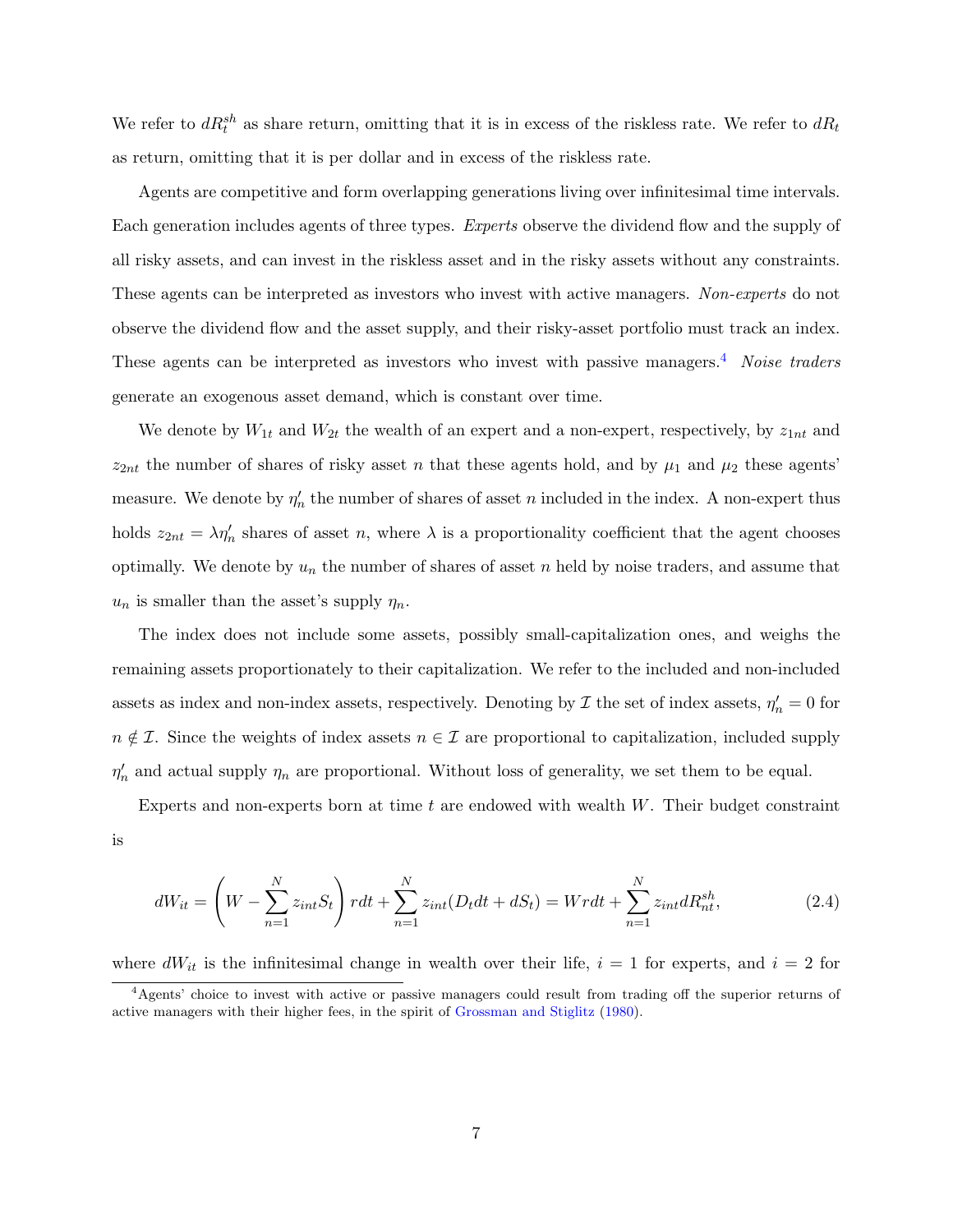non-experts. They have mean-variance preferences

<span id="page-9-0"></span>
$$
\mathbb{E}_t(dW_{it}) - \frac{\rho}{2} \mathbb{V}\mathrm{ar}_t(dW_{it})\tag{2.5}
$$

over  $dW_{it}$ , where  $\rho$  is a risk-aversion coefficient. The objective [\(2.5\)](#page-9-0) can be derived from any VNM utility  $u$ , as can be seen from the second-order Taylor expansion

<span id="page-9-1"></span>
$$
u(W + dW_{it}) = u(W) + u'(W)dW_{it} + \frac{1}{2}u''(W)dW_{it}^{2} + o(dW_{it}^{2}).
$$
\n(2.6)

Maximizing the conditional expectation of [\(2.6\)](#page-9-1) is equivalent to maximizing [\(2.5\)](#page-9-0), with  $\rho = -\frac{u''(W)}{u'(W)}$  $\frac{u^{\alpha}(W)}{u'(W)}$ . Non-experts, who do not observe  $\{D_{nt}\}_{n=1,\dots,N}$ , maximize the unconditional expectation of  $(2.6)$ , which is equivalent to maximizing that of  $(2.5)$ . The latter expectation is

<span id="page-9-3"></span>
$$
\mathbb{E}(dW_{it}) - \frac{\rho}{2} \mathbb{V}\text{ar}(dW_{it}),\tag{2.7}
$$

because with infinitesimal wealth changes,  $\mathbb{E}\left[\mathbb{V}\text{ar}_t(dR_{nt}^{sh})\right] = \mathbb{V}\text{ar}(dR_{nt}^{sh})$ .<sup>[5](#page-9-2)</sup>

### 2.2 Equilibrium

We look for an equilibrium where the price  $S_{nt}$  of risky asset n is a function of the asset's dividend flow  $D_{nt}$ . Denoting that function by  $S_n(D_{nt})$  and assuming that it is twice continuously differentiable, we can write the share return  $dR_{nt}^{sh}$  as

$$
dR_{nt}^{sh} = D_{nt}dt + dS_n(D_{nt}) - rS_n(D_{nt})dt
$$

<span id="page-9-2"></span><sup>5</sup>We can write  $\mathbb{E}\left[\mathbb{V}\mathrm{ar}_t(dR_{nt}^{sh})\right]$  as

$$
\mathbb{E}\left[\mathbb{V}\mathrm{ar}_t(dR_{nt}^{sh})\right] = \mathbb{E}\left[\mathbb{E}_t\left[(dR_{nt}^{sh})^2\right] - \left[\mathbb{E}_t(dR_{nt}^{sh})\right]^2\right].
$$

Since the first term in the square bracket is of order dt and the second of order  $dt^2$ , we can keep only the first term and find

$$
\mathbb{E}\left[\mathbb{V}\mathrm{ar}_t(dR_{nt}^{sh})\right] = \mathbb{E}\left[\mathbb{E}_t\left[(dR_{nt}^{sh})^2\right]\right] = \mathbb{E}\left[(dR_{nt}^{sh})^2\right].
$$

We likewise find

$$
\mathbb{V}\text{ar}(dR_{nt}^{sh}) = \mathbb{E}\left[\left(dR_{nt}^{sh}\right)^2\right] - \left[\mathbb{E}(dR_{nt}^{sh})\right]^2 = \mathbb{E}\left[\left(dR_{nt}^{sh}\right)^2\right].
$$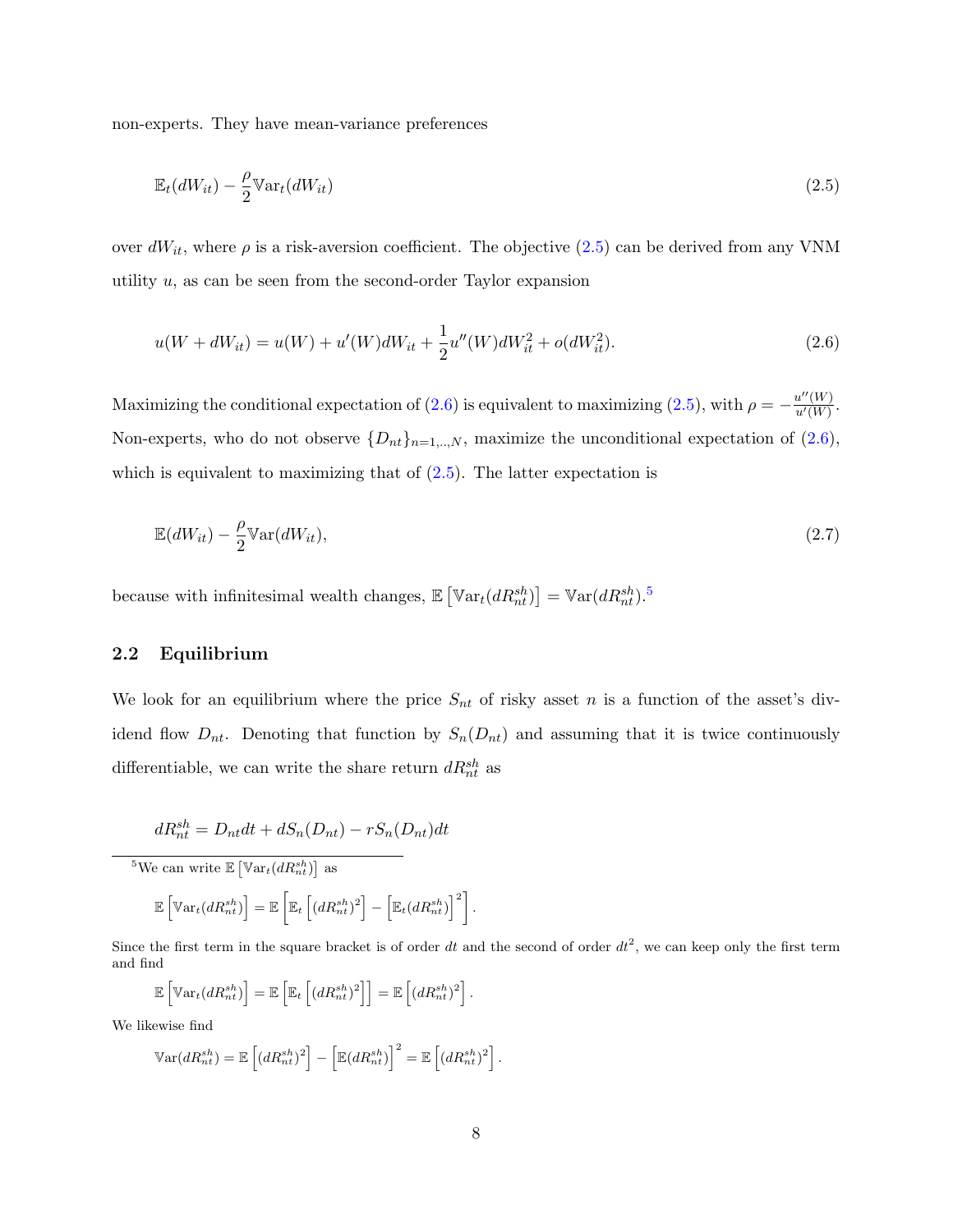<span id="page-10-0"></span>
$$
= \left[ D_{nt} + \kappa_n (\bar{D} - D_{nt}) S_n'(D_{nt}) + \frac{1}{2} \sigma_n^2 D_{nt} S''(D_{nt}) - r S_n(D_{nt}) \right] dt + \sigma_n \sqrt{D_{nt}} S_n'(D_{nt}) d B_{nt},
$$
\n(2.8)

where the second step follows from  $(2.1)$  and Ito's lemma.

Using the budget constraint  $(2.4)$ , we can write the objective  $(2.5)$  as

<span id="page-10-1"></span>
$$
\sum_{n=1}^{N} z_{int} \mathbb{E}_t(dR_{nt}^{sh}) - \frac{\rho}{2} \sum_{n=1}^{N} z_{int}^2 \mathbb{V}ar_t(dR_{nt}^{sh}).
$$

Experts maximize [\(2.5\)](#page-9-0) over positions  $\{z_{1nt}\}_{n=1,..,N}$ . The first-order condition is

$$
\mathbb{E}_t(dR_{nt}^{sh}) = \rho z_{1nt} \mathbb{V}ar_t(dR_{nt}^{sh}).\tag{2.9}
$$

The expected share return  $\mathbb{E}_{t}(dR_{nt}^{sh})$  is the drift term in [\(2.8\)](#page-10-0), and the share return variance  $\mathbb{V}\text{ar}_t(dR^{sh}_{nt})$  is the square of the diffusion term. Non-experts maximize  $(2.7)$  over positions  $\{z_{2nt}\}_{n=1,..,N}$ that satisfy  $z_{2nt} = \lambda \eta'_n$ . This amounts to maximizing

<span id="page-10-2"></span>
$$
\sum_{n=1}^{N} \lambda \eta'_{nt} \mathbb{E}\left(dR_{nt}^{sh}\right) - \frac{\rho}{2} \sum_{n=1}^{N} \lambda^2 (\eta'_{nt})^2 \mathbb{V}\text{ar}(dR_{nt}^{sh})
$$

over  $λ$ . The first-order condition is

$$
\sum_{n=1}^{N} \eta'_n \mathbb{E}(dR_{nt}^{sh}) = \rho \lambda \sum_{n=1}^{N} (\eta'_n)^2 \mathbb{V} \text{ar}(dR_{nt}^{sh}).
$$
\n(2.10)

Market clearing requires that the demand of experts, non-experts and noise traders equals the supply coming from asset issuers:

$$
\mu_1 z_{1nt} + \mu_2 \lambda \eta'_n + u_n = \eta_n. \tag{2.11}
$$

Solving for  $z_{1nt} = \frac{\eta_n - \mu_2 \lambda \eta'_n - u_n}{\mu_1}$  $\frac{\partial \mathcal{M}_n - u_n}{\partial \mu_1}$ , and substituting into the first-order condition [\(2.9\)](#page-10-1) of experts, we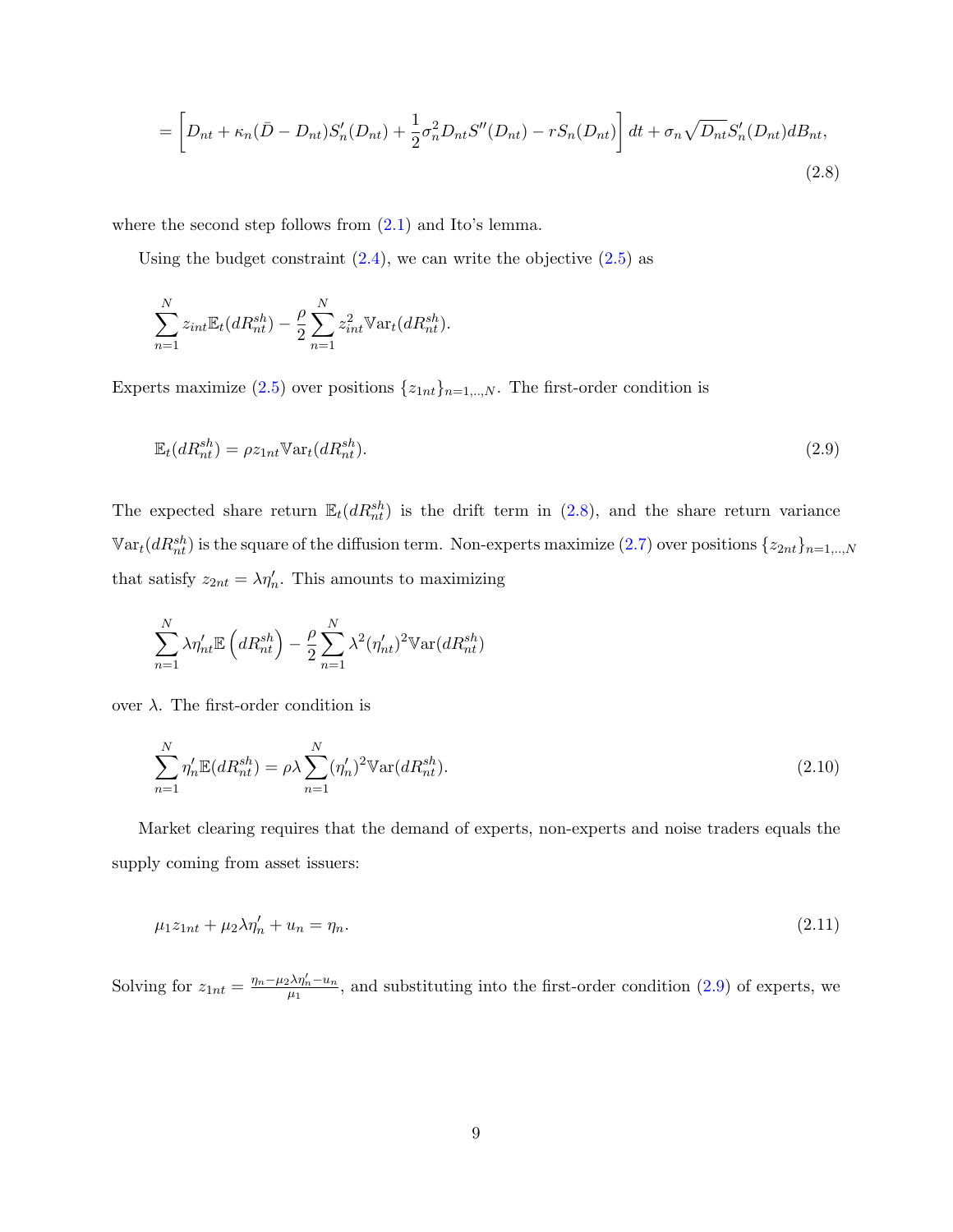find the following ordinary differential equation (ODE) for the function  $S_n(D_{nt})$ :

$$
D_{nt} + \kappa_n (\bar{D} - D_{nt}) S_n'(D_{nt}) + \frac{1}{2} \sigma_n^2 D_{nt} S_n''(D_{nt}) - r S_n(D_{nt}) = \rho \frac{\eta_n - \mu_2 \lambda \eta_n' - u_n}{\mu_1} \sigma_n^2 D_{nt} S_n'(D_{nt})^2. (2.12)
$$

We look for an affine solution to the ODE  $(2.12)$ :

<span id="page-11-1"></span><span id="page-11-0"></span>
$$
S_n(D_{nt}) = a_{n0} + a_{n1}D_{nt},\tag{2.13}
$$

where  $(a_{n0}, a_{n1})$  are constant coefficients. Substituting  $(2.13)$  into  $(2.12)$  and identifying terms, we compute  $(a_{n0}, a_{n1})$ . Substituting the affine solution into the first-order condition  $(2.10)$  of nonexperts, we compute  $\lambda$ , completing our characterization of the equilibrium.

<span id="page-11-2"></span>**Proposition 2.1.** In equilibrium, the price of risky asset n is given by  $S_n(D_{nt}) = a_{n0} + a_{n1}D_{nt}$ , with

<span id="page-11-4"></span>
$$
a_{n0} = \frac{\kappa_n}{r} a_{n1} \bar{D},\tag{2.14}
$$

<span id="page-11-5"></span><span id="page-11-3"></span>
$$
a_{n1} = \frac{2}{r + \kappa_n + \sqrt{(r + \kappa_n)^2 + 4\rho \frac{\eta_n - \mu_2 \lambda \eta_n' - u_n}{\mu_1} \sigma_n^2}},\tag{2.15}
$$

and where  $\lambda > 0$  solves

$$
\sum_{n=1}^{N} \eta'_n (\eta_n - u_n) a_{n1}^2 = \lambda(\mu_1 + \mu_2) \sum_{n=1}^{N} (\eta'_n)^2 a_{n1}^2.
$$
\n(2.16)

The price depends on  $(\eta_n, \sigma_n, \eta'_n, u_n, \mu_1, \mu_2)$  only through  $\frac{\eta_n - \mu_2 \lambda \eta'_n - u_n}{\mu_1}$  $\frac{1}{\mu_1}\lambda\eta_n'-u_n\sigma_n^2,$  and is decreasing and convex in that variable.

The dependence of the price on  $\frac{\eta_n-\mu_2\lambda\eta'_n-u_n}{\mu_1}$  $\frac{\partial \lambda \eta'_n - u_n}{\partial \mu_1} \sigma_n^2$  is key for our analysis. The quantity  $\frac{\eta_n - \mu_2 \lambda \eta'_n - u_n}{\mu_1}$  $\frac{1}{2} \frac{\lambda \eta_n' - u_n}{\mu_1} \sigma_n^2$ is the risk-adjusted net supply  $(RANS)$  of asset n that each expert holds in equilibrium. RANS is equal to the supply  $\eta_n$  coming from the issuer, minus the demand  $\mu_2 \lambda \eta_n'$  and  $u_n$  coming from non-experts and noise traders, respectively. It is expressed in per-capita terms by dividing by the measure  $\mu_1$  of experts, and is adjusted for risk by multiplying by  $\sigma_n^2$ . An asset n in small RANS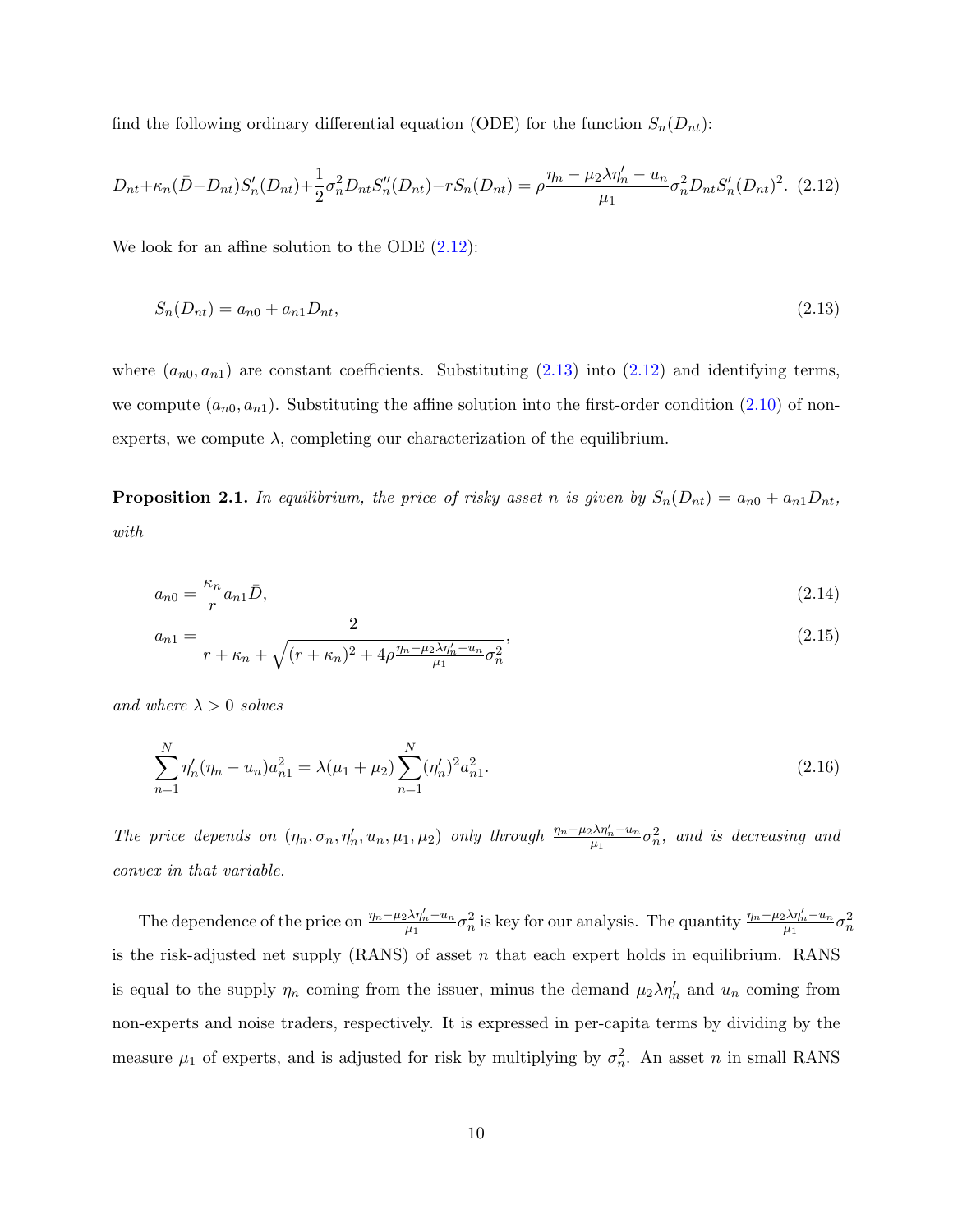trades at a high price. Moreover, its price is highly sensitive to changes in the dividend flow  $D_{nt}$ . Indeed, consider the extreme case in which RANS is negative, so experts are short the asset. An increase in  $D_{nt}$  tends to raise the asset's price because it raises expected dividends. At the same time, dividends become riskier due to the square-root specification of  $D_{nt}$ . Since experts hold a short position, the increase in risk makes them more willing to unwind their position and to buy the asset. This amplifies the price rise. Thus, holding constant the volatility of dividends through the parameter  $\sigma_n^2$ , assets in small RANS have high volatility per share.

The negative relationship between RANS and price is more pronounced for smaller values of RANS, i.e., the price is a decreasing and convex function of RANS. Intuitively, convexity arises because of the negative relationship between RANS and volatility per share holding  $\sigma_n^2$  constant. Since assets in small RANS have higher volatility per share than assets in large RANS, experts require a larger price rise to accommodate a decline in RANS when RANS is small than when it is large.

#### 2.3 Comparative Statics

Our main comparative statics exercise is to increase the measure  $\mu_2$  of non-experts holding the measure  $\mu_1$  of experts constant. This exercise can be interpreted as a increase in asset-market participation by households through index funds. We also perform an alternative exercise to increase  $\mu_2$  holding the measure  $\mu_1 + \mu_2$  of experts and non-experts constant. This exercise can interpreted as a switch by households from active to index funds. We examine how these changes affect the size (market capitalization) of different risky assets, and the relationship between size and expected returns.

#### 2.3.1 Measuring Size and Expected Returns

We begin by constructing our measures of size and expected returns. We measure size by weight in a capitalization-weighted portfolio. The weight of an asset n in a portfolio of assets in a set  $S$  is

<span id="page-12-0"></span>
$$
w_{nt} = \frac{\eta_n S_n(D_{nt})}{\sum_{m \in \mathcal{S}} \eta_m S_m(D_{mt})}.
$$
\n(2.17)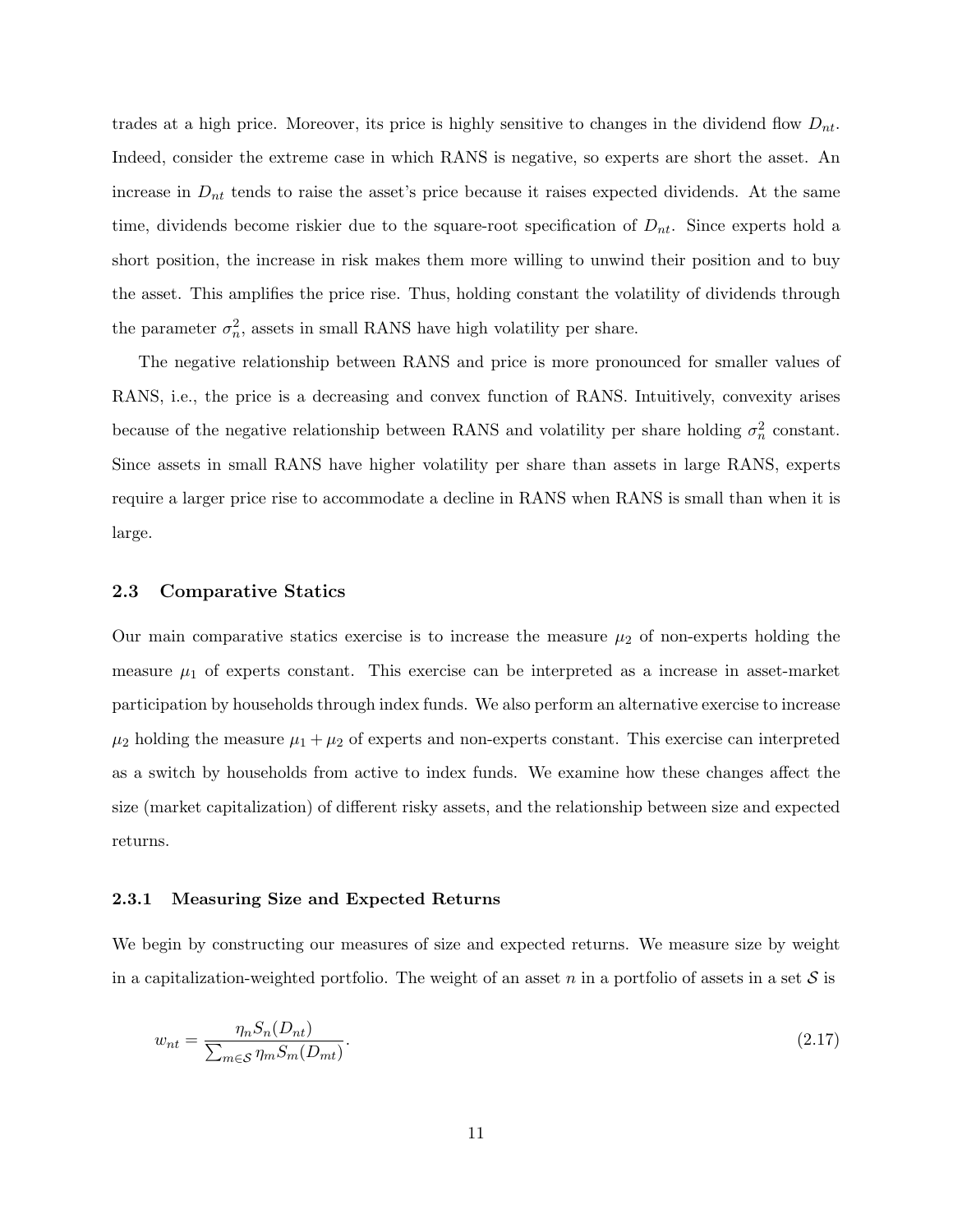The weight  $w_{nt}$  varies over time because dividend flows do. With a large number of assets m in S, independence of dividend flows  $D_{mt}$  and linearity of  $S_m(D_{mt})$  imply that the denominator of [\(2.17\)](#page-12-0) is  $\sum_{m\in\mathcal{S}} \eta_m S_m(\bar{D})$  plus smaller-order terms.<sup>[6](#page-13-0)</sup> Hence, the unconditional expectation of  $w_{nt}$ is approximately

<span id="page-13-3"></span>
$$
\mathbb{E}(w_{nt}) \approx \frac{\eta_n S_n(\bar{D})}{\sum_{m \in \mathcal{S}} \eta_m S_m(\bar{D})}
$$
\n
$$
= \frac{\frac{\eta_n}{r + \kappa_n + \sqrt{(r + \kappa_n)^2 + 4\rho \frac{\eta_n - \mu_2 \lambda \eta_n' - u_n}{\mu_1} \sigma_n^2}}}{\sum_{m \in \mathcal{S}} \frac{\eta_m}{r + \kappa_m + \sqrt{(r + \kappa_m)^2 + 4\rho \frac{\eta_m - \mu_2 \lambda \eta_m' - u_m}{\mu_1} \sigma_m^2}}},
$$
\n(2.18)

where the second equality follows by using  $(2.13)$  and the values of  $(a_{n0}, a_{n1})$  in Proposition [2.1.](#page-11-2) We refer to  $\mathbb{E}(w_{nt})$  as index weight when the portfolio consists of the index assets  $(\mathcal{S} = \mathcal{I})$  and by non-index weight when the portfolio consists of the non-index assets.

The unconditional expected return of risky asset  $n$  is

<span id="page-13-2"></span>
$$
\mathbb{E}\left(dR_{nt}\right) = \mathbb{E}\left(\frac{dR_{nt}^{sh}}{S_n(D_{nt})}\right)
$$
\n
$$
= \mathbb{E}\left(\frac{\rho \frac{\eta_n - \mu_2 \lambda \eta_n' - u_n}{\mu_1} \sigma_n^2 D_{nt} S_n'(D_{nt})^2}{S_n(D_{nt})}\right) dt
$$
\n
$$
= \frac{2\rho \frac{\eta_n - \mu_2 \lambda \eta_n' - u_n}{\mu_1} \sigma_n^2}{r + \kappa_n + \sqrt{(r + \kappa_n)^2 + 4\rho \frac{\eta_n - \mu_2 \lambda \eta_n' - u_n}{\mu_1} \sigma_n^2}} \mathbb{E}\left(\frac{D_{nt}}{\frac{\kappa_n}{r}\bar{D} + D_{nt}}\right) dt. \tag{2.19}
$$

where the second equality follows by keeping only the drift term in [\(2.8\)](#page-10-0) and replacing it by its value in [\(2.12\)](#page-11-0), and the third equality follows by using [\(2.13\)](#page-11-1) and the values of  $(a_{n0}, a_{n1})$  in Proposition [2.1.](#page-11-2) We use  $\mathbb{E}(w_{nt})$  and  $\mathbb{E}(dR_{nt})$  to measure portfolio weight and expected return in the propositions derived in Sections [2.3.2](#page-13-1) and [2.3.3.](#page-16-0)

#### <span id="page-13-1"></span>2.3.2 Increase in Market Participation

When the measure  $\mu_2$  of non-experts increases, their aggregate investment  $\mu_2 \lambda$  in the index rises and so do the prices of all index assets. Prices of non-index assets do not change because non-experts

<span id="page-13-0"></span><sup>&</sup>lt;sup>6</sup>Denoting the number of assets in S by M,  $\sum_{m\in\mathcal{S}} \eta_m S_m(D_{mt})$  is equal to  $\sum_{m\in\mathcal{S}} \eta_m S_m(\bar{D})$ , which is of order M, plus a term which is of order  $\sqrt{M}$ , plus smaller-order terms.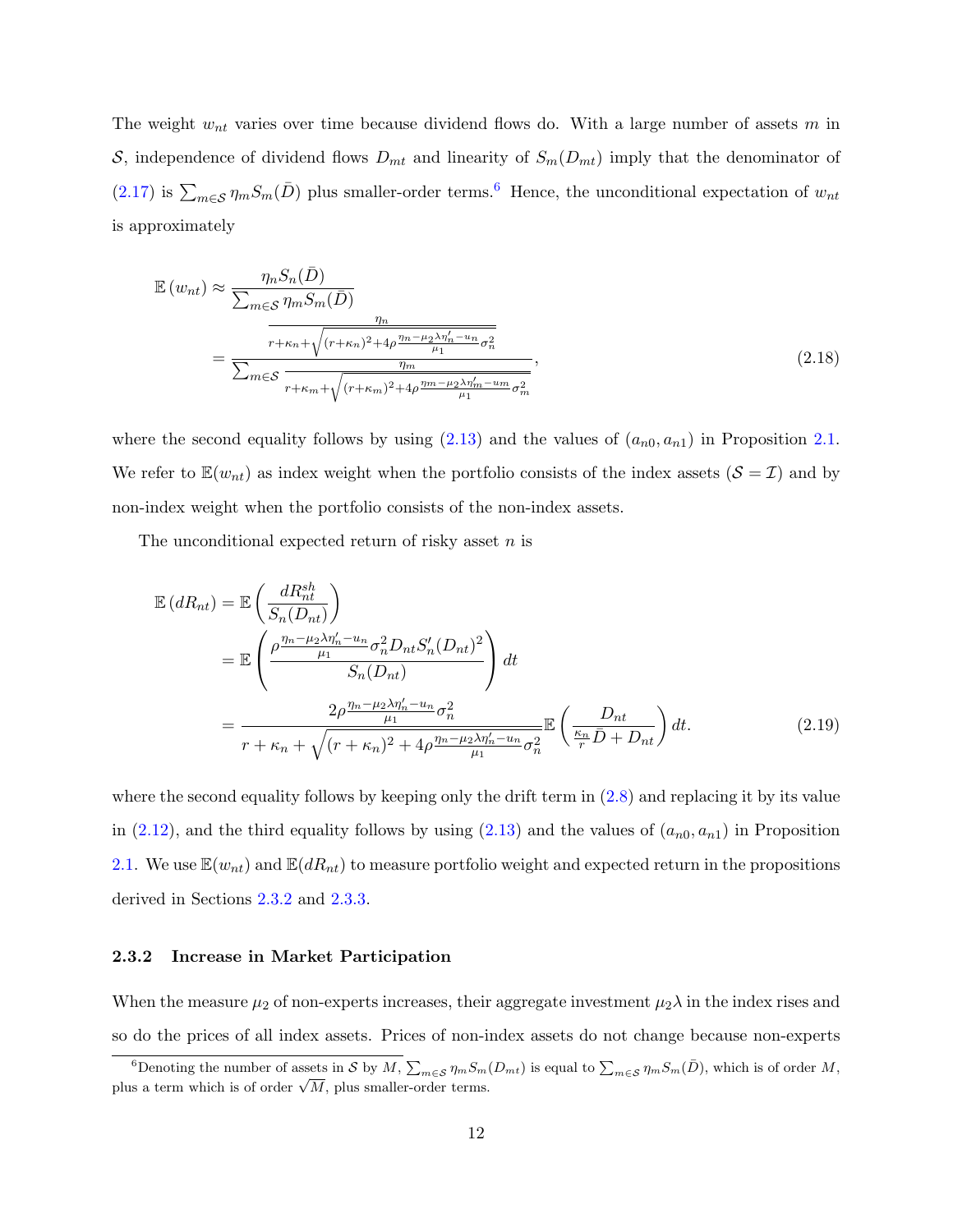do not invest in them.

<span id="page-14-1"></span>**Proposition 2.2.** Suppose that the measure  $\mu_2$  of non-experts increases, holding the measure  $\mu_1$ of experts constant.

- The prices and expected returns of non-index assets do not change.
- Non-experts' aggregate investment  $\mu_2 \lambda$  in the index rises.
- The prices of all index assets rise and their expected returns drop.

To derive cross-sectional implications for index assets, we focus on two polar opposite cases. In the first case, all index assets have identical characteristics except for noise-trader demand. That case captures a market where noise-trader demand is the main driver of cross-sectional variation. We refer to it as the *noise-trader model*. In the second case, noise-trader demand for each index asset is proportional to the asset's supply. That case is equivalent to noise traders being absent from the market and to supply being reduced proportionately across all index assets (i.e., multiplied by a scalar smaller than one and equal across assets). For that reason, we refer to it as the no noise-trader model. The two models differ in some of their predictions for expected returns and their response to fund flows. Our empirical results are consistent with the noise-trader model, and hence with the notion that index weights are biased.

<span id="page-14-0"></span>Proposition 2.3. Suppose that all assets in the index have identical characteristics except for their noise-trader demand  $((\eta_n, \kappa_n, \sigma_n) = (\eta, \kappa, \sigma)$  for all  $n \in \mathcal{I})$ . Consider index assets  $n, m \in \mathcal{I}$  with asset n being in larger demand  $(u_n > u_m)$ .

- Asset n has higher index weight than asset m  $(\mathbb{E}(w_{nt}) > \mathbb{E}(w_{mt}))$  and earns lower expected return  $(\mathbb{E}(dR_{nt}) < \mathbb{E}(dR_{mt}))$ .
- When the measure  $\mu_2$  of non-experts increases, holding the measure  $\mu_1$  of experts constant:  $-$  The price of asset n rises more in percentage terms than the price of asset m.
	- The expected return difference  $\mathbb{E}(dR_{mt}) \mathbb{E}(dR_{nt})$  between assets m and n increases.

When all index assets have identical characteristics except for noise-trader demand, an asset n in higher noise-trader demand than an asset m is in smaller risk-adjusted net supply  $(RANS)$ .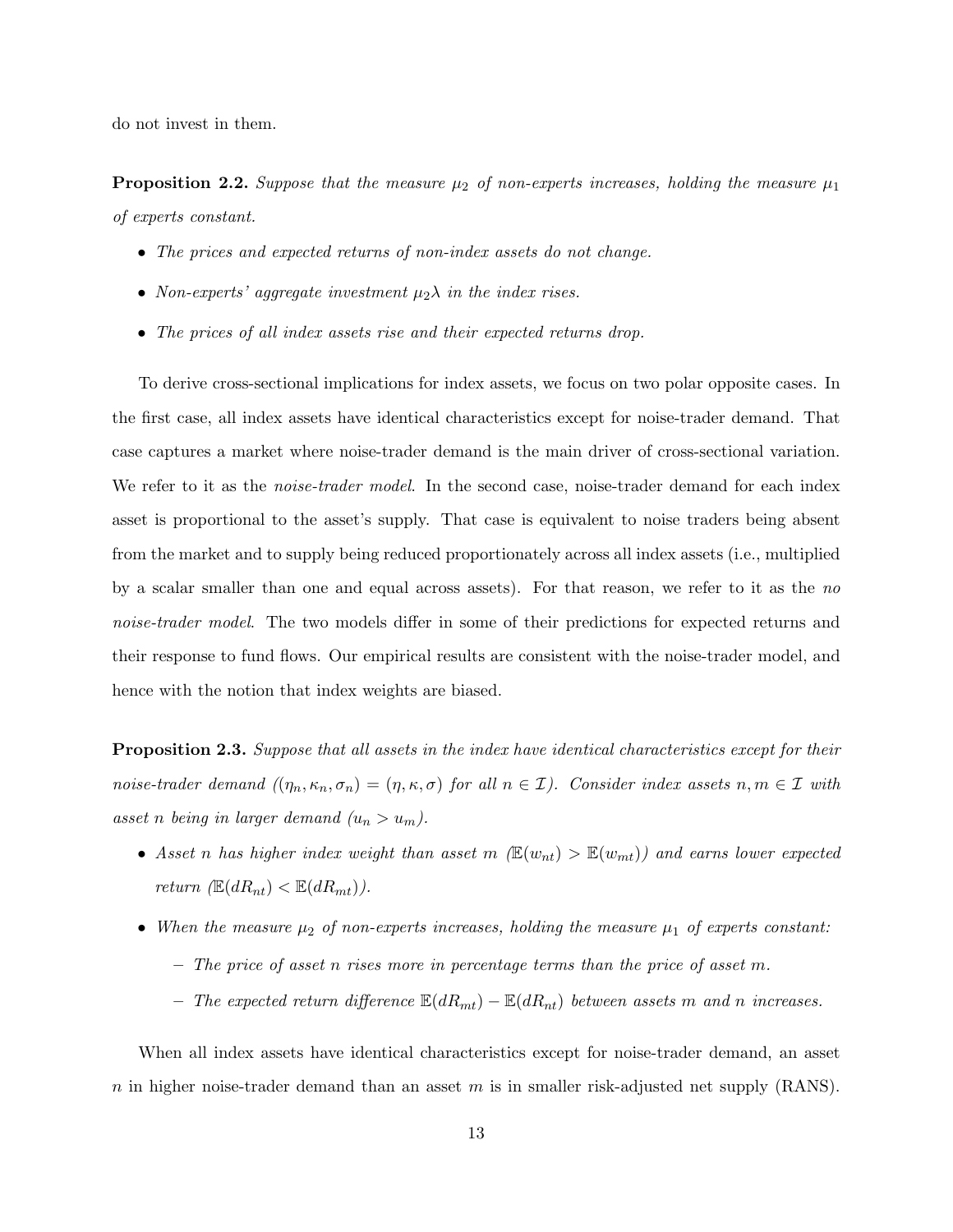Asset n must earn a lower expected return than asset  $m$  so that experts are induced to hold its smaller RANS, and hence trades at a higher share price  $(S_{nt} > S_{mt})$ . It has higher capitalization because of its higher share price and because all assets are in the same number of shares. Hence, when cross-sectional variation is driven only by noise-trader demand, index weight and expected return are negatively related.

When there are flows into index funds, assets n and m experience a equal increase in demand (in terms of number of shares) because the index includes an equal number of shares of both. Because the price is convex in RANS (Proposition [2.1\)](#page-11-2) and asset n is in smaller RANS than asset m, its price rises more in percentage terms. Moreover, asset  $n$ 's expected return drops more, and hence the difference in expected returns between assets  $m$  and  $n$  becomes larger.

<span id="page-15-0"></span>**Proposition 2.4.** Suppose that for all assets in the index, noise-trader demand is proportional to asset supply  $(u_n = U\eta_n$  with  $U < 1$  for all  $n \in \mathcal{I}$ ) and mean-reversion is the same  $(\kappa_n = \kappa)$  for all  $n \in \mathcal{I}$ ). Consider index assets  $n, m \in \mathcal{I}$ , with asset n being in smaller risk-adjusted supply  $(\eta_n \sigma_n^2 < \eta_m \sigma_m^2).$ 

• Asset n earns lower expected return than asset m  $(\mathbb{E}(dR_{nt}) < \mathbb{E}(dR_{mt}))$ . It has higher index weight than asset m  $(\mathbb{E}(w_{nt}) > \mathbb{E}(w_{mt}))$  if

<span id="page-15-1"></span>
$$
\frac{\eta_n}{\eta_m} > \frac{r + \kappa + \sqrt{(r + \kappa)^2 + 4\rho \frac{(1 - U)\eta_n}{\mu_1 + \mu_2} \sigma_n^2}}{r + \kappa + \sqrt{(r + \kappa)^2 + 4\rho \frac{(1 - U)\eta_m}{\mu_1 + \mu_2} \sigma_m^2}}.
$$
\n(2.20)

- When the measure  $\mu_2$  of non-experts increases, holding the measure  $\mu_1$  of experts constant,
	- $-$  The price of asset n rises less in percentage terms than the price of asset m.
	- The expected return difference  $\mathbb{E}(dR_{mt}) \mathbb{E}(dR_{nt})$  between assets m and n decreases.

When noise-trader demand is proportional to asset supply, an asset  $n$  in smaller risk-adjusted supply than an asset  $m$  is also in smaller RANS. (Supply and net supply are proportional because non-experts invest in the index and absorb a fixed fraction of the difference between supply and noise-trader demand.) Asset  $n$  must earn a lower expected return than asset  $m$  so that experts are induced to hold its smaller RANS, and hence trades at a higher share price  $(S_{nt} > S_{mt})$ . It can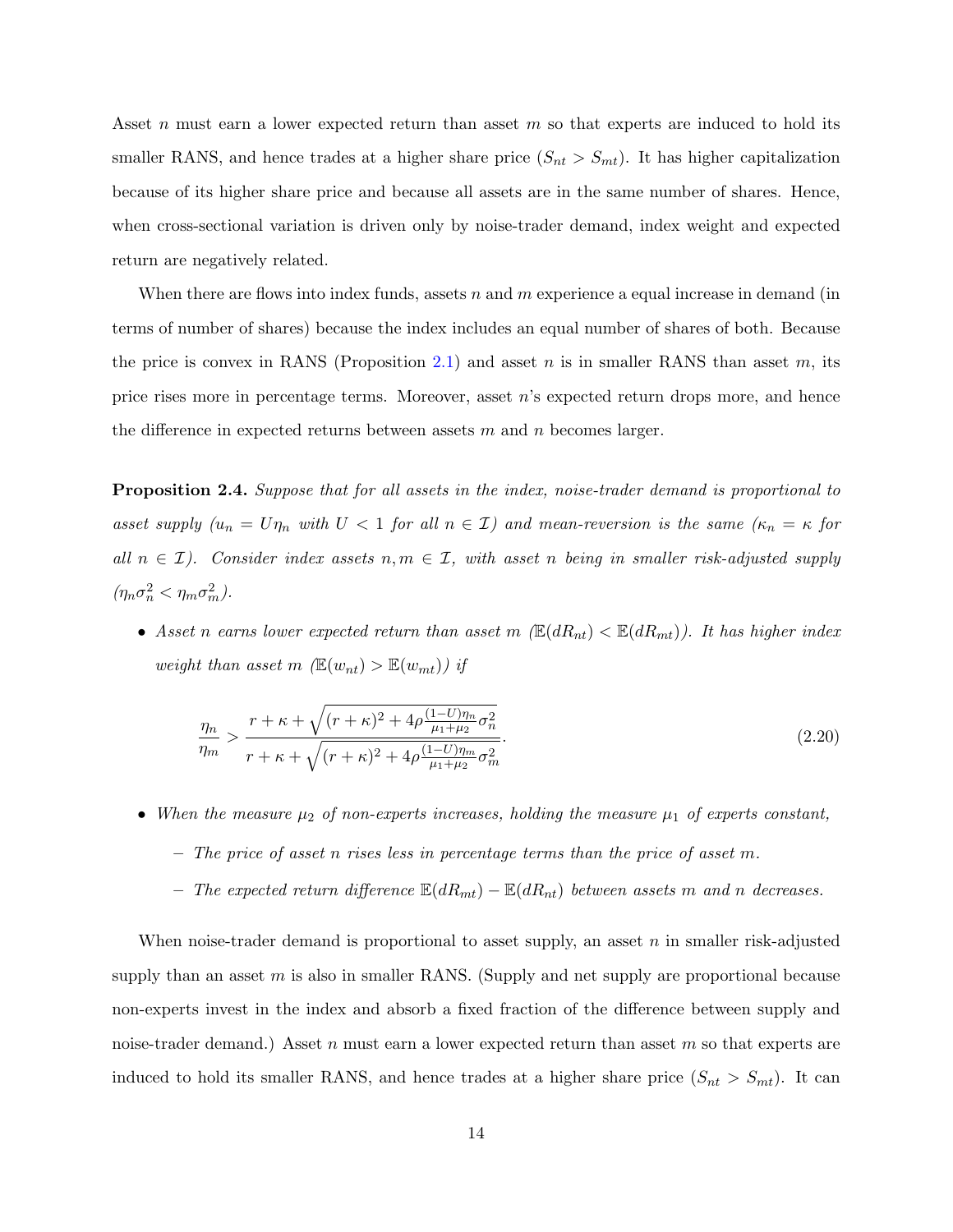have a higher or lower capitalization (number of shares times share price) depending on its supply. If the smaller risk-adjusted supply of asset n is due to its smaller supply, then asset n has a lower index weight. If instead it is due to lower risk, then asset  $n$  can have a higher index weight.

Suppose that there are flows into index funds. If asset n is in smaller supply than asset  $m$ , then it experiences a smaller increase in demand (in terms of number of shares) because the index includes fewer shares of asset n than of asset m. Because of the lower demand for asset n, that asset's price rises less in percentage terms than the price of asset  $m$ . The same conclusion holds if asset n is less risky than asset m because a given increase in demand affects its price less. In both cases, asset  $n$ 's expected return drops less than asset  $m$ , and hence the difference in expected returns between assets  $m$  and  $n$  becomes smaller.

The effects of flows in Proposition [2.4](#page-15-0) are in line with the CAPM. Indeed, since agents have mean-variance preferences and there are no noise traders, the expected returns of the assets in the index are given by the CAPM. Since asset n earns a lower expected return than asset  $m$ , it has a lower CAPM beta. Hence, Proposition [2.4](#page-15-0) implies that flows into index funds raise the price of the low CAPM-beta asset n less than of the high CAPM-beta asset  $m$ .

#### <span id="page-16-0"></span>2.3.3 Switch from Active to Passive

When the measure  $\mu_2$  of non-experts increases, holding the measure  $\mu_1 + \mu_2$  of experts and nonexperts constant, all assets are affected, including non-index ones. Non-index assets drop in price because there are fewer experts to invest in them and non-experts do not pick up the slack. To characterize the cross-sectional effects, we focus on the same two special cases as in Section [2.3.2,](#page-13-1) generalizing their definitions to include non-index assets. We derive counterparts of Propositions [2.3](#page-14-0) and [2.4](#page-15-0) in the Appendix (Propositions [A.1](#page-11-2) and [A.2\)](#page-14-1), and summarize them below.

Under the noise-trader model, an increase in  $\mu_2$  holding  $\mu_1 + \mu_2$  constant has the same effects as in Proposition [2.3:](#page-14-0) index assets in high noise-trader demand rise in price more in percentage terms than index assets in low demand, and their relative expected return drops. Two mechanisms drive these effects. As in Proposition [2.3,](#page-14-0) index assets in high noise-trader demand are more affected by the rise in the demand of non-experts because the price is convex. Moreover, the same assets are less affected by the drop in the demand of experts, because being in higher noise-trader demand they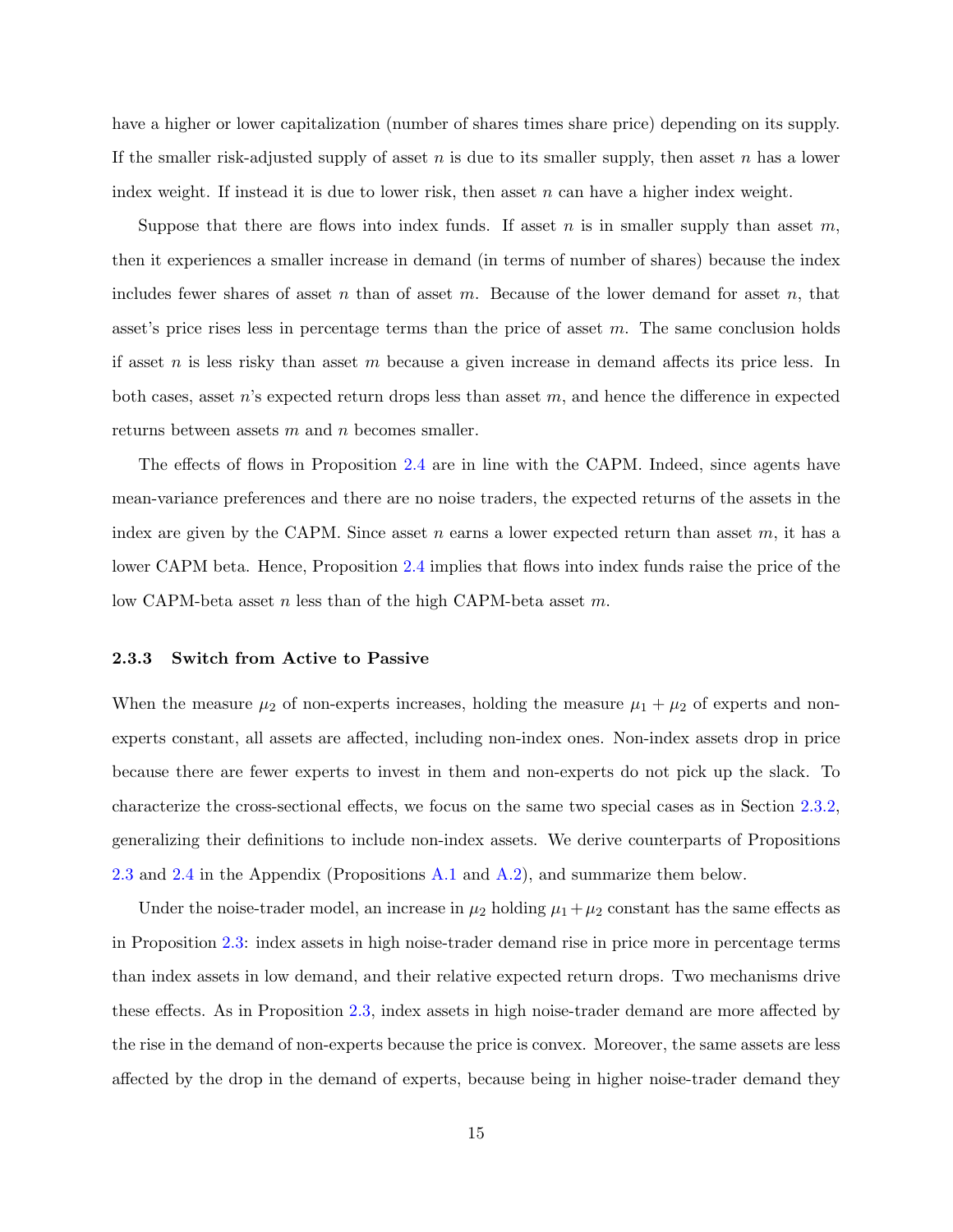attract less investment by experts. The difference in expected return between non-index assets in high and low noise-trader demand moves in the same direction as for index assets. The movement is smaller, however, under plausible sufficient conditions derived in Proposition [A.1,](#page-11-2) because the effect through non-expert demand (and price convexity) is absent.

Under the no noise-trader model, an increase in  $\mu_2$  holding  $\mu_1 + \mu_2$  constant does not affect index assets. This is because, in line with the CAPM, experts and non-experts hold the index, and their total measure does not change. On the other hand, because demand for non-index assets drops, and more so for assets in larger supply, the effects on those assets are the reverse of those in Proposition [2.4.](#page-15-0) In particular, the difference in expected return between non-index assets in high and low RANS rises.

#### 2.3.4 Empirical Hypotheses

Our empirical hypotheses follow from the noise-trader model, analyzed in Propositions [2.3](#page-14-0) and [A.1.](#page-11-2) Hypothesis [1](#page-17-0) concerns the relationship between flows into index funds and the return of small- relative to large-capitalization index assets. According to each of Propositions [2.3](#page-14-0) and [A.1,](#page-11-2) index assets in higher noise-trader demand (i) have higher index weight, (ii) experience a higher percentage price increase following flows into index funds, and (iii) experience a larger decline in their future expected return following flows into index funds. Combining (i) and (ii) yields the first statement in Hypothesis [1.](#page-17-0) Combining (i) and (iii) yields the second statement. The third statement follows because the effects of flows on prices in Propositions [2.3](#page-14-0) and [A.1](#page-11-2) converge to zero when the volatility parameter  $\sigma$  goes to zero.

#### <span id="page-17-0"></span>Hypothesis 1. Flows into index funds during Period t are:

- Negatively related to the return of small- minus that of large-capitalization index assets during Period t.
- Positively related to the return of small- minus that of large-capitalization index assets during Periods  $t' > t$ .

These effects are stronger during times of high market volatility.

Hypothesis [2](#page-18-0) concerns the relationship between the concentration in index weights on the one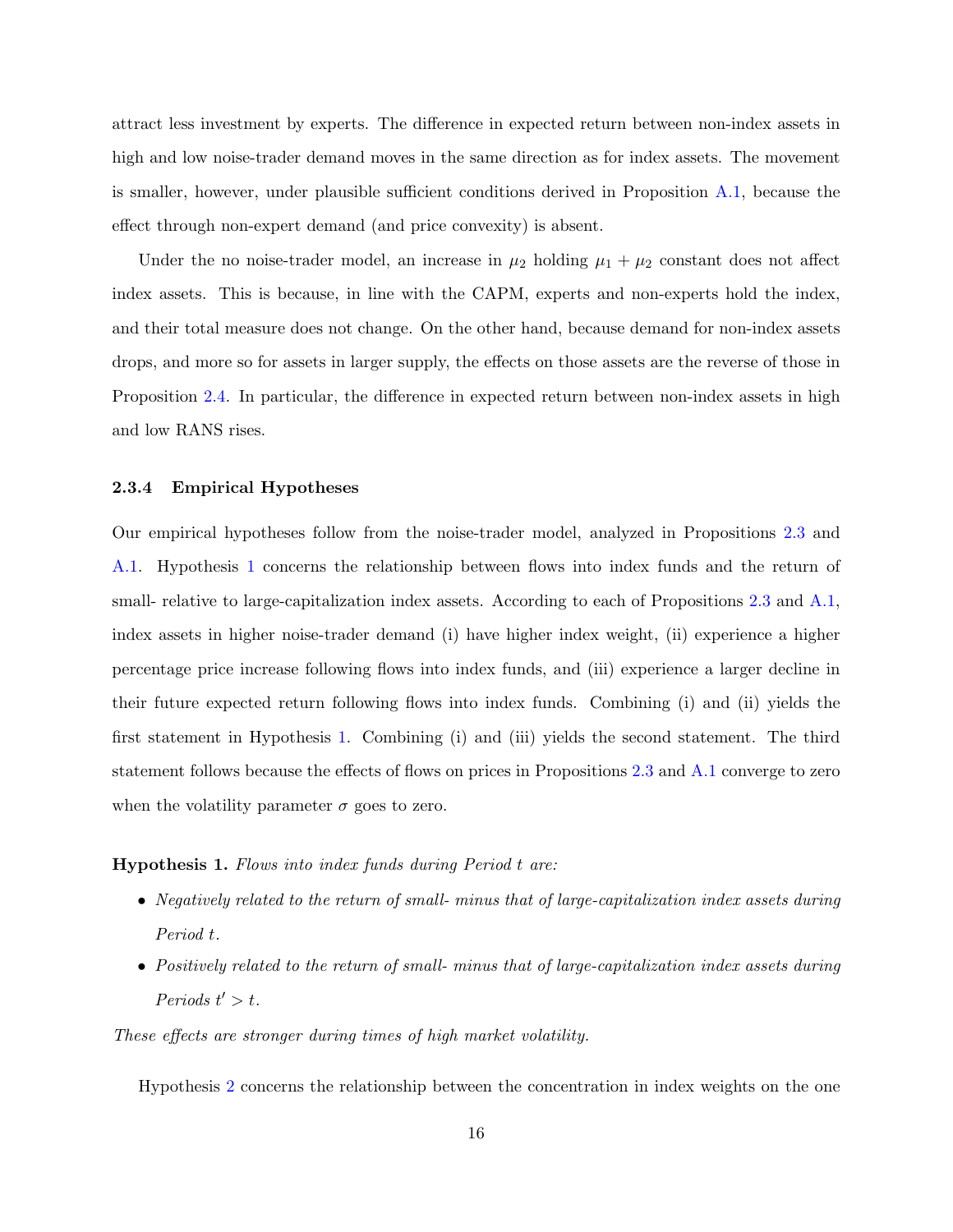hand, and flows and returns on the other. Concentration reflects the extent to which the index weight of large-capitalization index assets exceeds that of small-capitalization ones. In our empirical analysis, we use two measures of concentration: the cross-sectional standard deviation of index weights, and the Herfindahl-Hirschman Index of index weights.

Since flows into index funds cause the price of large-capitalization index assets to rise more in percentage terms than the price of small-capitalization ones, they raise concentration. This yields the first statement in Hypothesis [2.](#page-18-0) The second statement follows because high concentration can arise following flows into index funds or following changes to noise-trader demand that make it more heterogeneous across assets (higher for assets in high demand, and lower for assets in low demand). In both cases, the future expected return of small-capitalization index assets increases more relative to that of large-capitalization ones.

<span id="page-18-0"></span>Hypothesis 2. High concentration of index weights during Period t is:

- Positively related to flows into index funds during Period t.
- Positively related to the return of small- minus that of large-capitalization index assets during Periods  $t' > t$ .

Hypothesis [3](#page-18-1) concerns the unconditional relationship between market capitalization and expected return for index assets. According to each of Propositions [2.3](#page-14-0) and [A.1,](#page-11-2) index assets in high noise-trader demand have higher index weight than assets in low demand. Moreover, the former assets earn lower expected return. Combining the two results yields Hypothesis [3.](#page-18-1)

<span id="page-18-1"></span>Hypothesis 3. Small-capitalization index assets earn higher average return than large-capitalization index assets.

Hypothesis [4](#page-19-0) compares the relationship between market capitalization and expected return for index and for non-index assets. This relationship is negative for index assets, and becomes more negative following flows into index funds. Hence the rise in indexing should generate a more negative relationship between market capitalization and expected return for index assets than for non-index assets.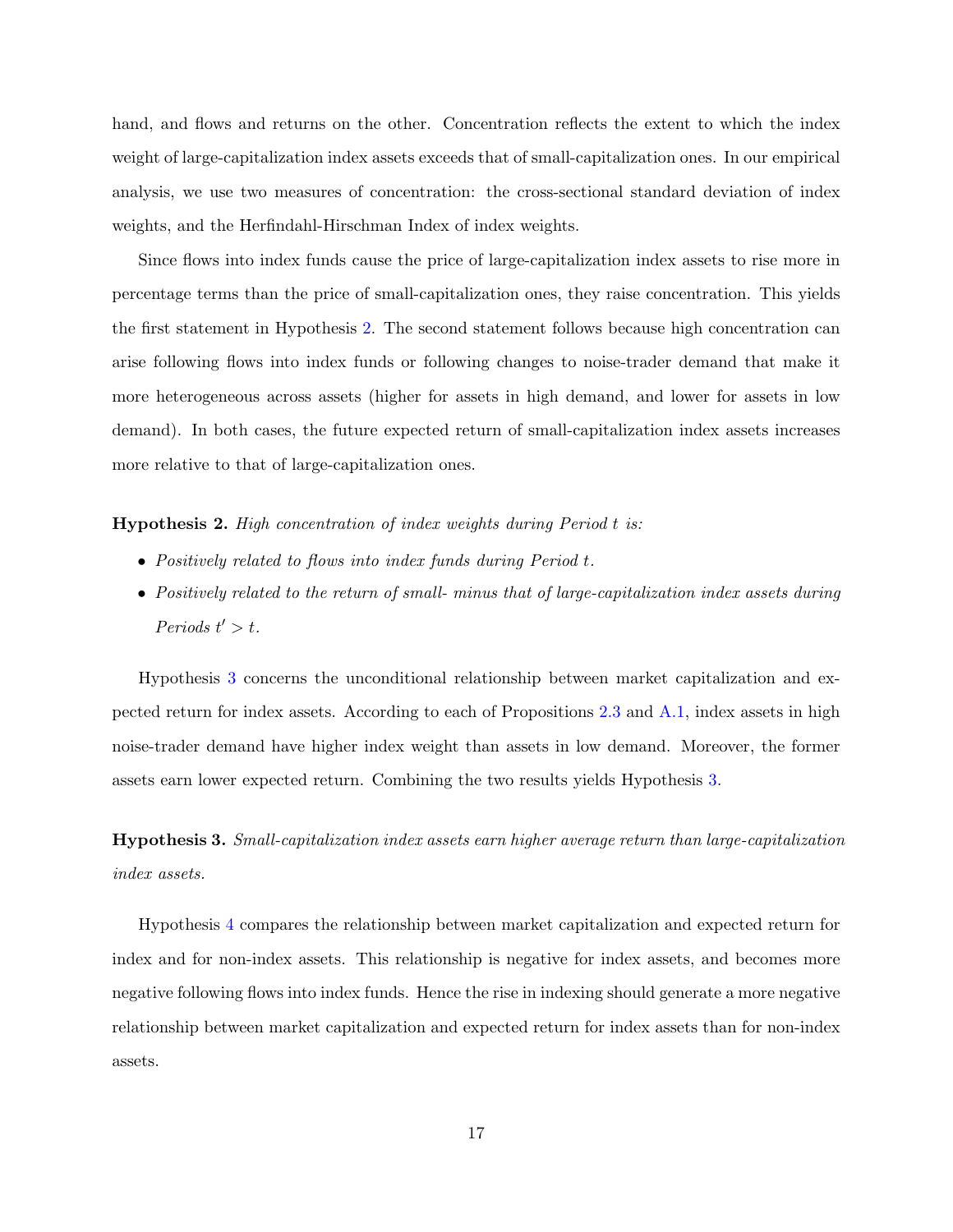<span id="page-19-0"></span>Hypothesis 4. The average return difference between small- and large-capitalization assets is higher for index assets than for non-index assets.

Hypotheses [1-](#page-17-0)[3](#page-18-1) cannot hold simultaneously in the no noise-trader model. Suppose that assets in lower risk-adjusted supply have higher index weight (i.e., [\(2.20\)](#page-15-1) holds) and hence are the largecapitalization assets. Proposition [2.4](#page-15-0) implies that these assets experience a lower percentage price increase following flows into index funds, contradicting Hypothesis [1.](#page-17-0) Suppose instead that assets in lower risk-adjusted supply are the small-capitalization assets. Proposition [2.4](#page-15-0) implies that they earn lower expected return, contradicting Hypothesis [3.](#page-18-1)

## 3 Empirics

We test Hypotheses  $1-4$  $1-4$  by taking the index to be the S&P500, and the flows to be into index mutual funds and ETFs tracking that index. The S&P500 index attracts the bulk of equity index investing. We refer to index mutual funds and ETFs tracking the S&P500 index as index funds.

By considering only flows into index funds, we exclude the broader groups of institutions whose performance is benchmarked against the S&P500 index. For example, many active managers are evaluated against the S&P500 index or face tracking-error constraints limiting their deviation from that index. We focus on index funds because it is easier to measure their assets.

#### 3.1 Descriptive Statistics

Our data on stock returns and firm accounting variables come from the Center for Research in Security Prices (CRSP) and Compustat. Our data on assets and flows for index mutual funds tracking the S&P500 index come from the Investment Company Institute (ICI). ICI does not report data on S&P500 ETFs. We instead collect those data from CRSP. CRSP reports data on domestically listed ETFs. We include in our analysis only plain-vanilla ETFs, excluding alternative ETFs such as leveraged ETFs, inverse ETFs and buffered ETFs. Our ETF sample consists of the SPDR S&P 500 ETF Trust, the iShares Core S&P 500 ETF, and the Vanguard S&P 500 Index Fund ETF, which collectively account for almost all of the plain-vanilla S&P500 ETF market.

Table [1](#page-36-0) reports descriptive statistics for our main variables, for the sample of S&P500 stocks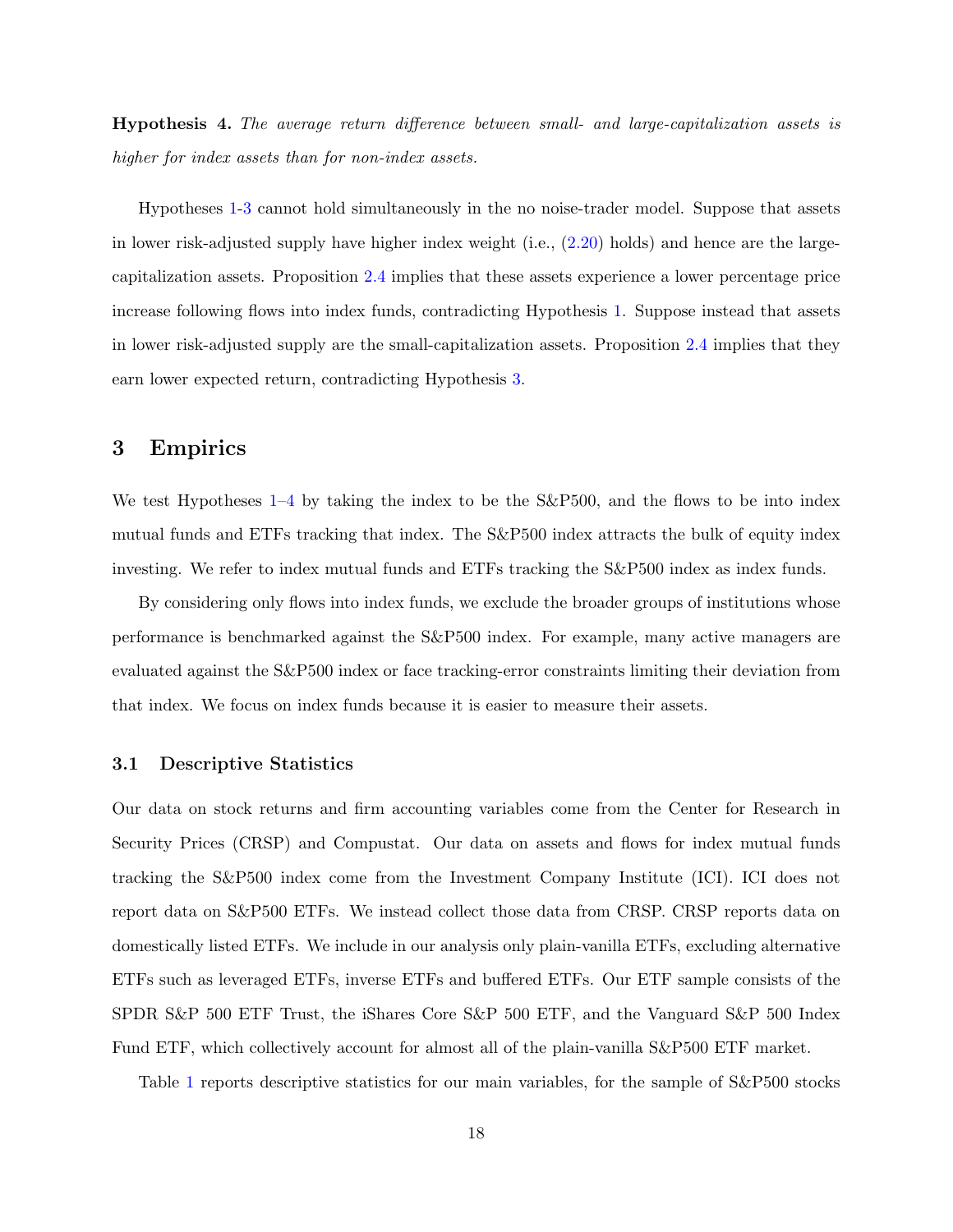and the period July 2000 to June 2019. The descriptive statistics in Panel A of Table [1](#page-36-0) concern firm-level variables. The average stock earns an average monthly return of 0.91%, with a standard deviation of 9.76%. It has an average market capitalization of \$27 billion and an average index weight of 0.18%. The distributions of market capitalization and index weight are skewed to the right, with high skewness and kurtosis. In the Fama-MacBeth regressions, we use the natural logarithm of index weight  $(log(IndexWeight))$ , which has skewness and kurtosis closer to zero. We estimate a stock's CAPM beta by regressing the stock's monthly excess return on the excess return of the S&P500 index on a rolling five-year basis. The average stock has CAPM beta close to one. For each stock, we also compute the industry-adjusted book-to-market (BM) ratio, using the procedure of [Fama and French](#page-31-0) [\(1992\)](#page-31-0) and [Daniel, Grinblatt, Titman, and Wermers](#page-31-8) [\(1997\)](#page-31-8); the return momentum, measured by the past one-year return skipping the most recent month  $(Ret_{-12,-2})$ , following [Jegadeesh and Titman](#page-32-9) [\(1993\)](#page-32-9); and the short-term return reversal, measured by the past one-month return  $(Ret_{-1})$ .

In our sample period, the growth of index funds was substantial. As shown in Figure [1,](#page-34-0) the assets of index funds more than tripled, growing from less than \$500 billion in July 2000 to more than \$1.5 trillion in July 2019. As a result, the funds' ownership of S&P500 stocks more than doubled, expanding from 2.5% to more than 6%. Because index fund holdings exhibit a secular trend during our sample period, we focus on fund flows in our empirical tests.

The descriptive statistics in Panel B of Table [1](#page-36-0) concern aggregate variables, sourced at a quarterly frequency. The variables are: index fund holdings, fund flows, and the concentration of index weights. We define index fund holdings at the end of quarter  $t$  as the ratio of the value of index fund net assets to the value of the S&P500 index (i.e., the combined value of the S&P500 firms):

$$
IndexFund_t = \frac{\$IndexAssets_t}{\$SP500_t}.
$$

We use two measures of index fund flows. The first is the change in index fund holdings between the end of quarters  $t - 1$  and t:

$$
Flow_{1,t} = IndexFund_t - IndexFund_{t-1}.
$$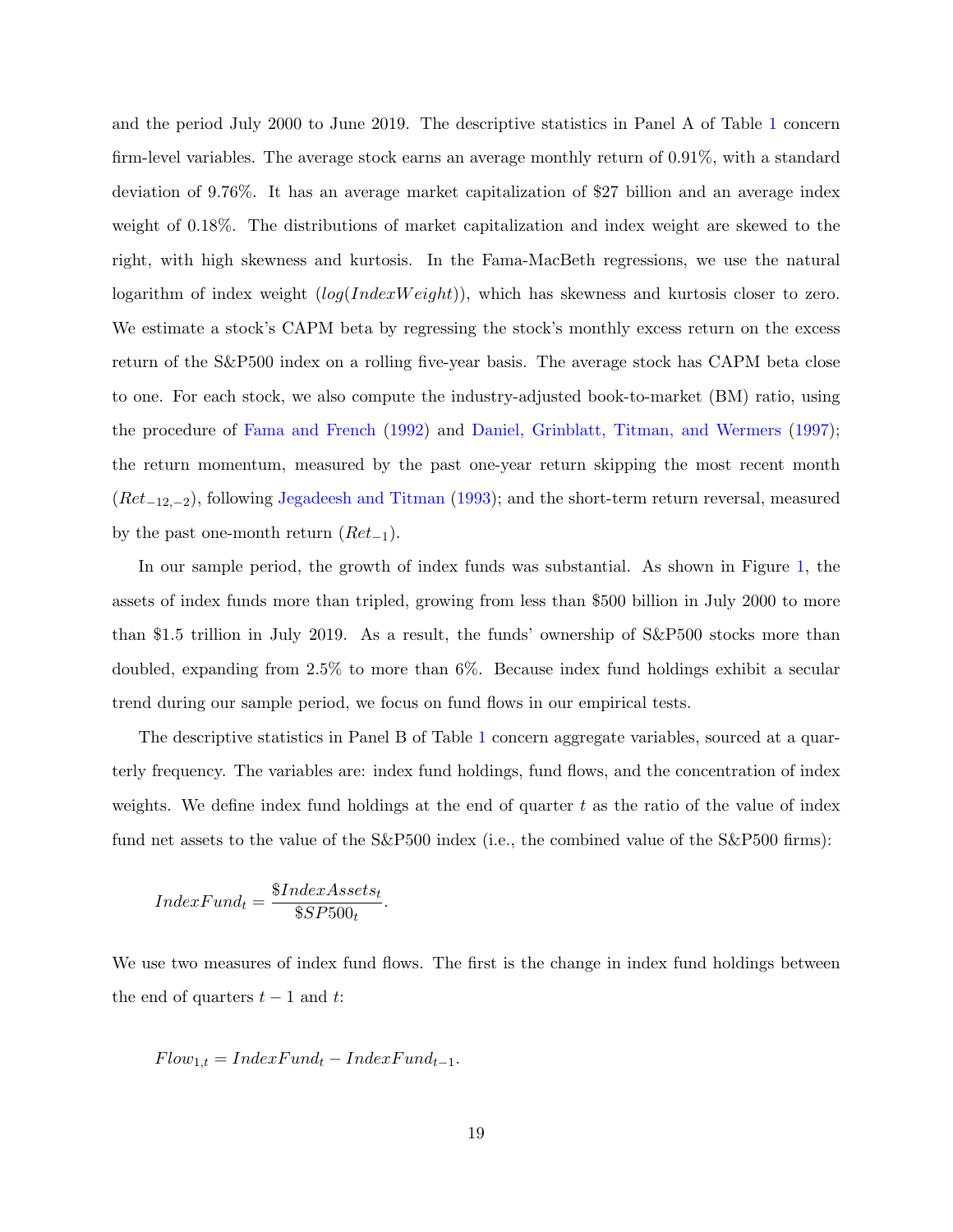The second is dollar flows in quarter  $t$  divided by the index value at the end of that quarter:

$$
Flow_{2,t} = \frac{\$Flow_t}{\$SP500_t}.
$$

ICI reports dollar flows into index mutual funds, so we use that direct measure. ICI does not report dollar flows into ETFs, so we infer these indirectly from CRSP using the change in ETF net assets and the ETF return as:

$$
&ETFFlow_t = $ETFAssets_t - $ETFAssets_{t-1} \times (1 + ETFRet_t).
$$

We measure concentration of index weights at the end of quarter  $t$  by the cross-sectional standard deviation of index weights  $(Disperson_t)$  or alternatively by the Herfindahl-Hirschman Index  $(HHI_t).$ 

### 3.2 Time-Series Relationships

Hypotheses [1](#page-17-0) and [2](#page-18-0) concern the time-series relationships between index fund flows and concentration of index weights, respectively, with the return spread of the small-minus-large index portfolio. We construct that portfolio in each quarter by forming decile portfolios based on size, with Decile 1 containing the smallest stocks in the S&P500 index (i.e., the stocks with the smallest index weights), and Decile 10 containing the largest stocks (i.e., the stocks with the largest index weights). The small-minus-large index portfolio consists of a long position in the stocks in Decile 1 combined with an equal short position in the stocks in Decile 10. We construct that portfolio in both equallyweighted and value-weighted terms.

#### 3.2.1 Index Fund Flows

We test Hypothesis [1](#page-17-0) using the regression specification:

 $SMB_{SPi,t} = \alpha_{i,j} + \gamma_{i,j,contemp} \times Flow_{j,contemp,t} + \gamma_{i,j,past} \times Flow_{j, past,t} + \epsilon_{i,j,t},$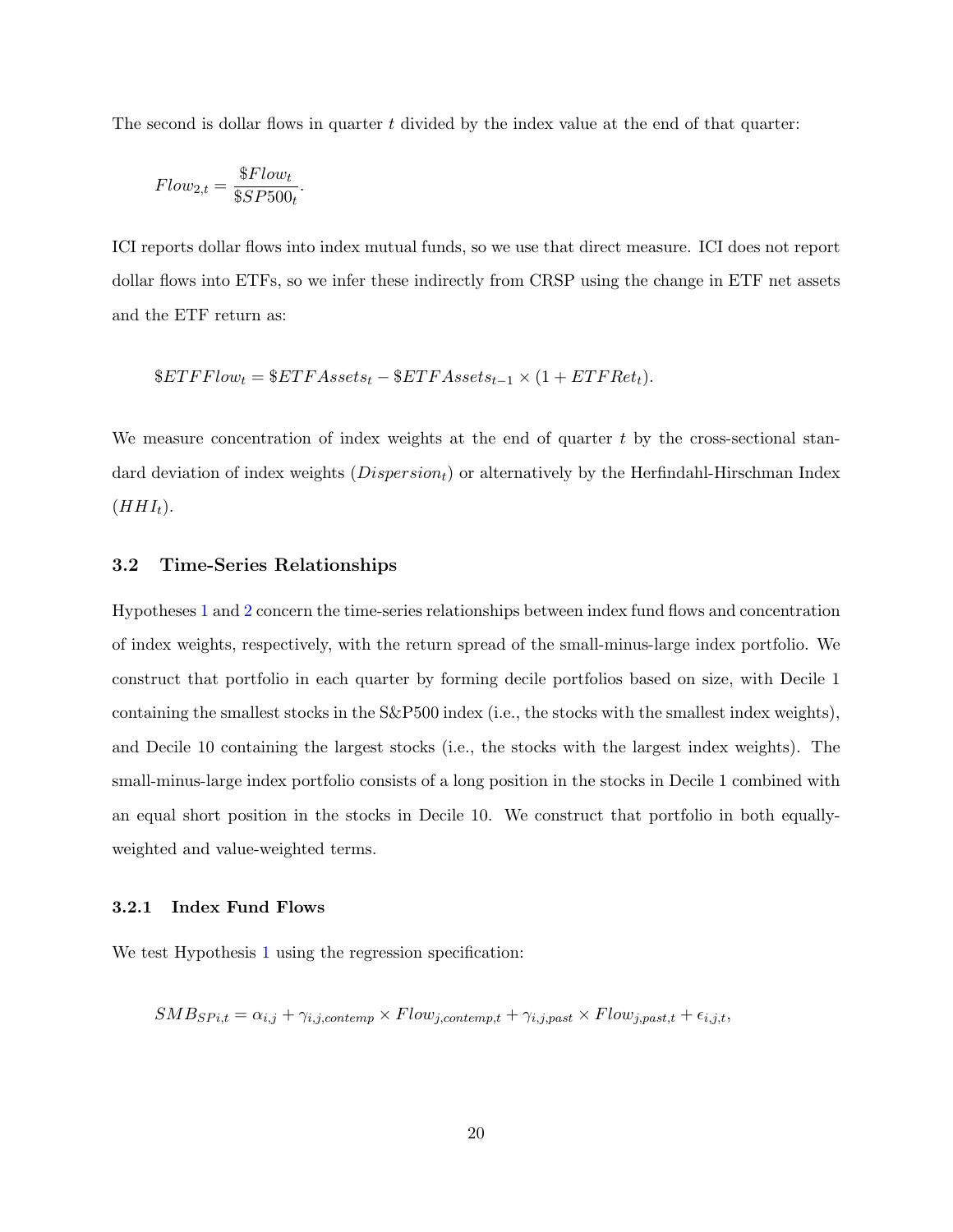where  $SMB_{SPi,t}$  is the return of the small-minus-large S&P500 index portfolio in quarter t, with  $i =$ ew if the return is computed in equal-weighted terms, and  $i = vw$  if the return is computed in valueweighted terms;  $Flow_{j,contemp, t}$  are contemporaneous index fund flows, with  $j = 1, 2$  corresponding to the two measures of flows; and  $Flow_{j,past,t}$  are past index fund flows. Hypothesis [1](#page-17-0) implies  $\gamma_{i,j,contemp} < 0$  and  $\gamma_{i,j,past} > 0$ .

We define contemporaneous flows in quarter  $t$  to also include flows in the previous quarter:

 $Flow_{j,contemp,t} = Flow_{j,t} + Flow_{j,t-1}.$ 

We define past flows to include flows in more distant quarters going back to one year and a half:

$$
Flow_{j, past,t} = \sum_{i=2}^{6} Flow_{j,t-i}.
$$

We include the previous quarter into contemporaneous flows to account for lags between flows and trade. For example, when ETF sponsors accept cash from authorized participants (APs) to create new ETF shares, they may not purchase the constituent securities immediately. Similarly, when APs redeem ETF shares, ETF sponsors return the constituent securities to APs but APs may not sell the securities immediately.

Table [2](#page-37-0) shows the regression results. For both equal- and value-weighted returns, and for both measures of flows, we find the pattern of regression coefficients consistent with Hypothesis [1.](#page-17-0)

The coefficient  $\gamma_{i,j,contemp}$  on contemporaneous flows is negative across the four specifications in Columns 1–4. The effects are statistically significant and economically large. For example, a one standard deviation increase in  $Flow_{1,contemp,t}$  is associated with a contemporaneous decline in the return of the equally weighted small-minus-large index portfolio by  $3.56\%$  per quarter.<sup>[7](#page-22-0)</sup> Hence, flows into index funds tend to drive up the prices of large stocks in the S&P500 index by more than the prices of small stocks in that index.

It is, of course, possible that a negative  $\gamma_{i,j,contemp}$  reflects reverse causality. Suppose that large stocks in the S&P500 index perform well. Since they are the main driver of the index, the index

<span id="page-22-0"></span><sup>&</sup>lt;sup>7</sup>A one standard deviation increase in  $Flow_{1,contemp,t}$  is 0.14% (= 0.10%  $\times \sqrt{2}$ ). Multiplied by the slope coefficient  $-25.47$ , it yields an effect of  $-3.56\%$ .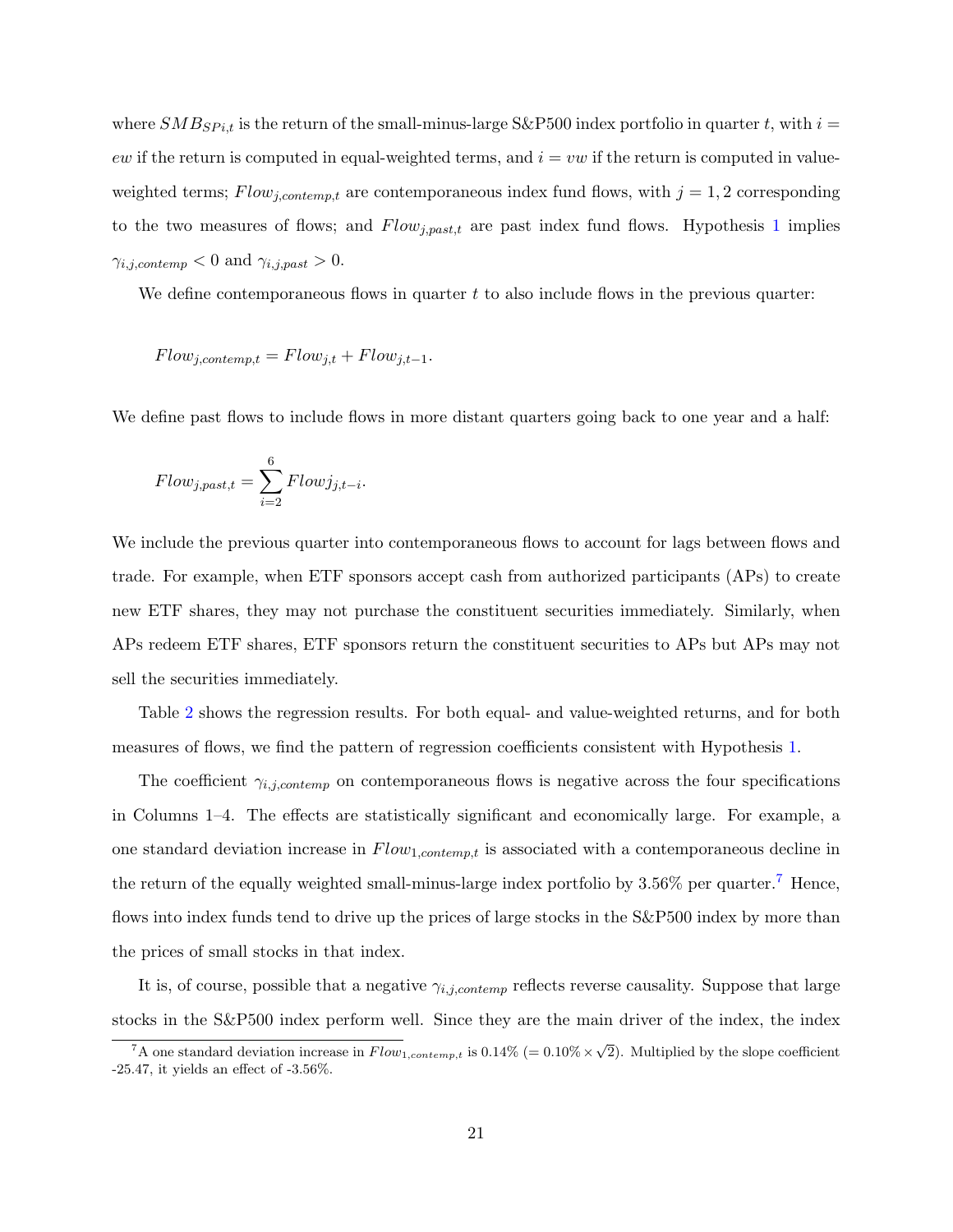performs well too. If investors are performance-chasers, then they invest more in the index. This gives rise to a negative relationship between index fund flows and the return of the small-minuslarge index portfolio. To partly address this concern, we include the index return in the regressions. The regression results remain similar.

The coefficient  $\gamma_{i,j,past}$  on past flows is positive across the four specifications in Columns 1–4. It is statistically significant, however, only for  $Flow_{2,past,t}$  (Columns 3–4). That effect is economically large. For example, a one standard deviation increase in  $Flow_{2,past,t}$  predicts an increase in the future return of the equally weighted small-minus-large index portfolio by 2.[8](#page-23-0)2% per quarter.<sup>8</sup>

Our model implies that the relationship between index fund flows and the return of the smallminus-large index portfolio should be stronger when volatility is high. In Columns 5–8 of Table [2,](#page-37-0) we perform the same regressions as in Columns 1–4 for quarters when VIX is above average. In all specifications, the results are consistent with Hypothesis [1](#page-17-0) and are statistically significant despite a smaller sample. Moreover, their economic significance strengthens. In particular, the coefficient  $\gamma_{i,j,past}$  on past flows is four times as large for  $Flow_{1,content,et}$  and twice as large for  $Flow_{2,past,t}$ .

#### 3.2.2 Concentration of Index Weights

We test the first part of Hypothesis [2](#page-18-0) using the regression specification

$$
\Delta Concentration_t = \alpha_j + \gamma_j \times Flow_{j.contemp,t} + \epsilon_{j,t},
$$

where  $Concentration_t$  is the concentration of index weights at the end of quarter t, measured by Dispersion<sub>t</sub> or  $HHI_t$ , and  $Flow_{j,contemp,t}$  are contemporaneous index fund flows, with  $j = 1, 2$ . The regression also includes the lagged equal- or value-weighted return of the small-minus-large index portfolio, to control for momentum. The first part of Hypothesis [2](#page-18-0) implies  $\gamma_j > 0$ .

Table [3](#page-38-0) shows the regression results. The coefficient  $\gamma_j$  is positive and statistically significant across all four specifications. This finding is consistent with the first part of the Hypothesis [2](#page-18-0) that flows into index funds increase the concentration of index weights. It is also consistent with Hypothesis [1](#page-17-0) and the findings in Table [2,](#page-37-0) which indicate that flows into index funds are associated

<span id="page-23-0"></span><sup>&</sup>lt;sup>8</sup>A one standard deviation increase in  $Flow_{2,past,t}$  is 0.20% (=0.09%  $\times \sqrt{5}$ ). Multiplied by the slope coefficient 14.01, it yields and effect of 2.82%.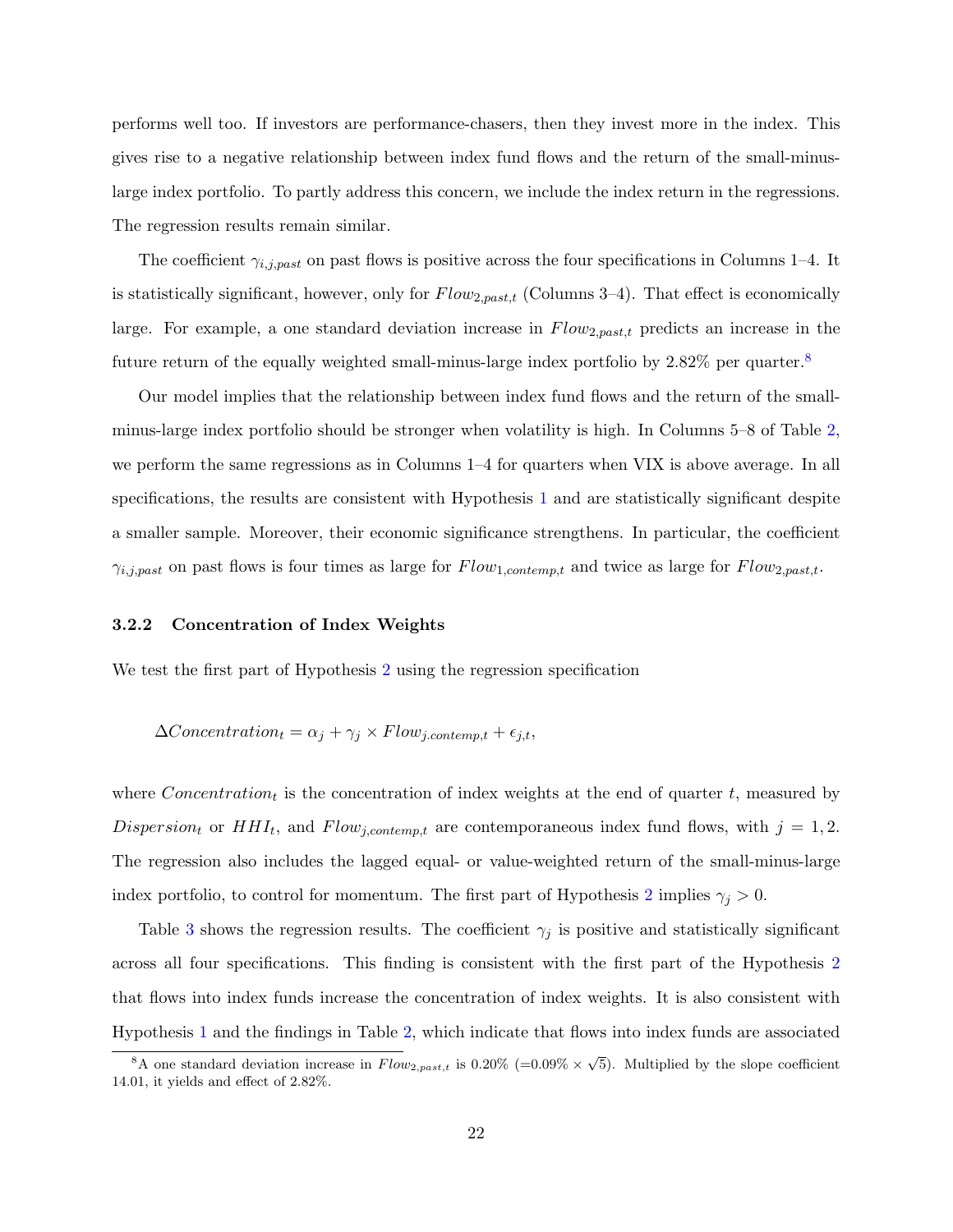with a low return of the small-minus-large index portfolio. The lagged return of the small-minuslarge index portfolio is not statistically significant in the regressions.

We test the second part of Hypothesis [2](#page-18-0) using the regression specification

$$
SMB_{SPi,t} = \alpha_i + \gamma_{i,t-n} \times Concentration_{t-n} + \epsilon_{i,t},
$$

where  $SMB_{SPi,t}$  is the return of the small-minus-large S&P500 index portfolio in quarter t, with  $i = ew$  if the return is computed in equal-weighted terms, and  $i = vw$  if the return is computed in value-weighted terms; and  $Concentration_{t-n}$  is the concentration of index weights in quarter  $t-n$ , measured by  $Disperson_{t-n}$  or  $HHI_{t-n}$ . The coefficient  $\gamma_{i,t-n}$  represents the predictive effect of index concentration on the returns on the small-minus-large index portfolio  $n$  quarters ahead. The second part of Hypothesis [2](#page-18-0) implies  $\gamma_{i,t-n} > 0$ .

Table [4](#page-39-0) shows the regression results. The coefficient  $\gamma_{i,t-n}$  is positive and statistically significant across all four specifications. These results support the second part of the Hypothesis [2](#page-18-0) that concentration of index weights predicts the future return of the small-minus-large index portfolio. The effects are economically large. For example, Column 1 shows that a one standard deviation increase in  $Dispersion<sub>t</sub>$  predicts an increase in the return of the equally weighted small-minus-large index portfolio two quarters ahead by  $4.17\%$  (= 0.03\% × 139.2), with an adjusted  $R^2$  of 19.1\%. Column 2 shows that  $HHI_t$  has a similar predictive power for the future return of the smallminus-large index portfolio. The predictive power of concentration carries through for six to seven quarters ahead.

### 3.3 Unconditional Averages

Hypotheses [3](#page-18-1) and [4](#page-19-0) concern the unconditional averages of returns. Hypothesis [3](#page-18-1) compares the unconditional averages of returns across small and large stocks in the index. Hypothesis [4](#page-19-0) examines how this comparison differs across index and non-index stocks.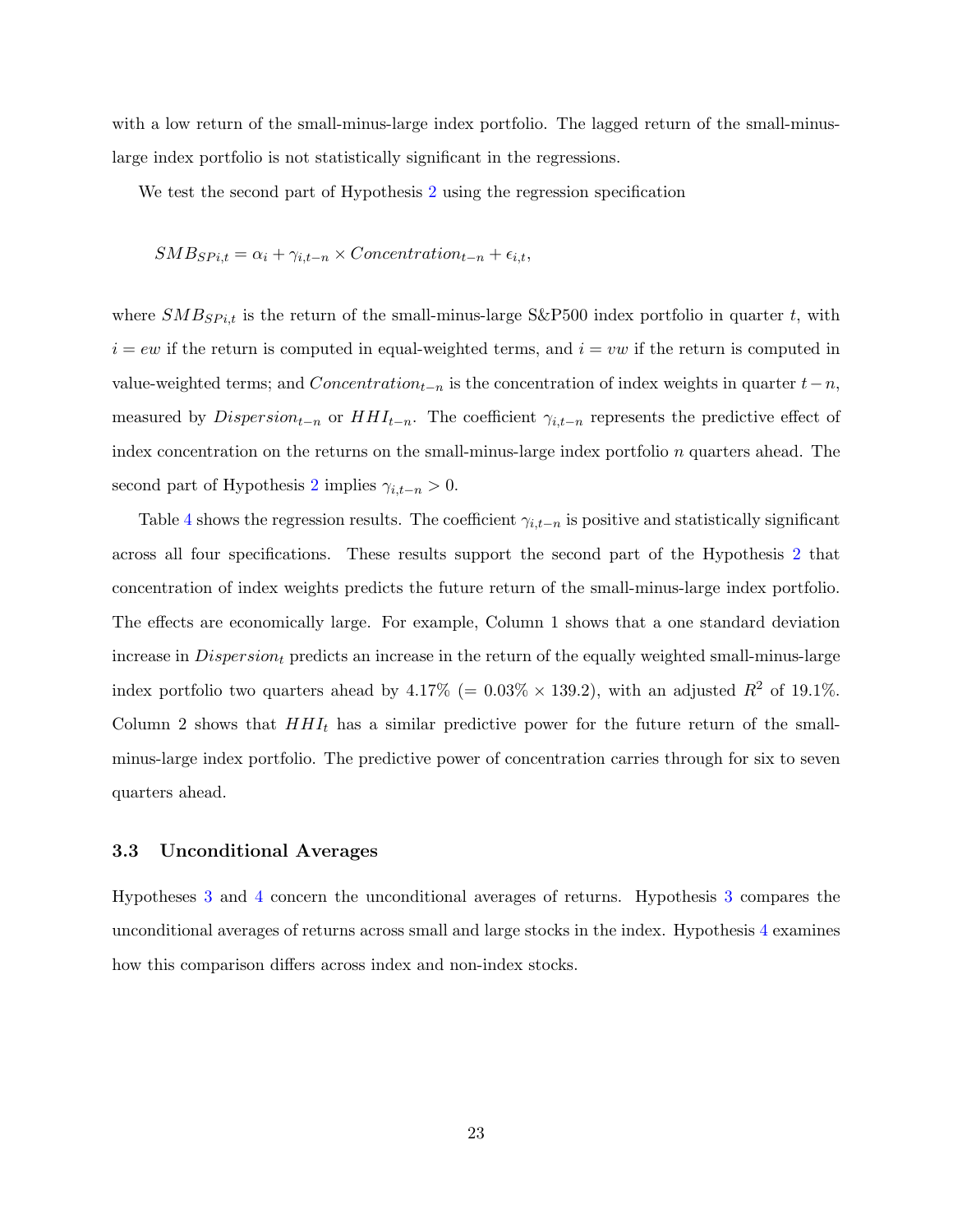#### <span id="page-25-0"></span>3.3.1 Size Effect for Index Stocks

A simple way to test Hypothesis [3](#page-18-1) is to form portfolios based on index weights for stocks in the S&P500 index. At the end of each June from 2000 to 2018, we form decile portfolios based on size, with Decile 1 containing the smallest stocks in the index (i.e., the stocks with the smallest index weights), and Decile 10 containing the largest stocks (i.e., the stocks with the largest index weights). We compute equal- and value-weighted returns on the ten portfolios and on the small-minus-large index portfolio that buys stocks in Decile 1 and shorts stocks in Decile 10.

Table [5](#page-40-0) shows a sizable return spread between small and large index stocks. On an equalweighted basis, stocks in Decile 1 earn average excess returns of 1.16% per month, while stocks in Decile 10 earn 0.37% per month. The resulting return spread of 0.79% per month is statistically significant at the 1% level. On a value-weighted basis, the return spread is even larger, 0.81% per month.

The return spread between small and large index stocks cannot be explained by differences in CAPM beta. After controlling for CAPM beta, the return spread (i.e., the spread in CAPM alpha) becomes 0.58% per month on an equally-weighted basis, and 0.61% per month on a value-weighted basis.

The "within S&P500" size effect that we find is reminiscent of the traditional size effect identified by [Banz](#page-30-1) [\(1981\)](#page-30-1) and [Fama and French](#page-31-0) [\(1992\)](#page-31-0), among others. We explore the relationship between the two effects through a series of tests.

A first test is to examine whether the payoff space of  $SMB_{SP}$  spans the payoff space of the Fama and French  $SMB_{FF}$  factor designed to capture the equity size effect, or vice versa. We do this by regressing the equal- or value-weighted return of  $SMB_{SP}$  on the return of  $SMB_{FF}$ , and testing whether the intercept (alpha) is statistically different from zero. We then reverse the regression and perform the same test on the new intercept.

Columns 1–4 of Table [6](#page-41-0) show the results. When regressing  $SMB_{SP}$  on  $SMB_{FF}$ , the alpha is 0.57% and 0.59% per month for  $SMB_{S Pew}$  and  $SMB_{S Pvw}$ , respectively. Both alphas are statistically significant. By contrast, when regressing  $SMB_{FF}$  on  $SMB_{SPew}$  and  $SMB_{SPvw}$ , the alpha is approximately -0.04% per month and statistically insignificant. These results indicate that the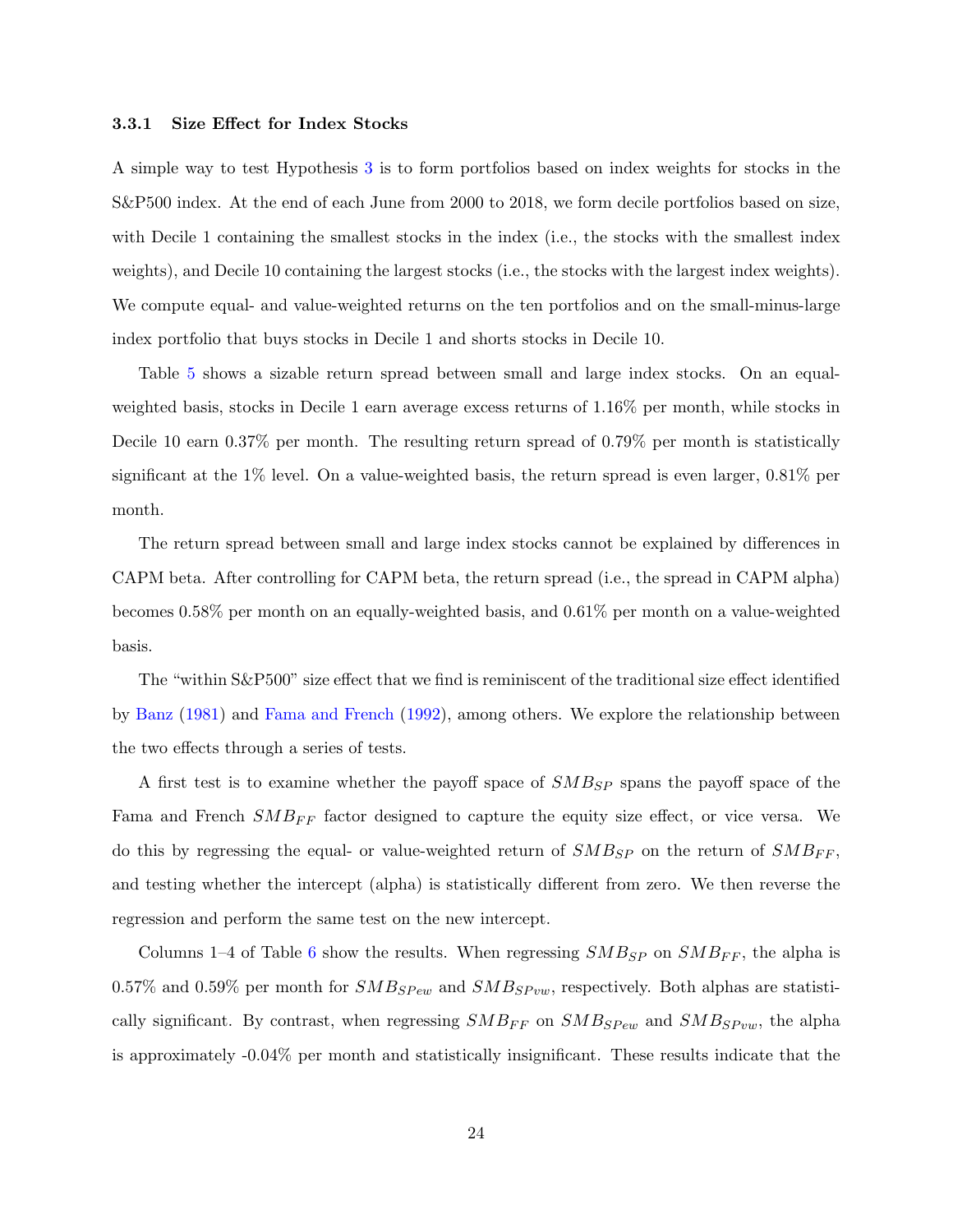small-minus-large index portfolio spans the traditional size factor, but not the other way around.

A second test is to examine whether the "within S&P500" size effect exhibits a strong January seasonality, as previous papers document for the traditional size effect. Columns 5–8 of Table [6](#page-41-0) show that the large average returns on the small-minus-large index portfolio are not associated with a January seasonality. The intercepts in the regressions of  $SMB_{SPew}$  and  $SMB_{SPvw}$  on the January indicator variable are 0.76% and 0.77% per month, respectively, both statistically significant; the slope coefficients for the January dummy are  $0.42\%$  and  $0.54\%$ , respectively, both statistically insignificant. For  $SMB_{FF}$ , the intercept is 0.17% and the slope coefficient for the January dummy 0.44%, both statistically insignificant.

To put the findings in Table [6](#page-41-0) in historical perspective and connect them to previous papers, we perform the same regressions for an earlier sample period ranging from July 1964 to June 2000. The findings, reported in Table [7,](#page-42-0) show an entirely different picture. The returns on  $SMB_{SPew}$ ,  $SMB_{SPvw}$ , and  $SMB_{FF}$  are closely related, rendering the alphas from the spanning tests statistically insignificant. Moreover, there is a strong January seasonality that dominates the average returns on  $SMB_{SPew}$ ,  $SMB_{SPvw}$ , and  $SMB_{FF}$ . In non-January months, the average returns are statistically insignificant, but in January, the returns are sizable. The historical evidence reinforces the notion that the "within S&P500" size effect that we identify is distinct from the traditional size effect.

#### 3.3.2 Size Effect for Index versus Non-Index Stocks

To test Hypothesis [4,](#page-19-0) we divide the universe of stocks available in CRSP and Compustat into two sets: S&P500 index stocks and non S&P500 index stocks. For an index stock, we compute its index weight by dividing the stock's market capitalization by the total capitalization of the stocks in the index. For a non-index stock, we compute an analogous portfolio weight, by dividing the stock's market capitalization by the total capitalization of non-index stocks. We then use the [Fama and](#page-31-9) [MacBeth](#page-31-9) [\(1973\)](#page-31-9) cross-sectional regression to test if the relationship between portfolio weight and future returns is more negative within index stocks.

We start with index stocks. At the end of each June from 2000 to 2018, we compute the index weight of each stock and use it to predict the stock's monthly returns in the subsequent 12 months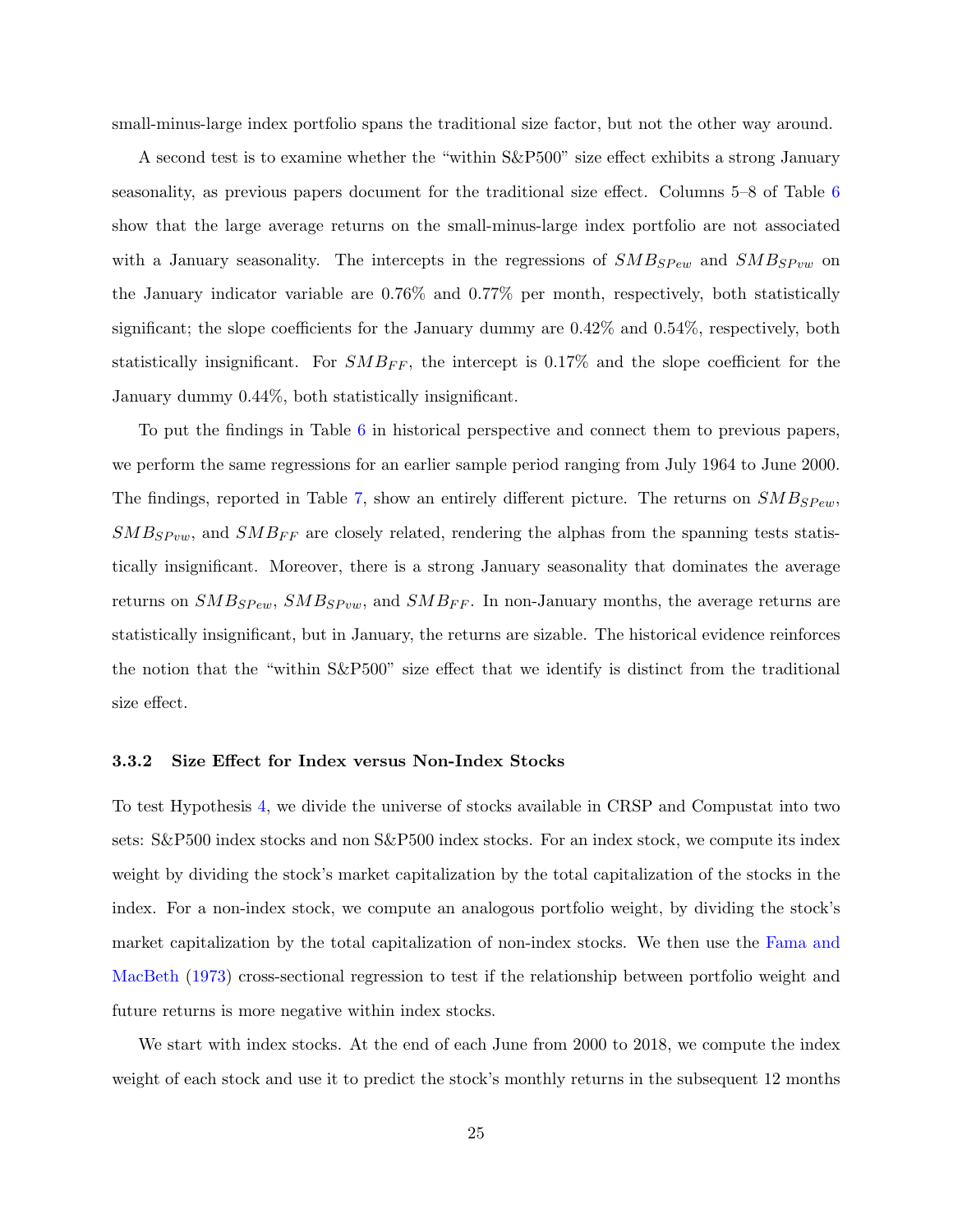from July to next June. As additional predictors, we use the stock's CAPM beta, industry-adjusted book-to-market (BM) ratio, return momentum measured by the past one-year return skipping the most recent month ( $Ret_{-12,-2}$ ), and short-term return reversal measured by the past one-month return  $(Ret_{-1})$ .

We report the results in Panel A of Table [8.](#page-43-0) Columns 1–5 shows univariate regressions of stock return on each of the five predictors. Index weight is strongly negatively related to future return, and is the only predictor that is statistically significant. Column 6 shows a multivariate regression of stock return on all five predictors. After controlling for CAPM beta, book-to-market ratio, return momentum and short-term return reversal, the negative relationship between index weight and future return strengthens, with the t-statistic increasing from  $-2.95$  in the univariate regression to −3.45. It is noteworthy that the "within S&P500" size effect is distinct from the value effect, as proxied by BM. For S&P500 stocks, index weight is a strong predictor of future returns but BM is not.

We repeat the exercise with non-index stocks, and report the results in Panel B of Table [8.](#page-43-0) Column 1 shows that the relationship between portfolio weight and future return is negative but statistically insignificant, with a t-statistic of -0.80. In terms of economic significance, the slope coefficient on portfolio weight among stocks outside the S&P500 index is only one fifth of that among S&P500 stocks. Among other predictors, only short-term return reversal is statistically significant.

We next test whether the mean of the Fama-MacBeth regression coefficient for  $Log(IndexWeight)$ in Column 6 of Panel A ( $\gamma_{IndexWeight}$ ) equals that for  $Log(Portfoliow\text{eight})$  in Column 6 of Panel B ( $\gamma_{PortfolioWeight}$ ). Consistent with Hypothesis [4,](#page-19-0) equality of the two coefficients is rejected, at the 5% significance level.

To put the findings in Table [8](#page-43-0) in historical perspective, we perform the same regressions for an earlier sample period from July 1964 to June 2000. The findings, reported in Table [9,](#page-44-0) differ from those in Table [8](#page-43-0) in two important ways. First, the relationship between portfolio weight and future return for non-index stocks is negative, statistically significant and close to that for index stocks. The multivariate regression coefficients for index and non-index stocks are -0.118 and -0.119, respectively, as shown in Column 6 of Panels A and B. This finding is consistent with the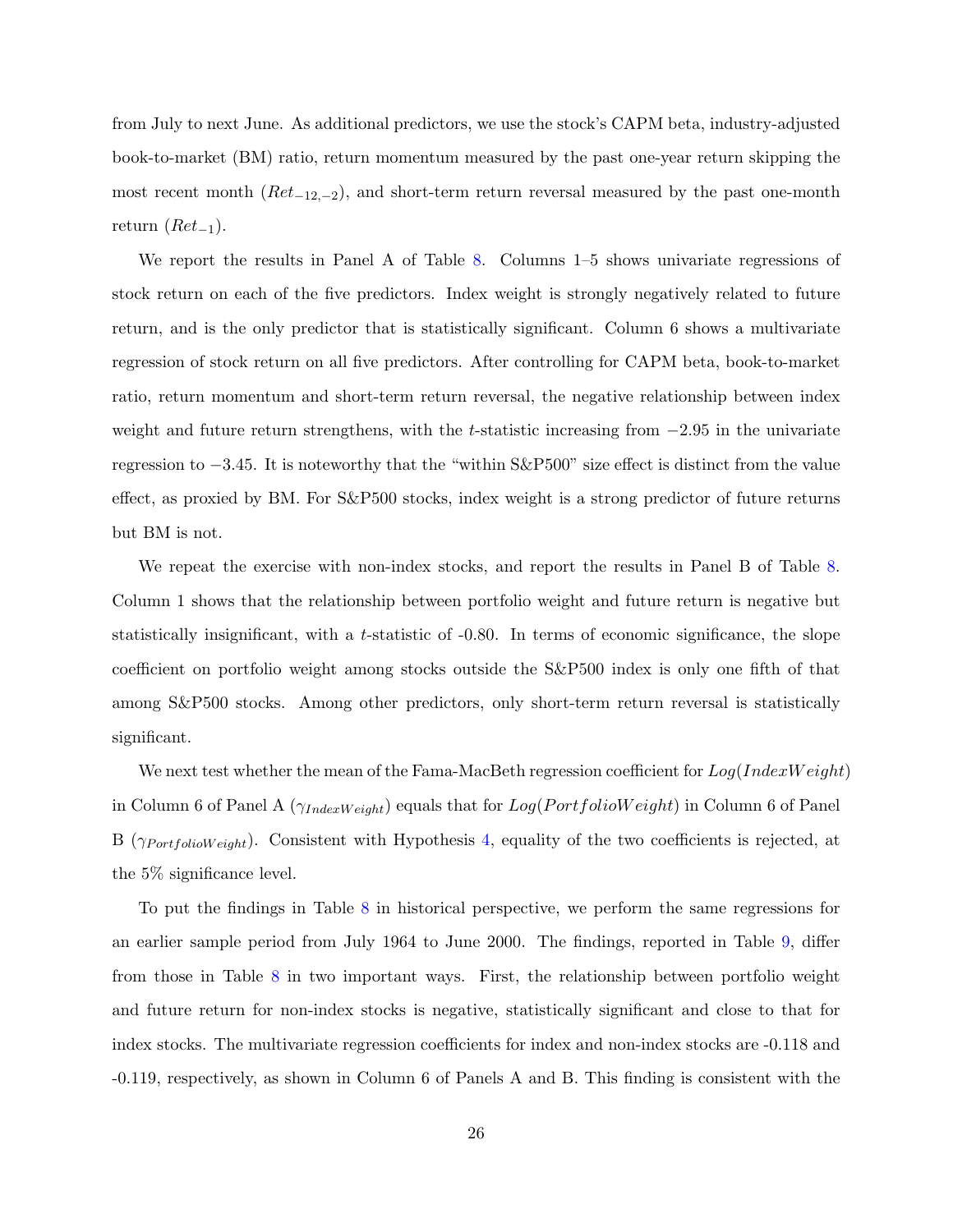finding in Section [3.3.1](#page-25-0) that  $SMB_{SP}$  and  $SMB_{FF}$  tend to be indistinguishable from each other in the spanning test in the earlier sample. Second, the "outside S&P500" size effect diminishes over time: the slope coefficient changes from -0.119 to 0.002, essentially becoming non-existent. On the other hand, the "within S&P500" size effect increases over time: the slope coefficient changes from -0.118 to -0.171, strengthening by almost one half.

#### 3.3.3 Anomalies in the S&P500 Index

Our finding of a strong negative relationship between index weight and future return among stocks in the S&P500 index is surprising for two reasons. First, S&P500 stocks are liquid and widely followed by security analysts and institutional investors. Hence, there are reasons to believe that they are efficiently priced. Consistent with this conjecture, the cross-sectional association between the "anomaly" variables and stock returns tends to be stronger in small and micro-cap stocks (see, e.g., [Fama and French](#page-31-10) [\(2008\)](#page-31-10)). Second, several studies have documented that the efficiency of the stock market has increased over time, in the sense that some return anomalies seem to have gone away (see, e.g., [McLean and Pontiff](#page-32-10) [\(2016\)](#page-32-10); [Green, Hand, and Zhang](#page-32-11) [\(2017\)](#page-32-11)). For example, [Green,](#page-32-11) [Hand, and Zhang](#page-32-11) [\(2017\)](#page-32-11) argue that only 12 out of 94 stock characteristics identified in previous literature as predicting returns have predictive power for non-microcap stocks over the period 1980 to 2014. Against this backdrop, our post-millennium finding for a strong "within S&P500" size effect is surprising.

To provide more context for our finding, we examine the predictive power of the 12 stock characteristics identified by [Green, Hand, and Zhang](#page-32-11) [\(2017\)](#page-32-11) in our sample. We exclude two of the characteristics that they identify, book-to-market ratio and short-term return reversal, as they are examined in Table [8.](#page-43-0) This leaves us with 10 characteristics: cash holdings (cash), changes in 6-month momentum (chmom), changes in analyst coverage (chnanalyst), earnings announcement returns (aer), number of earnings increases (nincr), ratio of R&D expenditures to market value (rdve), return volatility (retvol), volatility of share turnover (std turn), share turnover ratio (turn), and number of zero trading days (zerotrade). We include three additional characteristics, following [Fama and French](#page-31-11) [\(2015\)](#page-31-11): corporate investment and two proxies for profitability, gross profitability (gma) and operating profitability (operof).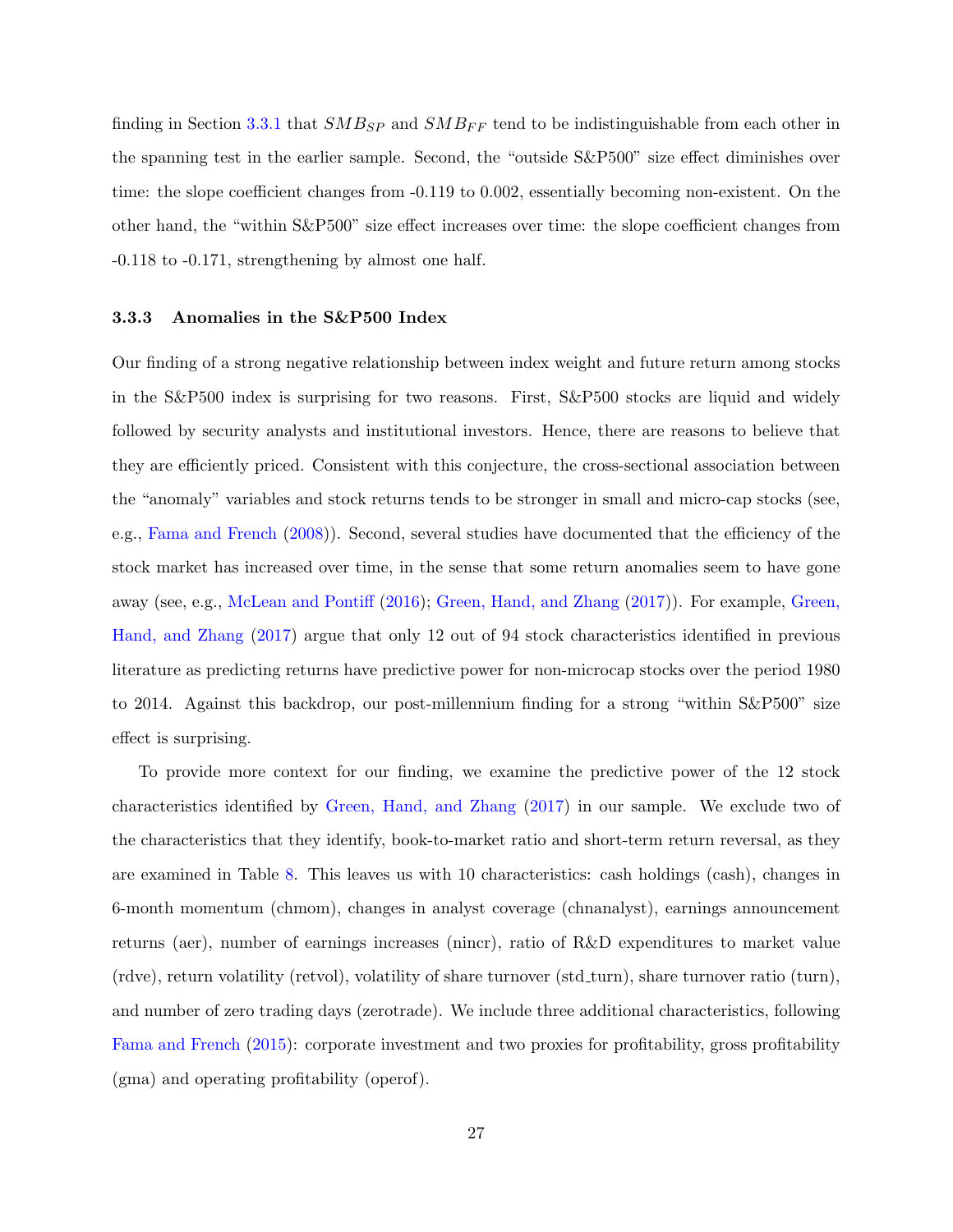We perform Fama-MacBeth regressions for the 13 characteristics, similar to the regressions in Table [8.](#page-43-0) The results, shown in Table [10,](#page-45-0) indicate that for stocks in the S&P500 index, none of the 13 characteristics predicts returns over the period 2000 to 2019.

## 4 Conclusion

We study theoretically and empirically how the growth of passive investing impacts stock returns. In a CAPM world, flows into equity index funds would not affect stock prices if the flows represent a uniform switch from active to index funds. If instead the flows represent new investment in the stock market, they would raise stock prices, with the impact being stronger for high CAPMbeta stocks. We instead find empirically that flows into funds tracking the S&P500 index raise disproportionately the prices of large-capitalization stocks in the index relative to the prices of the index's small stocks. Moreover, the flows predict a high future return of the small-minus-large index portfolio. We find additionally a strong "within S&P500" size effect: a small-minus-large portfolio of S&P500 stocks earns ten percent per year, while the return of the counterpart portfolio of non-S&P500 stocks is smaller and statistically insignificant.

Our theoretical model generates results in line with our empirical findings when noise traders do not hold the index, distorting prices away from the CAPM. When prices are distorted, weights of value-weighted indices are biased, and flows into index funds exacerbate the distortions. Intuitively, stocks in high demand by noise traders are overvalued and enter with high weights into valueweighted indices. Conversely, stocks in low demand are undervalued and enter with low weights. Hence, funds that track value-weighted indices overweight the former stocks and underweight the latter, compared to the weights they would choose under portfolio optimization. When these funds experience inflows, they undertake investments that exacerbate the distortions.

Our results suggest that passive investing and benchmarking can have important effects on market efficiency, and hence on the allocation of capital in the economy.<sup>[9](#page-29-0)</sup> The strength of these effects can depend on the design of indices and on the decisions by passive funds on which indices to track. Examining these issues seems an interesting direction for future research.

<span id="page-29-0"></span><sup>9</sup>[Kashyap, Kovrijnykh, Li, and Pavlova](#page-32-7) [\(2020\)](#page-32-7) explore the links between benchmarking and investment decisions by firms.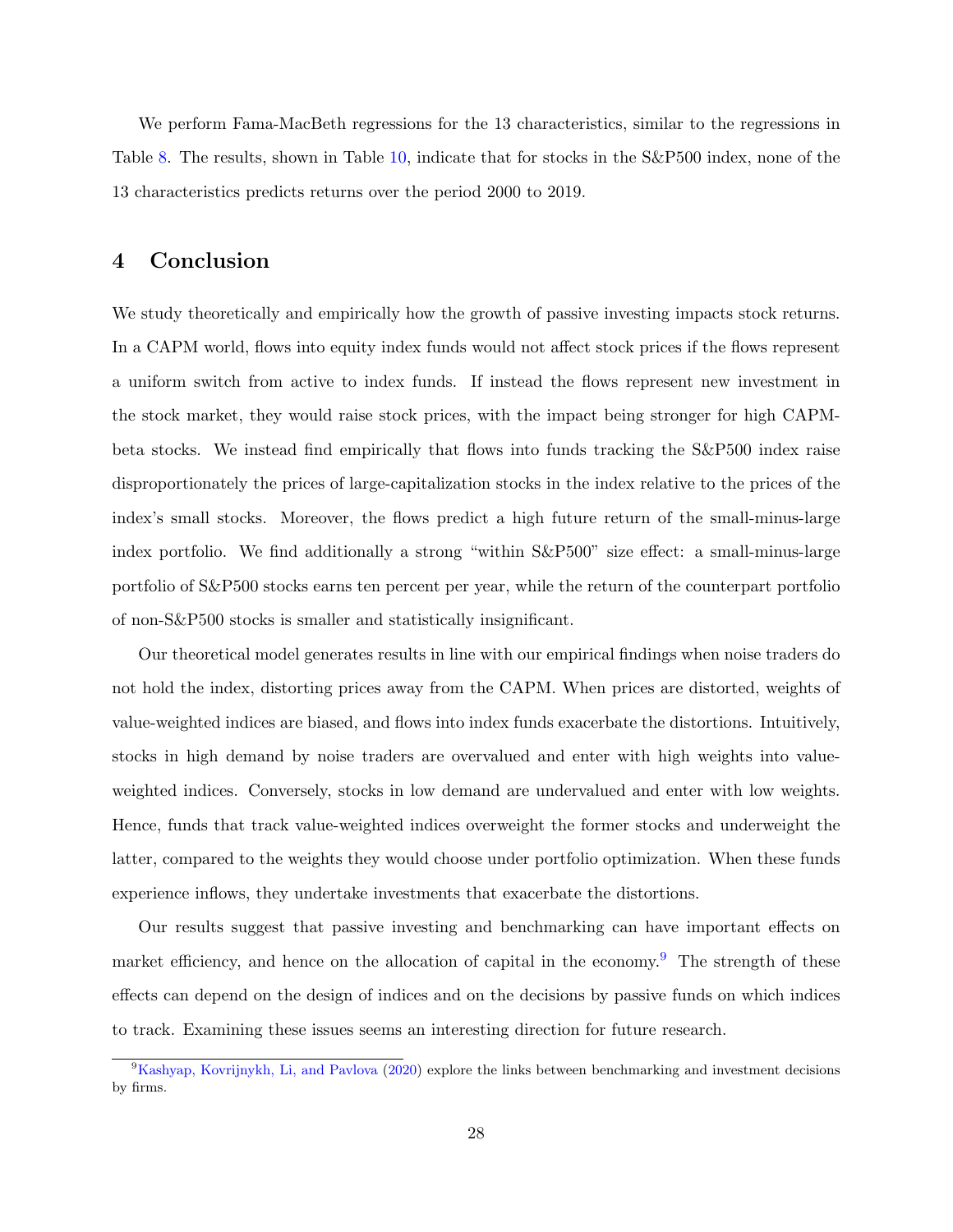# References

- <span id="page-30-4"></span>Badrinath, S G, Jayant R Kale, and Thomas Noe, 1995, Of shepherds, sheep, and the crossautocorrelations in equity returns, Review of Financial Studies 8, 401–430.
- <span id="page-30-1"></span>Banz, Rolf W, 1981, The relationship between return and market value of common stocks, Journal of Financial Economics 9, 3–18.
- <span id="page-30-2"></span>Barberis, Nicholas, Andrei Shleifer, and Jeffrey Wurgler, 2005, Comovement, Journal of Financial Economics 75, 283–317.
- <span id="page-30-9"></span>Basak, Suleyman, and Anna Pavlova, 2013, Asset prices and institutional investors, American Economic Review 103, 1728–1758.
- <span id="page-30-7"></span>Ben-David, Itzhak, Francesco Franzoni, and Rabih Moussawi, 2018, Do ETFs increase volatility?, Journal of Finance 73, 2471–2535.
- <span id="page-30-6"></span>Beneish, Messod D, and Robert E Whaley, 1996, An anatomy of the "S&P game": The effects of changing the rules, Journal of Finance 51, 1909–1930.
- <span id="page-30-3"></span>Boyer, Brian H, 2011, Style-related comovement: Fundamentals or labels?, Journal of Finance 66, 307–332.
- <span id="page-30-8"></span>Brennan, Michael, 1993, Agency and asset pricing, Working paper 1147, Anderson Graduate School of Management, UCLA.
- <span id="page-30-10"></span>Buffa, Andrea, and Idan Hodor, 2018, Institutional investors, heterogeneous benchmarks and the comovement of asset prices, Working paper Boston University.
- <span id="page-30-0"></span>Buffa, Andrea M, Dimitri Vayanos, and Paul Woolley, 2020, Asset management contracts and equilibrium prices, Discussion paper, London School of Economics.
- <span id="page-30-11"></span>Chabakauri, Georgy, and Oleg Rytchkov, 2020, Asset pricing with index investing, Journal of Financial Economics forthcoming.
- <span id="page-30-5"></span>Chakravarty, Sugato, 2001, Stealth-trading: Which traders' trades move stock prices?, Journal of Financial Economics 61, 289–307.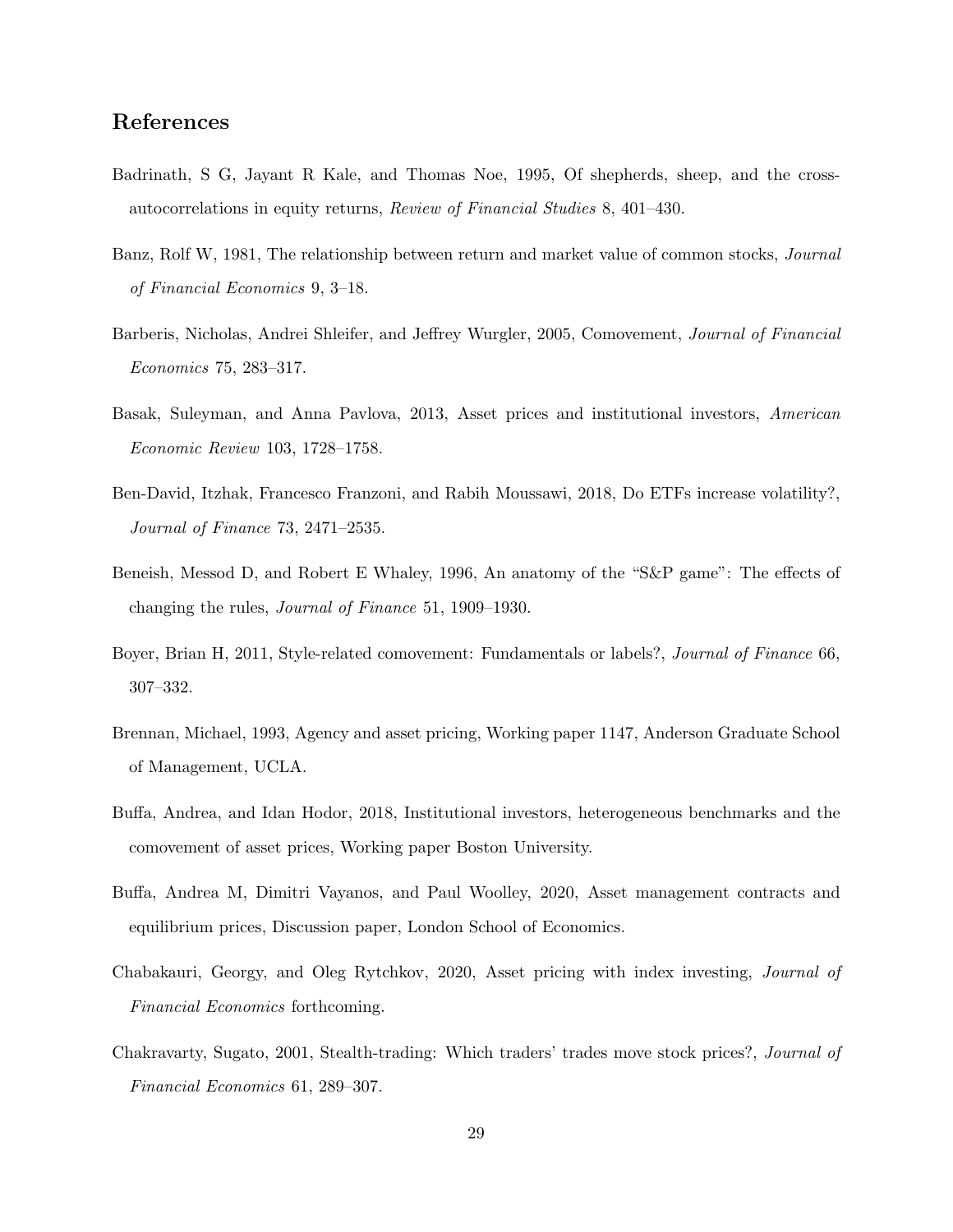- <span id="page-31-2"></span>Chang, Yen-Cheng, Harrison Hong, and Inessa Liskovich, 2015, Regression discontinuity and the price effects of stock market indexing, Review of Financial Studies 28, 212–246.
- <span id="page-31-3"></span>Chen, Honghui, Gregory Noronha, and Vijay Singal, 2004, The price response to S&P500 index additions and deletions: Evidence of asymmetry and a new explanation, Journal of Finance 59, 1901–1930.
- <span id="page-31-5"></span>Coval, Joshua, and Erik Stafford, 2007, Asset fire sales (and purchases) in equity markets, Journal of Financial Economics 86, 479–512.
- <span id="page-31-7"></span>Cuoco, Domenico, and Ron Kaniel, 2011, Equilibrium prices in the presence of delegated portfolio management, Journal of Financial Economics 101, 264–296.
- <span id="page-31-8"></span>Daniel, Kent, Mark Grinblatt, Sheridan Titman, and Russ Wermers, 1997, Measuring mutual fund performance with characteristic-based benchmarks, Journal of Finance 52, 1035–1058.
- <span id="page-31-4"></span>Dasgupta, Amil, Andrea Prat, and Michela Verardo, 2011, Institutional trade persistence and longterm equity returns, *Journal of Finance* 66, 635–653.
- <span id="page-31-9"></span>Fama, Eugene, and James MacBeth, 1973, Risk, return and equilibrium: Empirical tests, Journal of Political Economy 81, 607–636.
- <span id="page-31-0"></span>Fama, Eugene F, and Kenneth R French, 1992, The cross-section of expected stock returns, Journal of Finance 47, 427–465.
- <span id="page-31-10"></span> $\longrightarrow$ , 2008, Dissecting anomalies, *Journal of Finance* 63, 1653–1678.
- <span id="page-31-11"></span> $-$ , 2015, A five-factor asset pricing model, *Journal of Financial Economics* 116, 1–22.
- <span id="page-31-1"></span>Goetzmann, William N, and Mark Garry, 1986, Does delisting from the S&P500 affect stock price?, Financial Analysts Journal 42, 64–69.
- <span id="page-31-6"></span>Goetzmann, William N, and Massimo Massa, 2003, Index funds and stock market growth, Journal of Business 76, 1–28.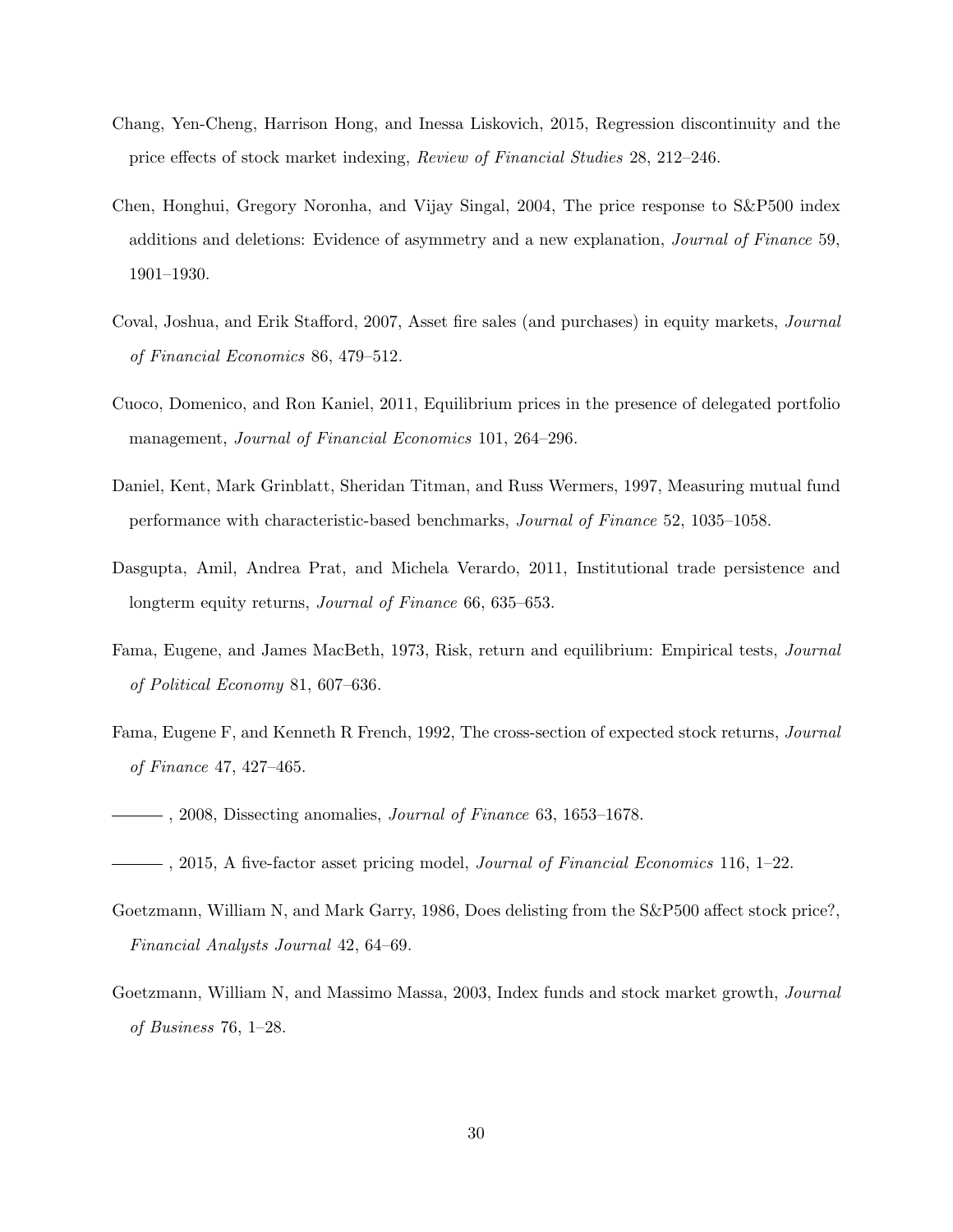- <span id="page-32-11"></span>Green, Jeremiah, John RM Hand, and X Frank Zhang, 2017, The characteristics that provide independent information about average US monthly stock returns, Review of Financial Studies 30, 4389–4436.
- <span id="page-32-4"></span>Greenwood, Robin, 2005, Short- and long-term demand curves for stocks: Theory and evidence on the dynamics of arbitrage, Journal of Financial Economics 75, 607–649.
- <span id="page-32-1"></span>, 2008, Excess comovement of stock returns: Evidence from cross-sectional variation in Nikkei 225 weights, Review of Financial Studies 21, 1153–1186.
- <span id="page-32-5"></span>Griffin, John M., Jeffrey Harris, and Selim Topaloglu, 2003, The dynamics of institutional and individual trading, Journal of Finance 58, 2285–2320.
- <span id="page-32-8"></span>Grossman, Sanford J, and Joseph E Stiglitz, 1980, On the impossibility of informationally efficient markets, The American Economic Review 70, 393–408.
- <span id="page-32-0"></span>Harris, Lawrence, and Eitan Gurel, 1986, Price and volume effects associated with changes in the S&P500 list: New evidence for the existence of price pressures, Journal of Finance 41, 815–829.
- <span id="page-32-9"></span>Jegadeesh, Narasimhan, and Sheridan Titman, 1993, Returns to buying winners and selling losers: Implications for stock market efficiency, Journal of Finance 48, 65–91.
- <span id="page-32-6"></span>Kapur, Sandeep, and Allan Timmermann, 2005, Relative performance evaluation contracts and asset market equilibrium, Economic Journal 115, 1077–1102.
- <span id="page-32-7"></span>Kashyap, Anil, Natalia Kovrijnykh, Jane Li, and Anna Pavlova, 2020, The benchmark inclusion subsidy, Journal of Financial Economics forthcoming.
- <span id="page-32-3"></span>Kaul, Aditya, Vikas Mehrotra, and Randall Morck, 2000, Demand curves for stocks do slope down: New evidence from an index weights adjustment, Journal of Finance 55, 893–912.
- <span id="page-32-2"></span>Lynch, Anthony W, and Richard R Mendenhall, 1997, New evidence on stock price effects associated with changes in the s&p 500 index, The Journal of Business 70, 351–383.
- <span id="page-32-10"></span>McLean, R David, and Jeffrey Pontiff, 2016, Does academic research destroy stock return predictability?, The Journal of Finance 71, 5–32.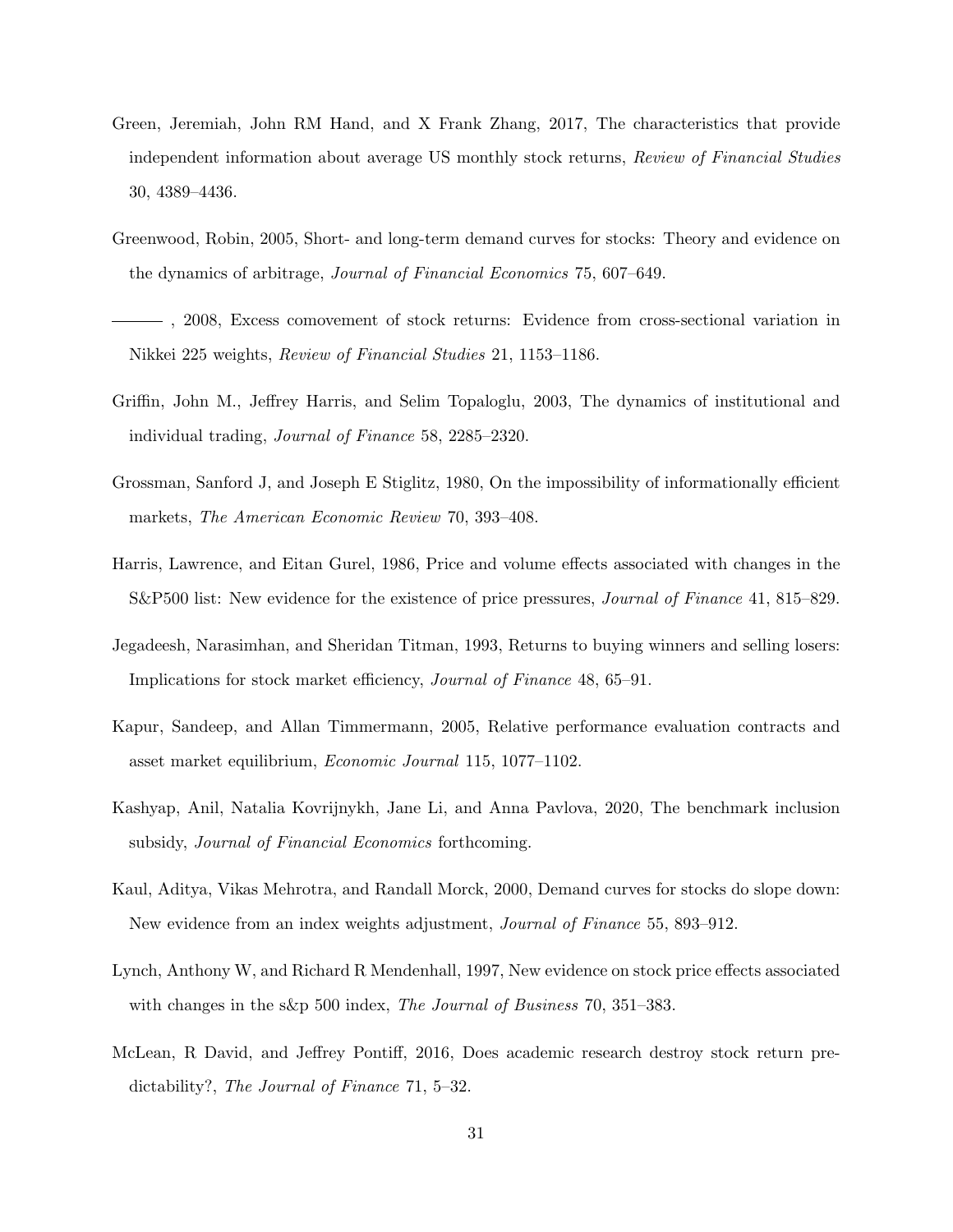- <span id="page-33-2"></span>Nofsinger, John R., and Richard W. Sias, 1999, Herding and feedback trading by institutional and individual investors, Journal of Finance 54, 2263–2295.
- <span id="page-33-6"></span>Pandolfi, Lorenzo, and Tomas Williams, 2019, Capital flows and sovereign debt markets: Evidence from index rebalancings, Journal of Financial Economics 132, 384–403.
- <span id="page-33-5"></span>Petajisto, Antti, 2011, The index premium and its hidden cost for index funds, Journal of Empirical Finance 18, 271–288.
- <span id="page-33-0"></span>Shleifer, Andrei, 1986, Do demand curves for stocks slope down?, Journal of Finance 41, 579–590.
- <span id="page-33-1"></span>Sias, Richard W., and Laura T. Starks, 1997, Return autocorrelation and institutional investors, Journal of Financial Economics 46, 103–131.
- <span id="page-33-7"></span>, and Sheridan Titman, 2006, Changes in institutional ownership and stock returns: Assessment and methodology, Journal of Business 79, 2869–2910.
- <span id="page-33-8"></span>Vayanos, Dimitri, and Paul Woolley, 2013, An institutional theory of momentum and reversal, Review of Financial Studies 26, 1087–1145.
- <span id="page-33-3"></span>Wermers, Russ, 1999, Mutual fund herding and the impact on stock prices, Journal of Finance 54, 581–622.
- <span id="page-33-4"></span>Wurgler, Jeffrey, and Ekaterina Zhuravskaya, 2002, Does arbitrage flatten demand curves for stocks?, The Journal of Business 75, 583–608.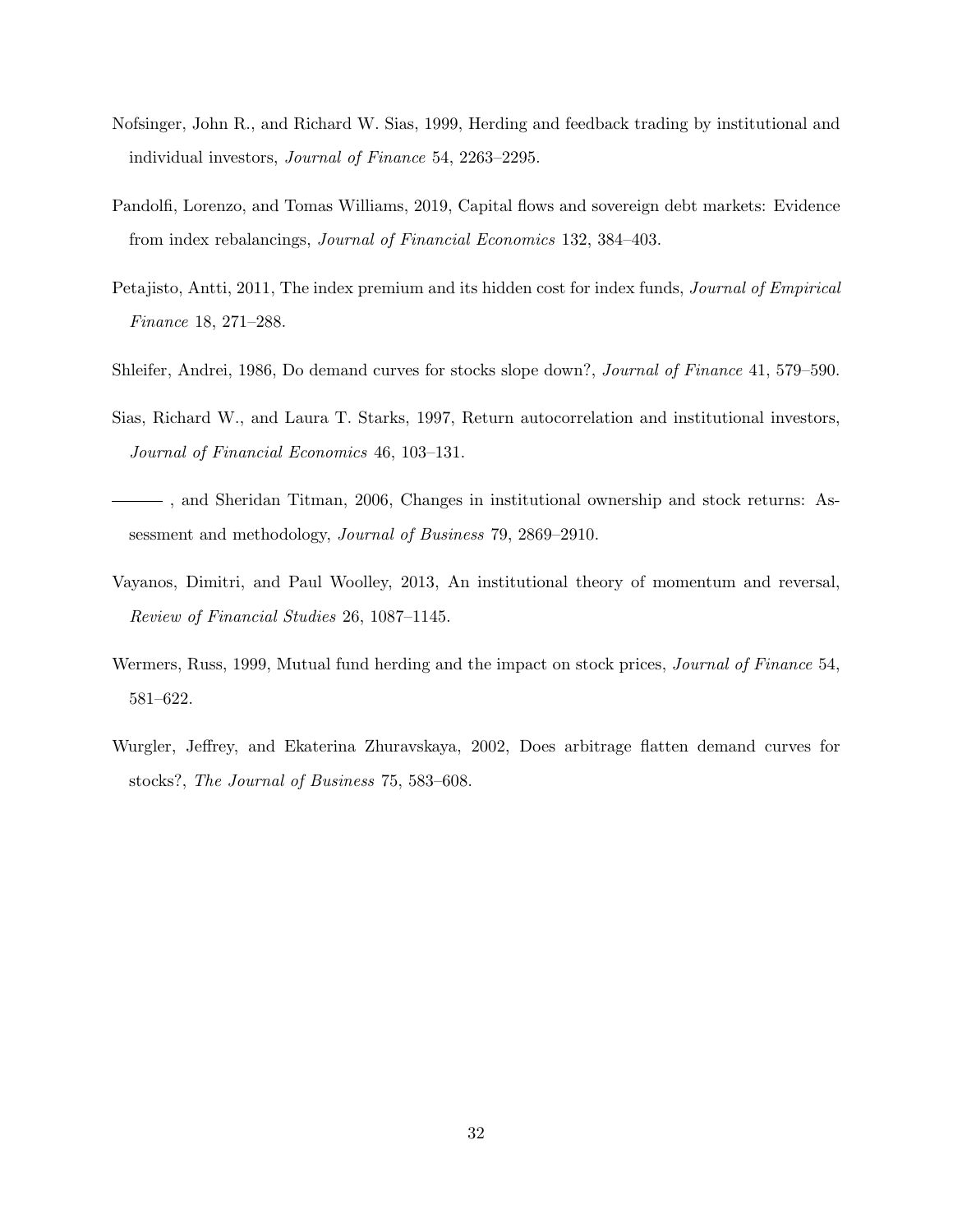<span id="page-34-0"></span>

### Figure 1: Assets of S&P500 Index Funds

This figure plots the value of the assets of mutual funds and ETFs tracking the S&P500 index over the period June 2000 to June 2019. The red line represents the ratio of index fund net assets to index value (left y-axis). The blue bars represent index fund net assets in millions of dollars (right y-axis). The data come from CRSP and ICI.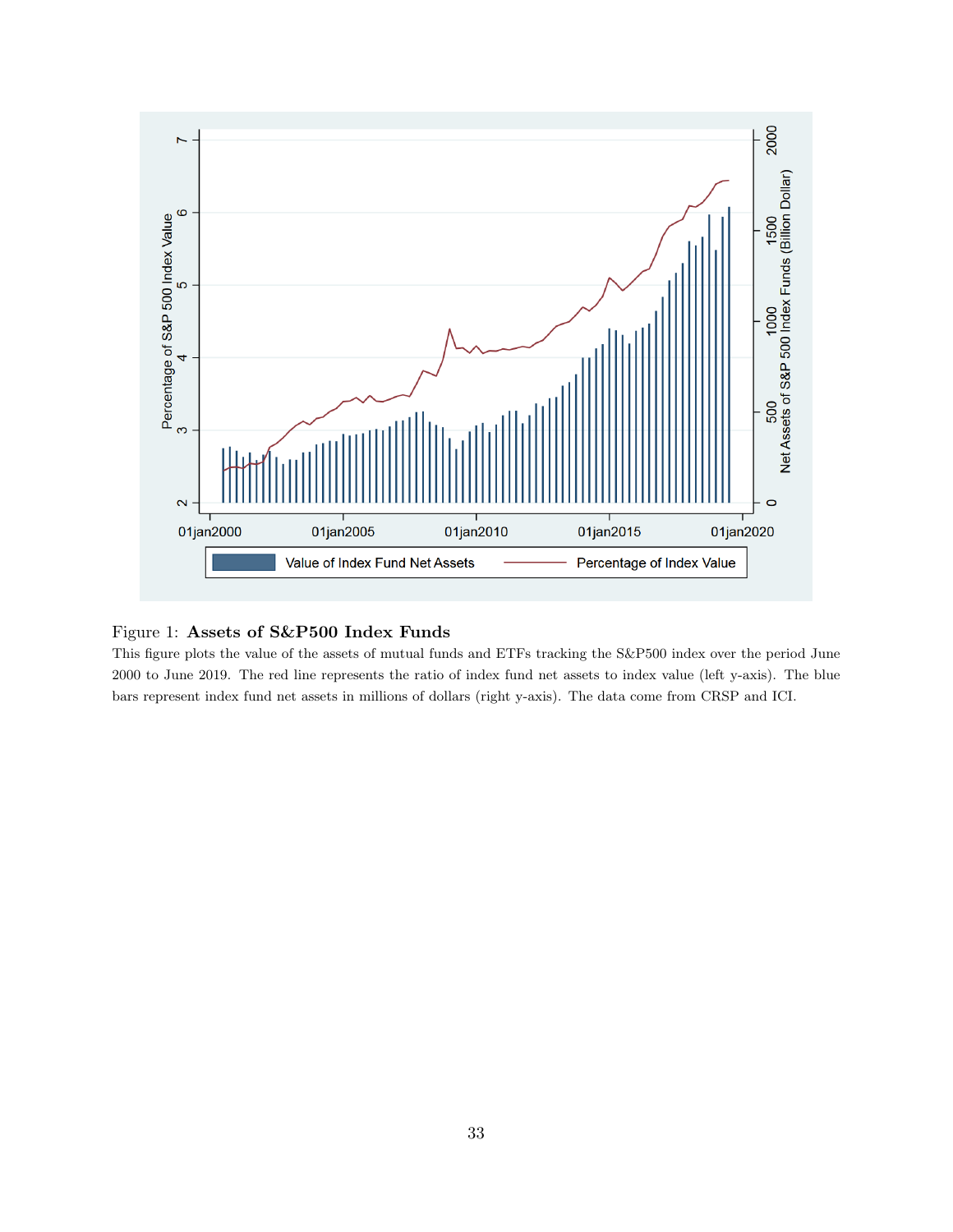

### Figure 2: Value of \$1 Invested in Small and Large Stocks in the S&P500 Index

This figure plots the value of \$1 invested at the end of June 2000 in the bottom 10% of S&P500 stocks based on market capitalization (small stocks, blue line) and in the top 10% of S&P500 stocks (large stocks, red line). The portfolios are rebalanced annually at the end of each subsequent June and are liquidated in June 2019.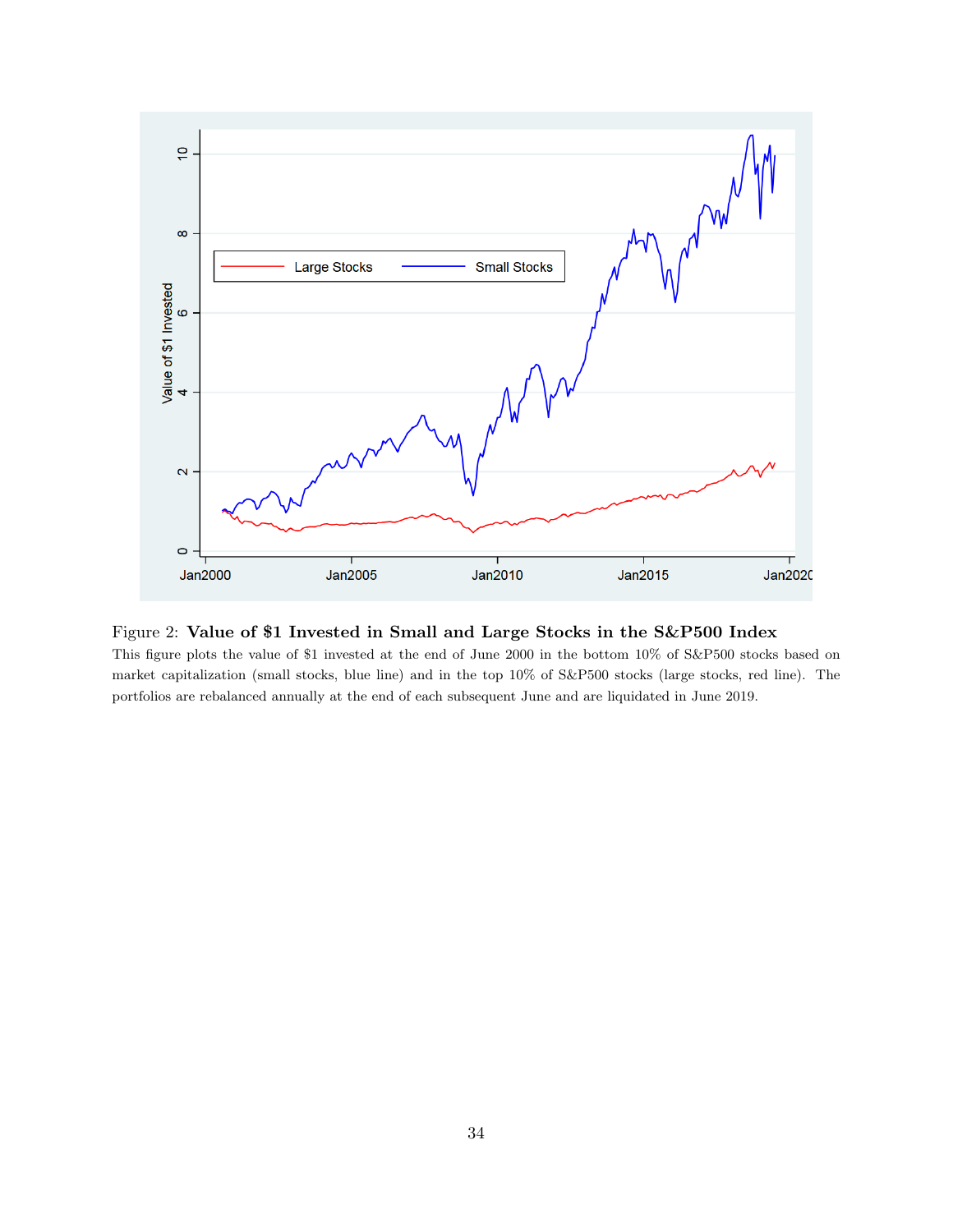#### <span id="page-36-0"></span>Table 1: Descriptive Statistics

This table shows descriptive statistics for the main variables in our sample from July 2000 to June 2019. Panel A includes the following firm-level variables: monthly stock return in percent, market capitalization in millions of dollars, weight of a stock in the S&P500 index in percent, CAPM beta, industry-adjusted book-to-market ratio, and return momentum (cumulative return from month  $t - 12$  to month  $t - 2$ ) for stocks in the S&P500 index. Panel B includes the following aggregate variables: index fund holdings (ratio of S&P500 index fund net assets to index value), changes in index fund holdings  $(Flow_1)$ , dollar flows into index funds divided by index value  $(Flow_2)$ , cross-sectional standard deviation of S&P500 index weights (Dispersion), and Herfindahl-Hirschman Index (HHI) of S&P500 index weights. The variables in Panel B are sourced at a quarterly frequency and are multiplied by 100.

|                                   |         |         | Panel A: Firm-Level Variables |                                                           |           |          |          |
|-----------------------------------|---------|---------|-------------------------------|-----------------------------------------------------------|-----------|----------|----------|
|                                   | Mean    | Std Dev | 25th Pctl                     | 50th Pctl                                                 | 75th Pctl | Skewness | Kurtosis |
| Monthly Return $(R_t \times 100)$ | 0.91    | 9.76    | $-3.75$                       | 1.06                                                      | 5.62      | 0.46     | 10.93    |
| Market Cap (\$millions)           | 27,393  | 51,383  | 5,9021                        | 11,827                                                    | 25,305    | 5.71     | 50.56    |
| Index Weight $(\times 100)$       | 0.18    | 0.32    | 0.04                          | 0.08                                                      | 0.16      | 5.05     | 34.25    |
| Log(Index Weight)                 | $-7.05$ | 1.10    | $-7.79$                       | $-7.16$                                                   | $-6.41$   | 0.47     | 0.37     |
| Beta                              | 1.03    | 0.63    | 0.59                          | 0.95                                                      | 1.36      | 1.04     | 2.16     |
| Industry-Adjusted BM              | $-0.46$ | 0.51    | $-0.74$                       | $-0.53$                                                   | $-0.27$   | 3.37     | 31.28    |
| Momentum $(R_{t-12,t-2})$         | 0.10    | 0.34    | $-0.08$                       | 0.09                                                      | 0.26      | 1.93     | 23.41    |
|                                   |         |         |                               |                                                           |           |          |          |
|                                   |         |         |                               | Panel B: Time-Series Variables (Quarterly, $\times 100$ ) |           |          |          |

| Index Fund Holdings | 4.17       | .08  | 3.40    | 4.11 | 4.88 | 0.46     | $-0.57$ |
|---------------------|------------|------|---------|------|------|----------|---------|
| $Flow_1$            | $\rm 0.05$ | 0.10 | 0.00    | 0.04 | 0.10 | 0.51     | 3.44    |
| $Flow_2$            | 0.03       | 0.09 | $-0.02$ | 0.02 | 0.07 | 0.27     | 3.73    |
| Dispersion          | $0.35\,$   | 0.03 | 0.32    | 0.34 | 0.37 | 0.38     | $-0.79$ |
| HHI                 | 0.81       | 0.11 | 0.72    | 0.79 | 0.88 | $0.52\,$ | $-0.63$ |

35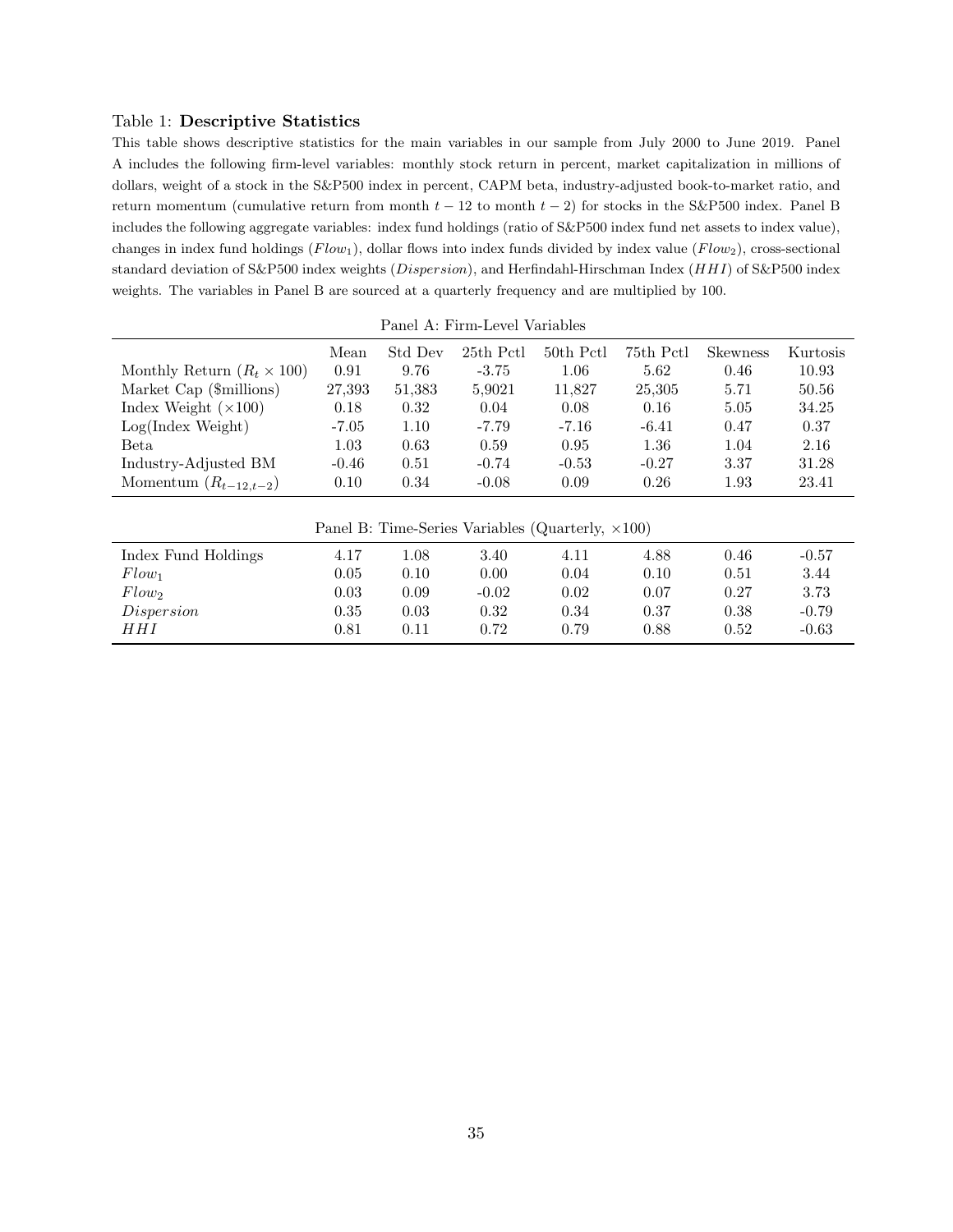<span id="page-37-0"></span>Table 2: Index Fund Flows and the Return of the Small-Minus-Large S&P500 Index Portfolio Table 2: Index Fund Flows and the Return of the Small-Minus-Large S&P500 Index Portfolio

 $Flow_{2,contemp}$  and  $Flow_{2,post}$  are the contemporaneous and past index fund flows measured as dollar flows divided by index value. SMB<sub>SPew</sub> and SMB<sub>SPvw</sub> are the return of the small-minus-large S&P500 index portfolio, computed in equal- and value-weighted terms, respectively. Columns 1-4 use the full sample, This table shows the dynamic relationship between S&P500 index fund flows and the return of the small-minus-large index portfolio, computed in equaland value-weighted terms. Flow<sub>1,contemp</sub> and Flow<sub>1,past</sub> are the contemporaneous and past index fund flows measured as changes in index fund holdings. This table shows the dynamic relationship between S&P500 index fund flows and the return of the small-minus-large index portfolio, computed in equaland value-weighted terms.  $Flow_{1,content}$  and  $Flow_{1,post}$  are the contemporaneous and past index fund flows measured as changes in index fund holdings. Flow2,contemp and Flow2,past are the contemporaneous and past index fund flows measured as dollar flows divided by index value. SMB<sub>SP ew</sub> and SMB<sub>SP</sub> vw are the return of the small-minus-large S&P500 index portfolio, computed in equal- and value-weighted terms, respectively. Columns 1–4 use the full sample, and Columns 5-8 use the sample when the VIX is above the sample mean. and Columns 5–8 use the sample when the VIX is above the sample mean.

|                    |                        | $\odot$                                                            | $\odot$                                                                                                       | $\bigoplus$                                                                                               | $\widetilde{\mathfrak{G}}$                                          | $\widehat{\mathfrak{S}}$                                       | E                                                                                               | $\circledast$                                                                                             |
|--------------------|------------------------|--------------------------------------------------------------------|---------------------------------------------------------------------------------------------------------------|-----------------------------------------------------------------------------------------------------------|---------------------------------------------------------------------|----------------------------------------------------------------|-------------------------------------------------------------------------------------------------|-----------------------------------------------------------------------------------------------------------|
|                    | $\mathcal{SMB}_{SPew}$ | $\mathcal{SMB}_{S\operatorname{\mathcal{P}vw}}$                    | $\mathcal{SMB}_{SPew}$                                                                                        | $\mathcal{S}MB_{SPvw}$                                                                                    | $\mathcal{S}MB_{SPew}$                                              | $\dot{M} B_S P_{vw}$                                           | $M_{SPew}$                                                                                      | $\mathcal{S}MB_{SPvw}$                                                                                    |
| $Flow_{1,contemp}$ | $-25.47$               | $\begin{array}{c} -23.13 \\ (-2.93) \\ 4.44 \\ (0.84) \end{array}$ |                                                                                                               |                                                                                                           | $\begin{array}{c} -39.78 \\ (-2.63) \\ 22.71 \\ (1.92) \end{array}$ | $\frac{-36.52}{(-2.49)}$<br>$\frac{21.36}{(1.86)}$             |                                                                                                 |                                                                                                           |
|                    | $(-3.13)$              |                                                                    |                                                                                                               |                                                                                                           |                                                                     |                                                                |                                                                                                 |                                                                                                           |
| $Flow_{1, past}$   | 5.77                   |                                                                    |                                                                                                               |                                                                                                           |                                                                     |                                                                |                                                                                                 |                                                                                                           |
|                    | (1.06)                 |                                                                    |                                                                                                               |                                                                                                           |                                                                     |                                                                |                                                                                                 |                                                                                                           |
| $Flow_{2,contemp}$ |                        |                                                                    |                                                                                                               |                                                                                                           |                                                                     |                                                                | $-31.00$                                                                                        |                                                                                                           |
|                    |                        |                                                                    |                                                                                                               |                                                                                                           |                                                                     |                                                                |                                                                                                 |                                                                                                           |
| $Flow_{2, past}$   |                        |                                                                    |                                                                                                               |                                                                                                           |                                                                     |                                                                |                                                                                                 |                                                                                                           |
|                    |                        |                                                                    |                                                                                                               |                                                                                                           |                                                                     |                                                                |                                                                                                 |                                                                                                           |
| Intercept          | 0.0358                 |                                                                    |                                                                                                               |                                                                                                           |                                                                     |                                                                |                                                                                                 |                                                                                                           |
|                    | (1.80)                 | $\begin{array}{c} (1.87) \ (1.87) \ 0.114 \ 0.114 \end{array}$     | $\begin{array}{l} -17.95 \\ (-2.04) \\ 14.01 \\ (2.21) \\ 0.0118 \\ (0.73) \\ (0.73) \\ 0.123 \\ \end{array}$ | $\begin{array}{l} -14.91 \\ (-1.75) \\ 13.32 \\ (2.17) \\ 0.0103 \\ (65) \\ 76 \\ 0.108 \\ Y \end{array}$ | $\begin{array}{c} 0.0189 \\ (0.48) \\ 28 \\ 0.331 \end{array}$      | $\begin{array}{c} 0.0167 \\ (0.43) \\ 28 \\ 0.310 \end{array}$ | $\begin{array}{c} (-1.95) \\ 35.08 \\ (2.85) \\ (0.00586 \\ (-0.17) \\ 28 \\ 0.362 \end{array}$ | $\begin{array}{c} -27.38 \\ (-1.79) \\ 34.40 \\ (2.91) \\ -0.00911 \\ (-0.28) \\ 28 \\ 0.355 \end{array}$ |
| Observations       | $\frac{9}{2}$          |                                                                    |                                                                                                               |                                                                                                           |                                                                     |                                                                |                                                                                                 |                                                                                                           |
| R-squared          | 1.31                   |                                                                    |                                                                                                               |                                                                                                           |                                                                     |                                                                |                                                                                                 |                                                                                                           |
| Full Sample        |                        |                                                                    |                                                                                                               |                                                                                                           |                                                                     |                                                                |                                                                                                 |                                                                                                           |
| High VIX           |                        |                                                                    |                                                                                                               |                                                                                                           |                                                                     |                                                                |                                                                                                 |                                                                                                           |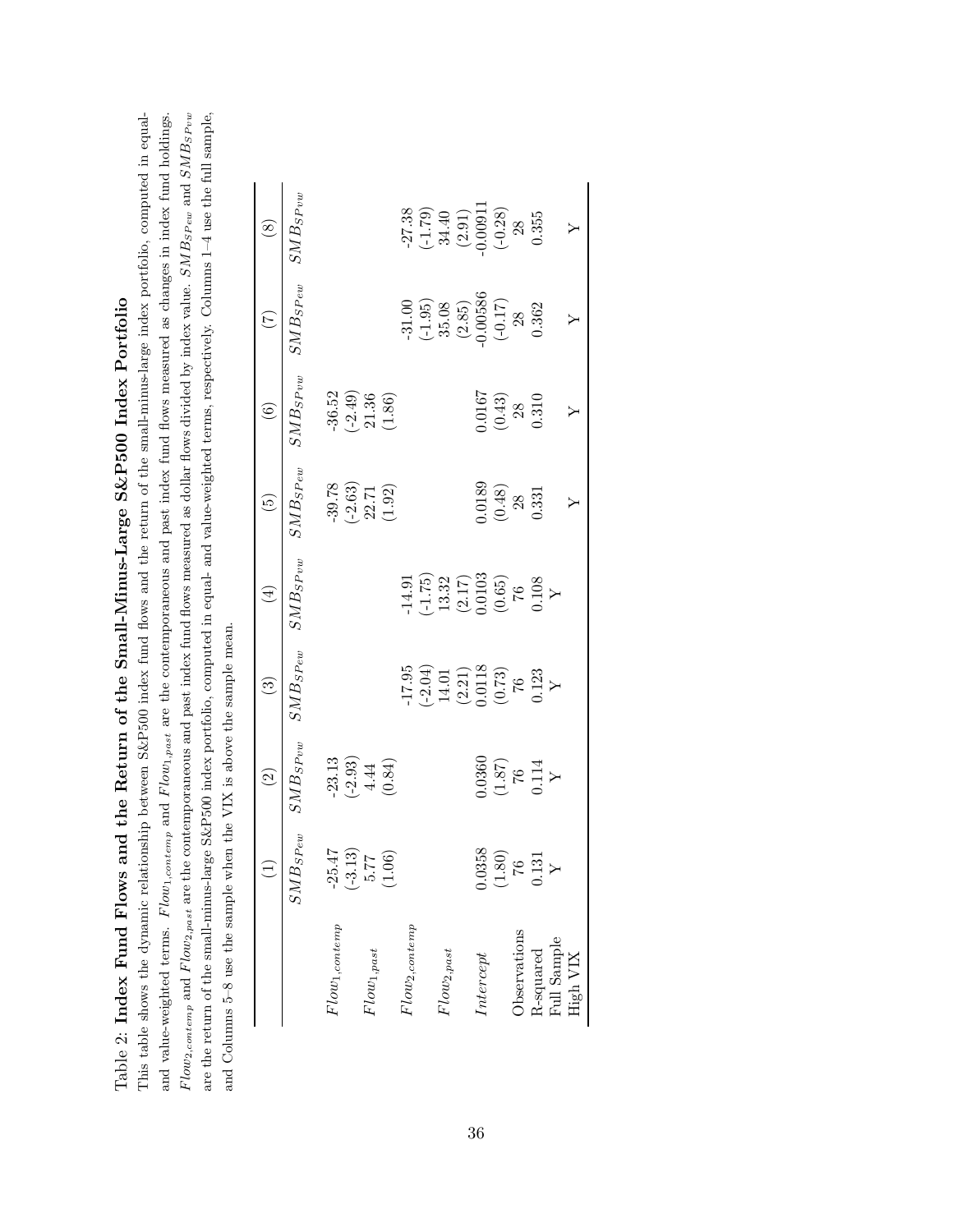### <span id="page-38-0"></span>Table 3: Index Fund Flows and Concentration in Index Weights

This table shows the relationship between S&P500 index fund flows and changes in the concentration of index weights. Panel A shows the results for  $Flow_{1,contemp}$ ; Panel B for  $Flow_{2,contemp}$ . We use two measures of concentration of index weights: the cross-sectional standard deviation (Dispersion) and the Herfindahl-Hirschman Index (HHI). We use the lagged return of the small-minus-large index portfolio as a control variable.

|                                | (1)                      | $\left( 2\right)$        | $\left( 3\right)$         | $\left( 4\right)$         | $\left( 5\right)$         | $\left( 6\right)$        |
|--------------------------------|--------------------------|--------------------------|---------------------------|---------------------------|---------------------------|--------------------------|
|                                | $\Delta Disperson$       | $\Delta HHI$             | $\Delta Disperson$        | $\Delta HHI$              | $\Delta Disperson$        | $\Delta HHI$             |
| $Flow_{1,contemp}$             | 0.0282<br>(2.97)         | 0.104<br>(2.97)          | 0.0271<br>(2.89)          | 0.100<br>(2.96)           | 0.0268<br>(2.84)          | 0.0992<br>(2.91)         |
| $L. SMB$ <sub>S</sub> $P_{ew}$ |                          |                          | $-2.29e-0.5$<br>$(-0.18)$ | $-2.19e-0.5$<br>$(-0.05)$ |                           |                          |
| $L. SMB_{SPvw}$                |                          |                          |                           |                           | $-4.55e-05$<br>$(-0.35)$  | $-0.000108$<br>$(-0.23)$ |
| Intercept                      | $-3.99e-05$<br>$(-2.47)$ | $-0.000151$<br>$(-2.53)$ | $-3.46e-05$<br>$(-2.09)$  | $-0.000130$<br>$(-2.18)$  | $-3.37e-0.5$<br>$(-2.03)$ | $-0.000127$<br>$(-2.12)$ |
| Observations<br>$\,R^2$        | 76<br>0.106              | 76<br>0.112              | 75<br>0.107               | 75<br>0.110               | 75<br>0.109               | 75<br>0.112              |

| Panel A: $Flow_{1,contemp}$ |  |
|-----------------------------|--|
|-----------------------------|--|

# Panel B:  $Flow_{2,contemp}$

|                          | $\left( 1\right)$         | $\left( 2\right)$        | $\left( 3\right)$        | $\left( 4\right)$        | $\left( 5\right)$         | (6)                       |
|--------------------------|---------------------------|--------------------------|--------------------------|--------------------------|---------------------------|---------------------------|
|                          | $\Delta Disperson$        | $\Delta HHI$             | $\Delta Disperson$       | $\Delta HHI$             | $\Delta Disperson$        | $\Delta HHI$              |
| $Flow_{2,contemp}$       | 0.0209<br>(1.99)          | 0.0758<br>(1.95)         | 0.0226<br>(2.23)         | 0.0836<br>(2.28)         | 0.0225<br>(2.22)          | 0.0831<br>(2.26)          |
| $L. SMB$ <sub>SPew</sub> |                           |                          | $-7.75e-05$<br>$(-0.61)$ | $-0.000224$<br>$(-0.49)$ |                           |                           |
| $L. SMB$ <sub>SPvw</sub> |                           |                          |                          |                          | $-0.000105$<br>$(-0.80)$  | $-0.000330$<br>$(-0.69)$  |
| Intercept                | $-2.25e-0.5$<br>$(-1.55)$ | $-8.60e-05$<br>$(-1.61)$ | $-1.77e-05$<br>$(-1.23)$ | $-6.79e-05$<br>$(-1.31)$ | $-1.70e-0.5$<br>$(-1.18)$ | $-6.52e-0.5$<br>$(-1.25)$ |
| Observations<br>$R^2$    | 76<br>0.051               | 76<br>0.049              | 75<br>0.070              | 75<br>0.071              | 75<br>0.073               | 75<br>0.074               |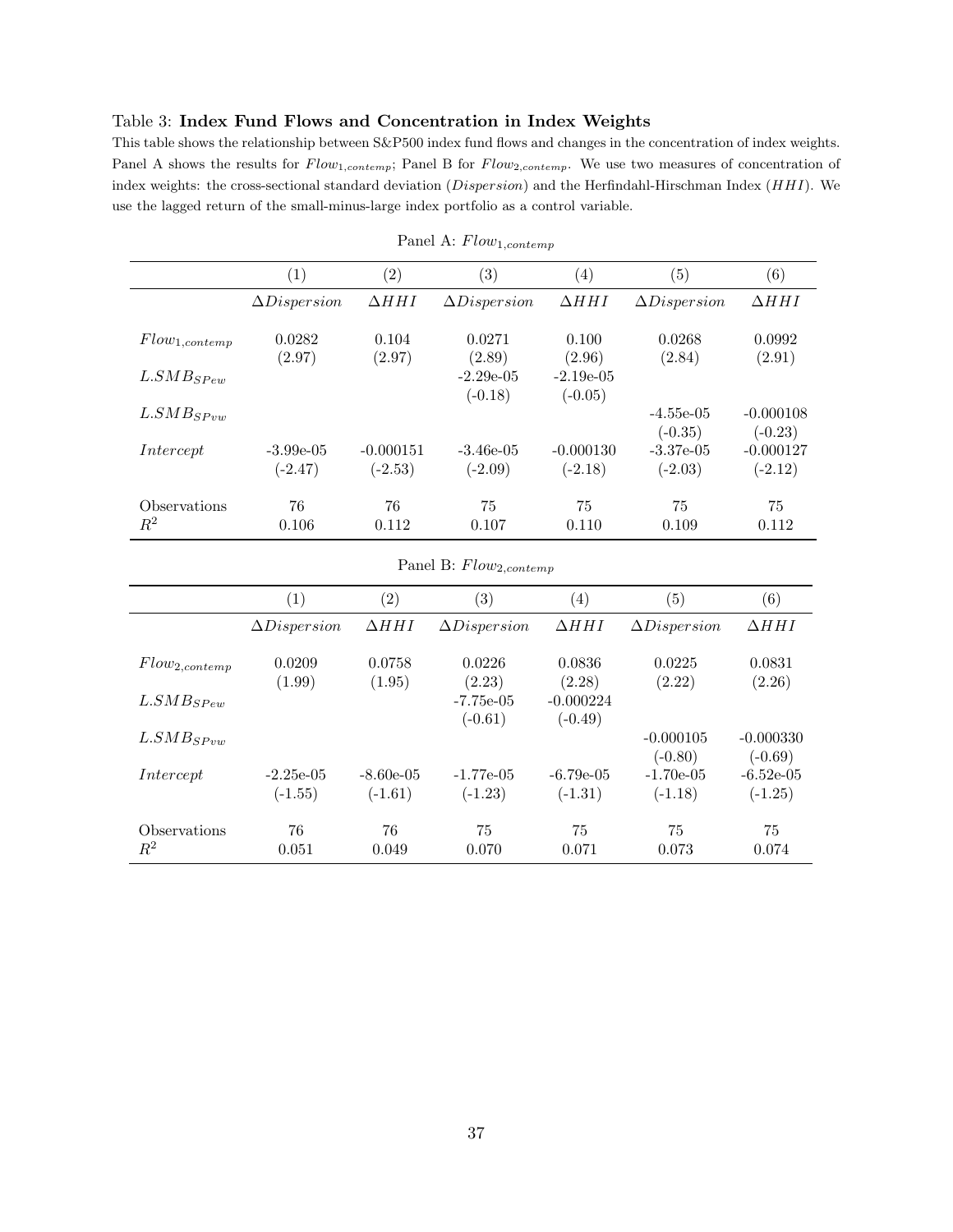## <span id="page-39-0"></span>Table 4: Concentration in Index Weights and the Return of the Small-Minus-Large Index Portfolio

This table shows the relationship between concentration of index weights and the future return of the small-minuslarge index portfolio. In Columns 1–4 we measure concentration by Dispersion, and in Columns 5–8 we measure concentration by HHI. The regressions are univariate, and we use concentration lagged up to eight quarters.

|               |                  | (1)             | (2)                                | (3)                                     | (4)   |                  | (5)                                | (6)             | (7)                        | (8)          |
|---------------|------------------|-----------------|------------------------------------|-----------------------------------------|-------|------------------|------------------------------------|-----------------|----------------------------|--------------|
| Specification | Dispersion       | $SMB_{SPer}$    | $SMB_{SPvw}$<br>Slope Coefficients | $SMB_{SPer}$ $SMB_{SPer}$<br>Adj. $R^2$ |       | HHI              | $SMB_{SPew}$<br>Slope Coefficients | $SMB_{SPvw}$    | $SMB_{SPew}$<br>Adj. $R^2$ | $SMB_{SPnw}$ |
| (1)           | L1.              | 133.3<br>(3.85) | 133.7<br>(4.07)                    | 0.169                                   | 0.185 | L1.              | 38.46<br>(3.92)                    | 38.63<br>(4.15) | 0.174                      | 0.191        |
| (2)           | $L2$ .           | 139.2<br>(4.12) | 133.5<br>(4.22)                    | 0.191                                   | 0.198 | L2.              | 40.23<br>(4.21)                    | 38.58<br>(4.31) | 0.198                      | 0.205        |
| (3)           | L <sub>3</sub> . | 101.8<br>(2.89) | 98.00<br>(2.96)                    | 0.105                                   | 0.110 | L <sub>3</sub> . | 28.80<br>(2.88)                    | 27.69<br>(2.95) | 0.104                      | 0.109        |
| (4)           | L4.              | 75.94<br>(2.08) | 80.81<br>(2.37)                    | 0.058                                   | 0.074 | L4.              | 20.97<br>(2.02)                    | 22.43<br>(2.31) | 0.055                      | 0.071        |
| (5)           | L <sub>5</sub> . | 95.98<br>(2.67) | 100.6<br>(3.00)                    | 0.094                                   | 0.116 | L5.              | 27.19<br>(2.66)                    | 28.53<br>(3.00) | 0.093                      | 0.115        |
| (6)           | L <sub>6</sub> . | 86.15<br>(2.43) | 89.88<br>(2.73)                    | 0.080                                   | 0.099 | L6.              | 24.50<br>(2.43)                    | 25.57<br>(2.73) | 0.080                      | 0.099        |
| (7)           | L7.              | 67.45<br>(1.88) | 69.19<br>(2.07)                    | 0.050                                   | 0.060 | L7.              | 19.06<br>(1.87)                    | 19.54<br>(2.06) | 0.050                      | 0.059        |
| (8)           | L8.              | 50.78<br>(1.38) | 55.14<br>(1.61)                    | 0.028                                   | 0.038 | L8.              | 14.16<br>(1.36)                    | 15.46<br>(1.59) | 0.027                      | 0.037        |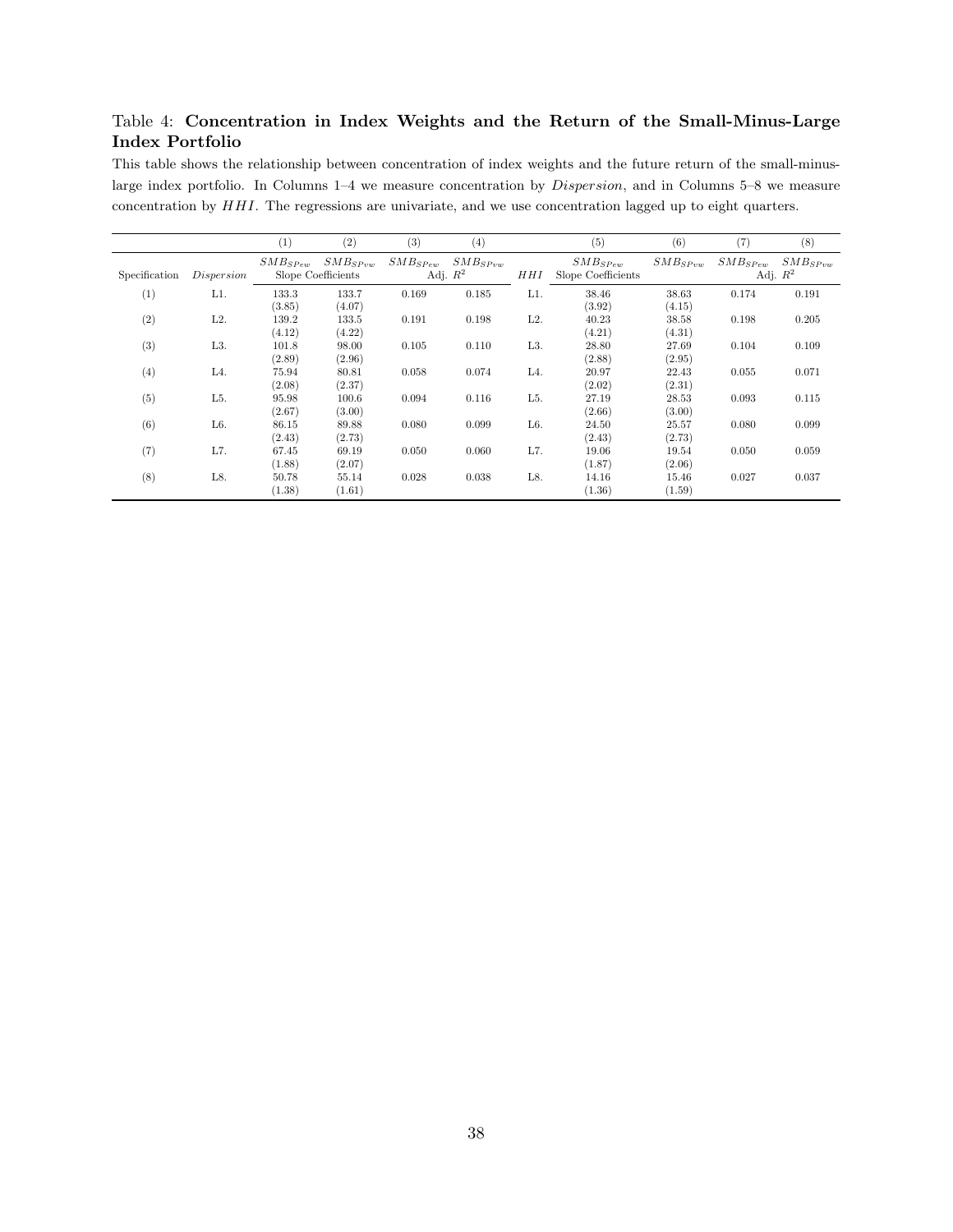#### <span id="page-40-0"></span>Table 5: Size Effect for S&P500 Index Stocks

This table shows the average monthly return and CAPM alpha in percent for decile portfolios formed on the basis of stocks' weights in the S&P500 index. Specifically, at the end of each June from 2000 to 2018, we sort stocks in the index into ten portfolios according to their market capitalization-based index weights, with Decile 1 containing the stocks with smallest index weights, and Decile 10 containing the stocks with largest index weights. We compute equal- and value-weighted returns on the ten portfolios. We also compute  $SMB_{SP}$ , the difference in returns between stocks in deciles 10 and 1.

|               | LOW    |        |        | 4      | 5                 | 6         | - 7                                 | 8      | 9      | High               | $SMB_{SP}$ |
|---------------|--------|--------|--------|--------|-------------------|-----------|-------------------------------------|--------|--------|--------------------|------------|
| Average       | 1.16   | 1.00   | 0.996  | 0.878  | ${0.993}$         | $0.716\,$ | 0.792                               | 0.601  | 0.517  | 0.372              | 0.790      |
|               | (2.38) | (2.68) | (2.63) |        | $(2.57)$ $(3.12)$ | (2.34)    | (2.63)                              | (1.94) | (1.64) | (1.27)             | (2.48)     |
| CAPM $\alpha$ | 0.487  | 0.459  | 0.437  | 0.371  | 0.521             | $0.255\,$ | $0.323\,$                           | 0.119  | 0.0197 | $-0.0886$          | 0.576      |
|               | (1.86) | (2.64) | (2.65) | (2.61) |                   |           | $(3.86)$ $(2.17)$ $(3.53)$ $(1.26)$ |        |        | $(0.23)$ $(-1.06)$ | (1.97)     |

Panel A: Equal-Weighted Portfolio Returns

Panel B: Value-Weighted Portfolio Returns

| Average       | 1.13  | 0.987 |                         | $0.987$ 0.876 | $0.981$ $0.717$ $0.788$                                                                                    | 0.602 | 0.504                                                                                               | 0.32                                  | 0.813 |
|---------------|-------|-------|-------------------------|---------------|------------------------------------------------------------------------------------------------------------|-------|-----------------------------------------------------------------------------------------------------|---------------------------------------|-------|
| CAPM $\alpha$ | 0.479 |       | $0.447$ $0.431$ $0.368$ |               | $(2.41)$ $(2.64)$ $(2.62)$ $(2.56)$ $(3.08)$ $(2.36)$ $(2.63)$ $(1.94)$<br>$0.508$ $0.257$ $0.321$ $0.118$ |       | 0.00805                                                                                             | $(1.60)$ $(1.10)$ $(2.54)$<br>$-0.13$ | 0.608 |
|               |       |       |                         |               |                                                                                                            |       | $(1.94)$ $(2.56)$ $(2.64)$ $(2.57)$ $(3.79)$ $(2.21)$ $(3.52)$ $(1.25)$ $(0.09)$ $(-1.36)$ $(2.05)$ |                                       |       |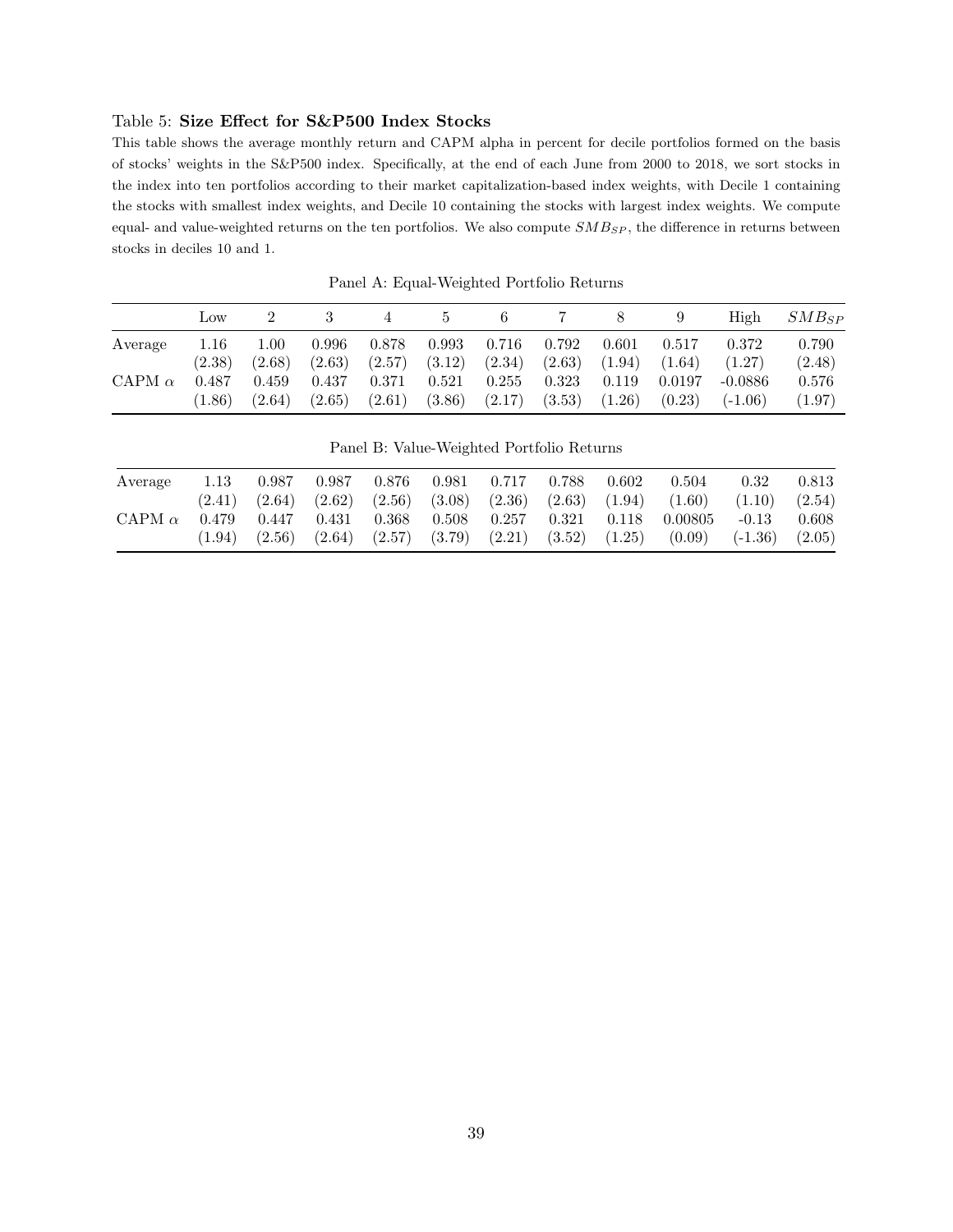#### <span id="page-41-0"></span>Table 6: S&P500 Size Factor and Fama-French Size Factor

This table shows the relationship between the S&P500 size factor, defined as the return of the small-minus-large index portfolio in equal- and value-weighted terms  $(SMB_{SPew}$  and  $SMB_{SPvw}$ , respectively), and the Fama and French SMB factor ( $SMB_{FF}$ ). Columns 1–4 present the results of spanning tests. Columns 5–7 test for the January seasonality. We use monthly returns from July 2000 to June 2019.

|              | (1)          | (2)           | $\left( 3\right)$ | (4)        | (5)          | (6)                 | (7)        |
|--------------|--------------|---------------|-------------------|------------|--------------|---------------------|------------|
|              |              | Spanning Test |                   |            |              | January Seasonality |            |
|              | $SMB_{SPew}$ | $SMB_{SPer}$  | $SMB_{FF}$        | $SMB_{FF}$ | $SMB_{SPer}$ | $SMB_{SPew}$        | $SMB_{FF}$ |
| $SMB_{FF}$   | 1.101        | 1.081         |                   |            |              |                     |            |
|              | (10.72)      | (10.31)       |                   |            |              |                     |            |
| $SMB_{SPer}$ |              |               | 0.306             |            |              |                     |            |
|              |              |               | (10.72)           |            |              |                     |            |
| $SMB_{SPvw}$ |              |               |                   | 0.296      |              |                     |            |
|              |              |               |                   | (10.31)    |              |                     |            |
| January      |              |               |                   |            | 0.415        | 0.542               | 0.435      |
|              |              |               |                   |            | (0.36)       | (0.47)              | (0.72)     |
| Intercept    | 0.567        | 0.594         | $-0.0389$         | $-0.0378$  | 0.756        | 0.768               | 0.167      |
|              | (2.18)       | (2.23)        | $(-0.28)$         | $(-0.27)$  | (2.27)       | (2.29)              | (0.95)     |
| Observations | 228          | 228           | 228               | 228        | 228          | 228                 | 228        |
| Adj. $R^2$   | 0.334        | 0.317         | 0.334             | 0.317      | $-0.00385$   | $-0.00346$          | $-0.00215$ |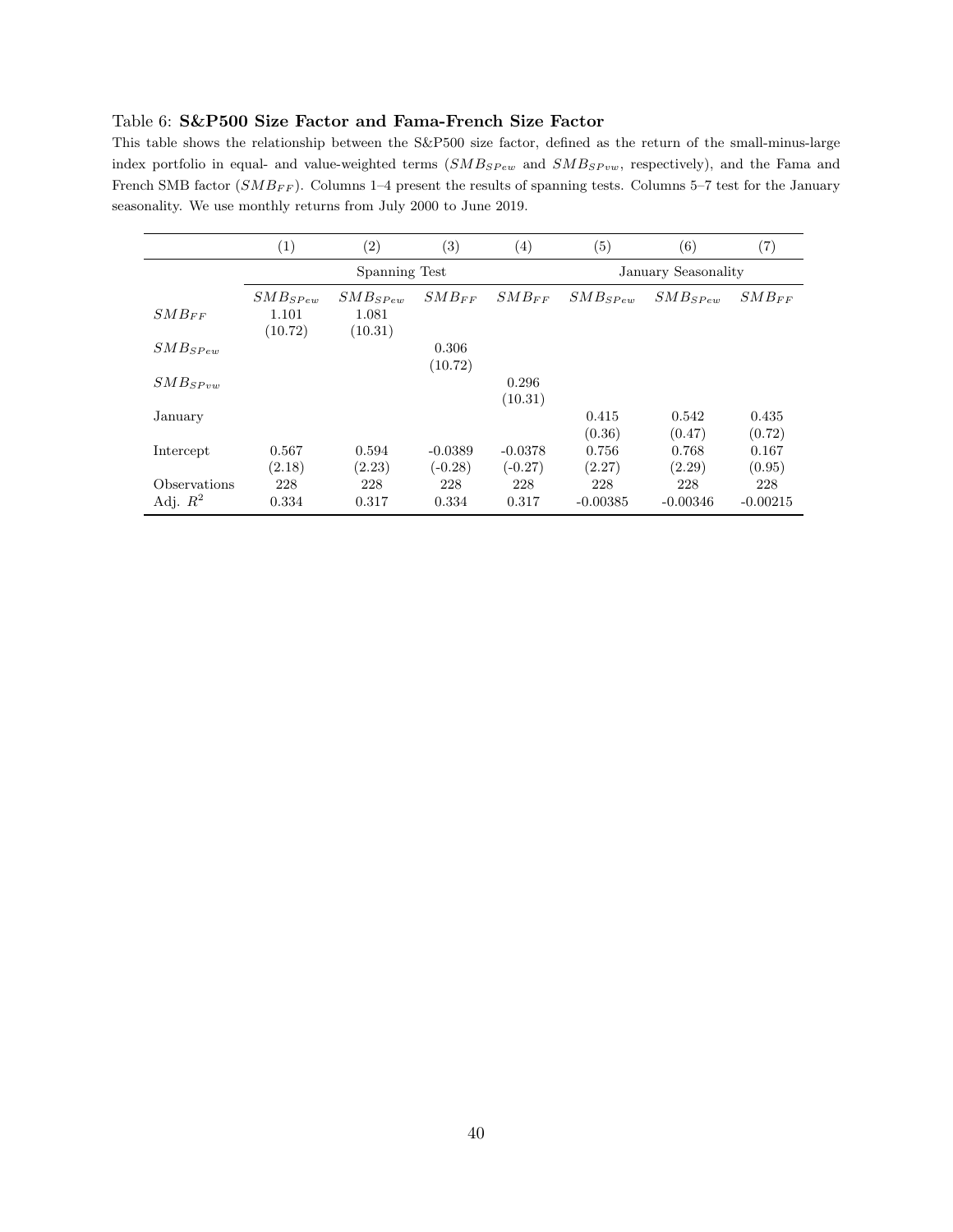|                       | $\left( 1\right)$ | $\left( 2\right)$ | $\left( 3\right)$ | $\left( 4\right)$ | (5)          | (6)                 | (7)        |
|-----------------------|-------------------|-------------------|-------------------|-------------------|--------------|---------------------|------------|
|                       |                   | Spanning Test     |                   |                   |              | January Seasonality |            |
|                       | $SMB_{SPew}$      | $SMB_{SPer}$      | $SMB_{FF}$        | $SMB_{FF}$        | $SMB_{SPer}$ | $SMB_{S\,Pew}$      | $SMB_{FF}$ |
| $SMB_{FF}$            | 1.027             | 0.986             |                   |                   |              |                     |            |
|                       | (20.01)           | (19.20)           |                   |                   |              |                     |            |
| $SMB_{S\textit{Pew}}$ |                   |                   | 0.470             |                   |              |                     |            |
|                       |                   |                   | (20.01)           |                   |              |                     |            |
| $SMB_{SPvw}$          |                   |                   |                   | 0.468             |              |                     |            |
|                       |                   |                   |                   | (19.20)           |              |                     |            |
| January               |                   |                   |                   |                   | 5.770        | 5.100               | 2.260      |
|                       |                   |                   |                   |                   | (7.11)       | (6.34)              | (3.97)     |
| Intercept             | 0.138             | 0.197             | 0.0514            | 0.0289            | $-0.112$     | $-0.00699$          | 0.036      |
|                       | (0.81)            | (1.15)            | (0.44)            | (0.24)            | $(-0.48)$    | $(-0.03)$           | (0.22)     |
| <b>Observations</b>   | 432               | 432               | 432               | 432               | 432          | 432                 | 432        |
| Adj. $R^2$            | 0.481             | 0.460             | 0.481             | 0.460             | 0.103        | 0.0832              | 0.0331     |

<span id="page-42-0"></span>Table 7: S&P500 Size Factor and Fama-French Size Factor in the Earlier Period This table shows the same information as Table [6](#page-41-0) for the period July 1964 to June 2000.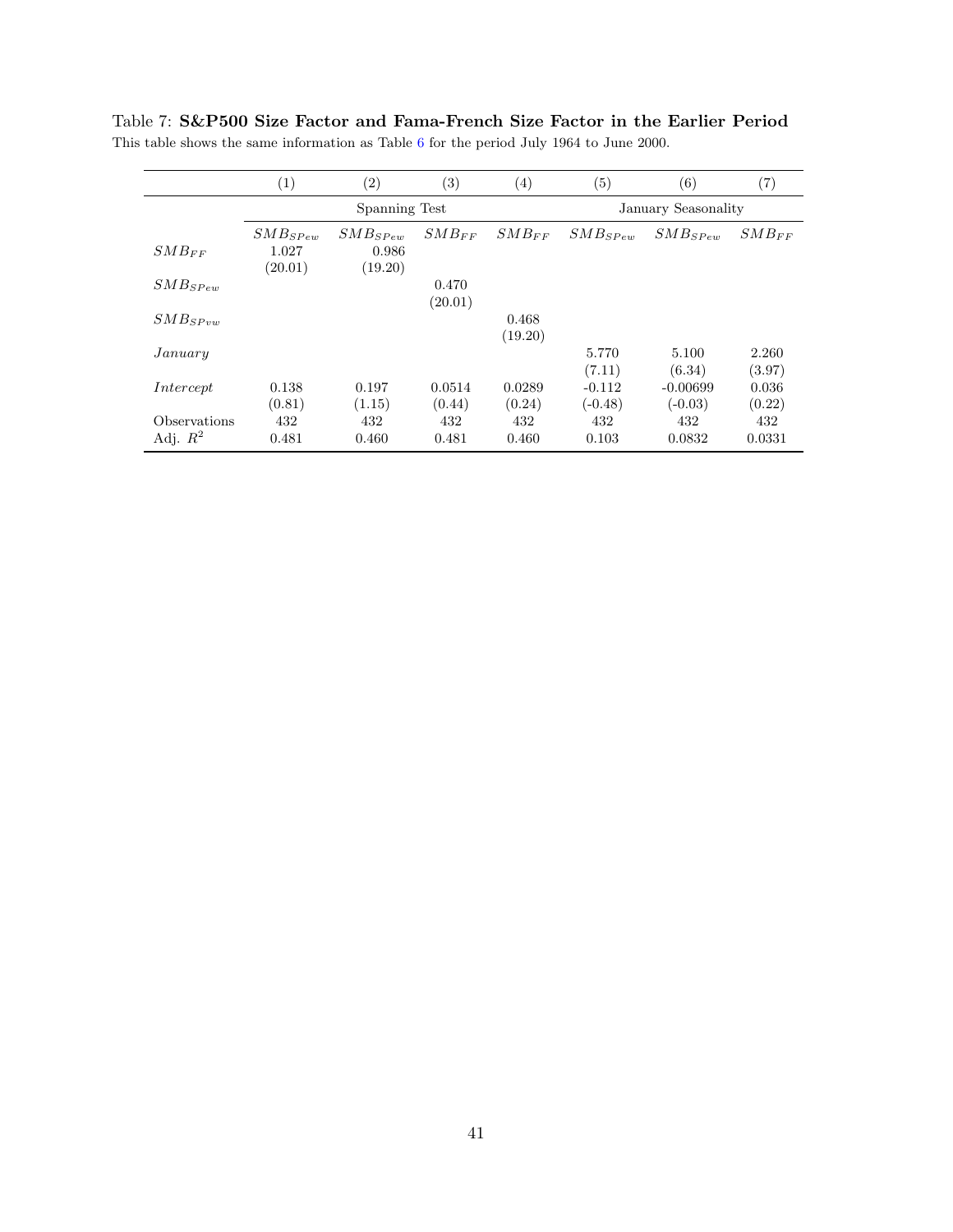<span id="page-43-0"></span>

This table shows the relationship between stock characteristics and future stock returns. Panel A uses the stocks in the S&P500 index and Panel B uses non-S&P stocks. IndexW eight is the weight of a stock in the S&P500 index;  $Portoliow eight$  is the weight of a stock in a hypothetical value-weighted portfolio of stocks not in the S&P500 index. The results are obtained using Fama-MacBeth cross-sectional regressions on monthly returns from July 2000 to June 2019.

|                      | (1)                | (2)                        | (3)             | (4)             | (5)             | (6)                |
|----------------------|--------------------|----------------------------|-----------------|-----------------|-----------------|--------------------|
| Log(IndexWeight)     | $-0.185$           |                            |                 |                 |                 | $-0.171$           |
|                      | $(-2.95)$          |                            |                 |                 |                 | $(-3.45)$          |
| <b>Beta</b>          |                    | $-0.152$                   |                 |                 |                 | $-0.322$           |
|                      |                    | $(-0.55)$                  |                 |                 |                 | $(-1.40)$          |
| BM                   |                    |                            | 0.100           |                 |                 | $-0.067$           |
|                      |                    |                            | (0.88)          |                 |                 | $(-0.67)$          |
| $Ret_{t-12,t-2}$     |                    |                            |                 | $-0.334$        |                 | $-0.405$           |
|                      |                    |                            |                 | $(-0.60)$       |                 | $(-0.83)$          |
| $Ret_{t-1}$          |                    |                            |                 |                 | $-0.518$        | $-1.487$           |
|                      |                    |                            |                 |                 | $(-0.44)$       | $(-1.62)$          |
| Intercept            | $-0.426$           | 1.044                      | 0.948           | 0.621           | 0.822           | $-0.338$           |
| Adj. $R^2$           | $(-1.15)$<br>0.011 | (5.00)<br>0.058            | (2.86)<br>0.008 | (2.11)<br>0.044 | (2.79)<br>0.026 | $(-0.92)$<br>0.114 |
|                      |                    | Panel B: Non-S&P500 Stocks |                 |                 |                 |                    |
|                      | (1)                | (2)                        | (3)             | (4)             | (5)             | (6)                |
| Log(PortfolioWeight) | $-0.037$           |                            |                 |                 |                 | 0.002              |
|                      | $(-0.80)$          |                            |                 |                 |                 | (0.04)             |
| Beta                 |                    | $-0.132$                   |                 |                 |                 | $-0.15$            |
|                      |                    | $(-0.66)$                  |                 |                 |                 | $(-0.87)$          |
| $_{BM}$              |                    |                            | 0.085           |                 |                 | 0.035              |
|                      |                    |                            | (1.11)          |                 |                 | (0.53)             |
| $Ret_{t-12,t-2}$     |                    |                            |                 | $-0.234$        |                 | $-0.266$           |
|                      |                    |                            |                 |                 |                 | $(-0.92)$          |
|                      |                    |                            |                 | $(-0.75)$       |                 |                    |
| $Ret_{t-1}$          |                    |                            |                 |                 | $-2.224$        | $-2.437$           |
|                      |                    |                            |                 |                 | $(-3.06)$       |                    |
| Intercept            | 0.592              | 1.094                      | 1.019           | 0.816           | 0.981           | $(-4.15)$<br>0.948 |
|                      | (0.83)             | (4.97)                     | (2.92)          | (2.48)          | (2.97)          | (1.87)             |

|  |  | Panel A: S&P500 Stocks |  |
|--|--|------------------------|--|
|--|--|------------------------|--|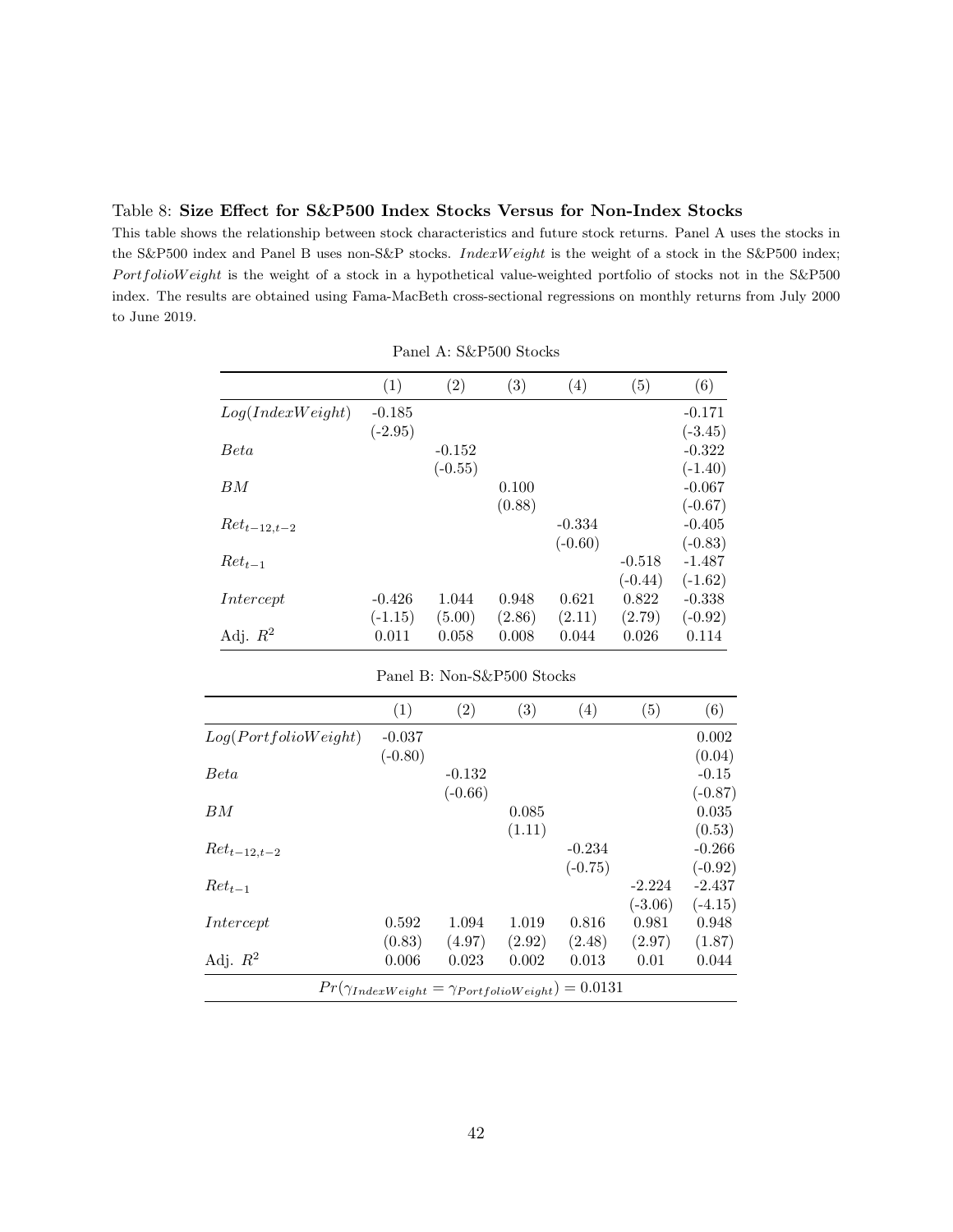## <span id="page-44-0"></span>Table 9: Size Effect for S&P500 Index Stocks Versus for Non-Index Stocks in the Earlier Period

Panel A: S&P500 Stocks  $(1)$   $(2)$   $(3)$   $(4)$   $(5)$   $(6)$  $Log(IndexWeight) \quad -0.096 \tag{0.118}$  $(-2.11)$   $(-2.84)$  $Beta$  0.127 0.029  $(0.67)$  (0.18)  $BM$  0.019 0.035  $(0.62)$   $(1.25)$  $Ret_{t-12,t-2}$  0.883 0.705 (3.39) (3.08)  $Ret_{t-1}$  -3.227 -4.642  $(-4.75)$   $(-7.87)$  $\emph{Intercept} \qquad \qquad 0.501 \quad \ 1.080 \quad \ 1.203 \quad \ 1.086 \quad \ 1.265 \quad \ 0.339$  $(1.63)$   $(5.66)$   $(5.15)$   $(4.81)$   $(5.41)$   $(1.07)$ Adj.  $R^2$  0.018 0.03 0.001 0.027 0.016 0.076

This table shows the same information as Table [8](#page-43-0) for the period July 1964 to June 2000.

| Panel B: Non-S&P500 Stocks |
|----------------------------|
|----------------------------|

|                      | (1)       | (2)    | $\left( 3\right)$ | $\left( 4\right)$ | $\left( 5\right)$ | (6)        |
|----------------------|-----------|--------|-------------------|-------------------|-------------------|------------|
| Log(PortfolioWeight) | $-0.118$  |        |                   |                   |                   | $-0.119$   |
|                      | $(-2.68)$ |        |                   |                   |                   | $(-2.78)$  |
| Beta                 |           | 0.132  |                   |                   |                   | 0.082      |
|                      |           | (0.86) |                   |                   |                   | (0.59)     |
| BМ                   |           |        | 0.075             |                   |                   | 0.062      |
|                      |           |        | (4.56)            |                   |                   | (4.31)     |
| $Ret_{t-12,t-2}$     |           |        |                   | 1.046             |                   | 0.977      |
|                      |           |        |                   | (5.67)            |                   | (6.48)     |
| $Ret_{t-1}$          |           |        |                   |                   | $-4.347$          | $-5.342$   |
|                      |           |        |                   |                   | $(-8.67)$         | $(-12.65)$ |
| Intercept            | 0.212     | 1.158  | 1.290             | 1.106             | 1.287             | 0.058      |
|                      | (0.51)    | (7.28) | (4.93)            | (4.52)            | (4.98)            | (0.14)     |
| Adj. $R^2$           | 0.012     | 0.023  | 0.001             | 0.017             | 0.01              | 0.054      |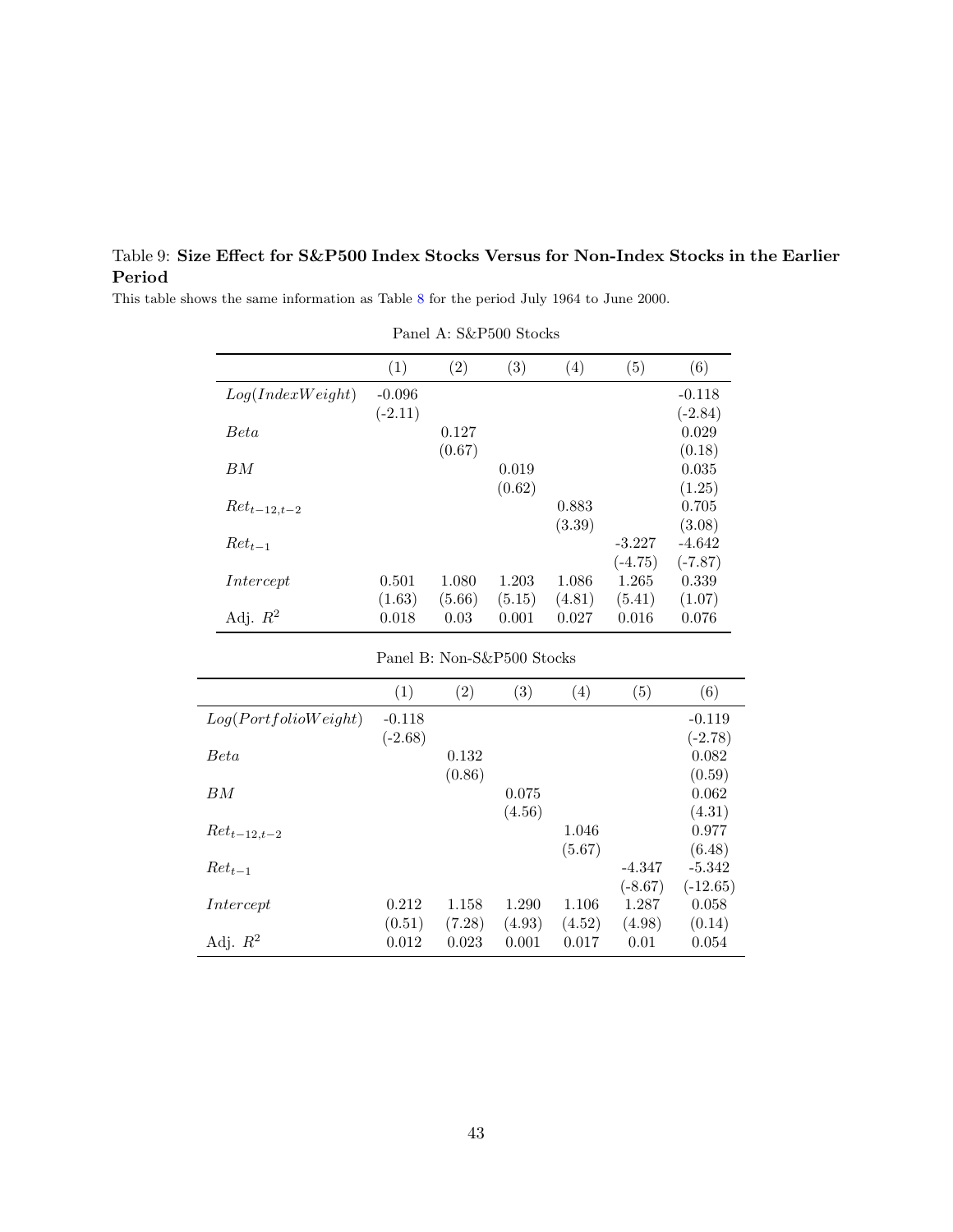<span id="page-45-0"></span>

| $\frac{1}{1}$<br>i<br>・・・・・・・<br>)<br>                                      |
|-----------------------------------------------------------------------------|
| a pena T.                                                                   |
| ) VV PV<br>ׇ֦֦֦֧֦֦֧֦֦֧֦֦֧֦֧֦֧֦֦֧֦֧֪֦֧֧֦֧֡֝֝֝֝֝֝֝֝֜֝֟֓֝֜֟֓֝<br>$\frac{0}{1}$ |
| $\mathbf{u}$                                                                |
| ם היה היה ה                                                                 |
| $\frac{1}{c}$                                                               |

We use 10 characteristics from Green, Hand, and Zhang (2017): cash holdings (cash), changes in 6-month momentum (chmom), changes in analyst coverage (chnanalyst), earnings announcement returns (aer), the number of earnings increases (nincr), the ratio of R&D expenditures to market value (rdve), return volatility (retvol), volatility of share turnover (std\_turn)share turnover ratio (turn), and the number of zero trading days (zerotrade). Following Fama and French (2015), we also include corporate investment and two proxies for profitability, the gross profitability (gma) and operating profitability (operof). The This table shows the relationship between additional stock characteristics to those in Table 8 and future stock returns for the stocks in the S&P500 index. We use 10 characteristics from [Green,](#page-32-11) Hand, and Zhang [\(2017\)](#page-32-11): cash holdings (cash), changes in 6-month momentum (chmom), changes in analyst coverage (chnanalyst), earnings announcement returns (aer), the number of earnings increases (nincr), the ratio of R&D expenditures to market value (rdve), return volatility (retvol), volatility of share turnover (std turn)share turnover ratio (turn), and the number of zero trading days (zerotrade). Following [Fama](#page-31-11) and [French](#page-31-11) [\(2015\)](#page-31-11), we also include corporate investment and two proxies for profitability, the gross profitability (gma) and operating profitability (operof). The This table shows the relationship between additional stock characteristics to those in Table [8](#page-43-0) and future stock returns for the stocks in the S&P500 index. results are obtained using Fama-MacBeth cross-sectional regressions on monthly returns from July 2000 to June 2019. results are obtained using Fama-MacBeth cross-sectional regressions on monthly returns from July 2000 to June 2019.

| perpro       |               |                                                         |                    | $-0.029$<br>$-0.83$ )<br>$0.976$<br>$0.002$<br>$0.002$                |                    |
|--------------|---------------|---------------------------------------------------------|--------------------|-----------------------------------------------------------------------|--------------------|
| $\rm gma$    |               |                                                         |                    | $\begin{array}{c} 0.015\ -0.06)\\ 0.957\ 0.2.80)\\ 0.01\ \end{array}$ |                    |
| invest       |               |                                                         |                    | $\begin{array}{c} -0.054 \ -0.43 \ 0.948 \ 0.01) \end{array}$         |                    |
| serotrade    |               |                                                         |                    | $2800000$<br>$(-0.14)$<br>$0.968$<br>$(1.94)$<br>$(1.94)$             |                    |
| turn         |               |                                                         |                    | $-0.046$<br>$-0.43$<br>$0.381$<br>$(4.46)$<br>$0.044$                 |                    |
| std_turr     |               |                                                         |                    | $\begin{array}{c} 0.0000\ -0.000000\ 0.945\ 0.362) \end{array}$       |                    |
| retvol       |               |                                                         |                    | $\begin{array}{c} 2.353\ -0.16) \ 0.882 \ 3.76) \ 0.95 \end{array}$   |                    |
| $d$ mv       |               |                                                         |                    | $\begin{array}{c} 2.062 \\ (1.00) \\ 0.952 \\ 3.04) \end{array}$      |                    |
| incr         |               |                                                         |                    | $\begin{array}{c} 0.042 \ -0.93 \ 0.046 \ 0.004 \end{array}$          |                    |
| ERC          |               |                                                         |                    | $\begin{array}{c} 0.024 \ 0.03 \ 0.991 \ 2.95 \ 0.05 \end{array}$     |                    |
| छ<br>hnanal; | 0.016         |                                                         | $-0.69$<br>$0.995$ | $\frac{2.93}{1.003}$                                                  |                    |
| hmom         |               | $\begin{array}{c} 0.158 \\ -0.48 \end{array}$<br>$(885$ |                    | (2.87)                                                                | 022                |
| $\cosh$      | 0.199         | $-0.26$ )                                               | 0.010              | (3.27)                                                                | 0.026              |
|              | $_{redictor}$ |                                                         | $_{tercep}$        |                                                                       | Adj R <sup>2</sup> |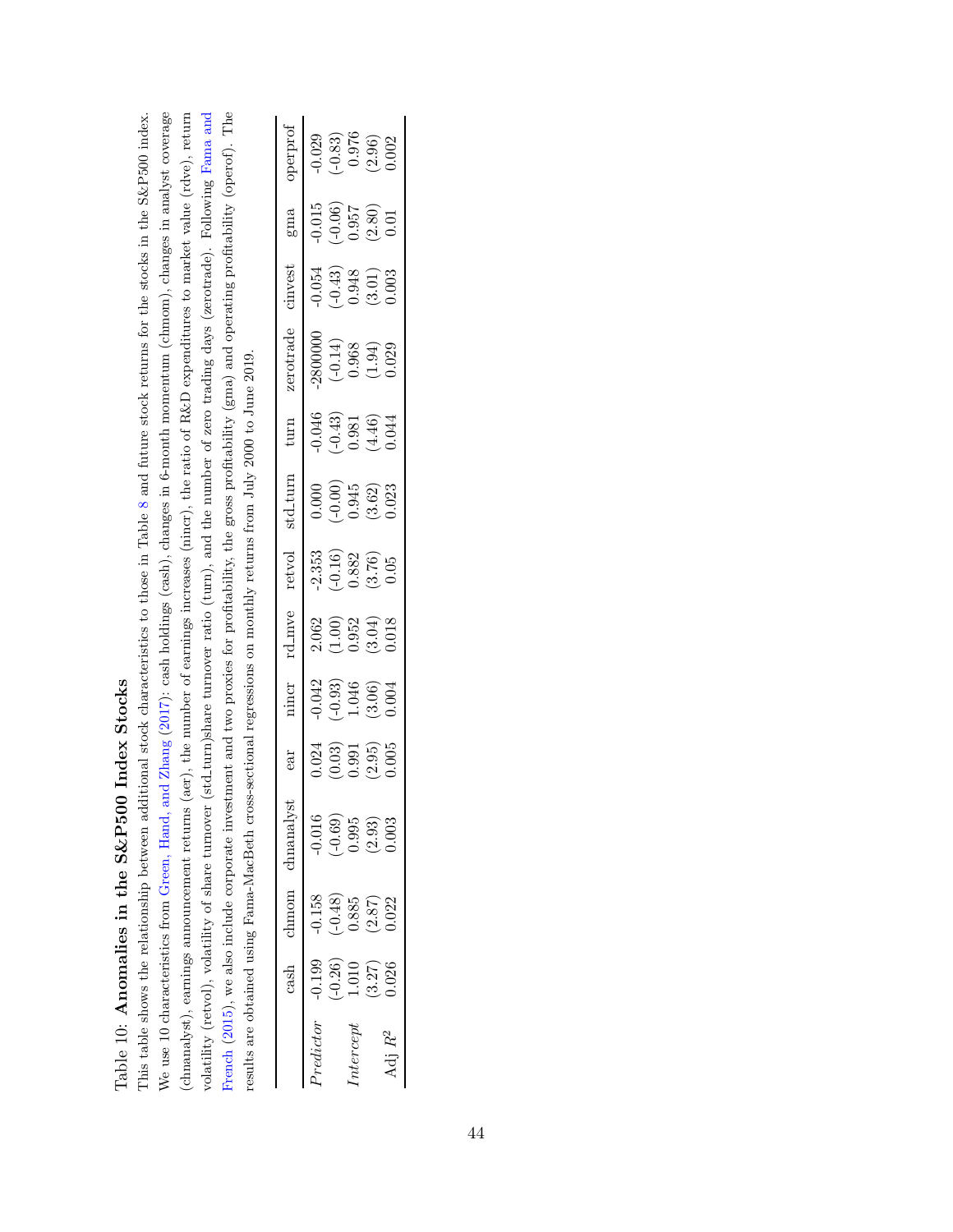# <span id="page-46-1"></span>Appendix

## A Proofs

<span id="page-46-0"></span>**Proof of Proposition [2.1.](#page-11-2)** Substituting the affine price function  $(2.13)$  into the ODE  $(2.12)$ , we find

$$
D_{nt} + \kappa_n (\bar{D} - D_{nt}) a_{n1} - r(a_{n0} + a_{n1} D_{nt}) = \rho \frac{\eta_n - \mu_2 \lambda \eta_n' - u_n}{\mu_1} \sigma_n^2 D_{nt} a_{n1}^2.
$$
 (A.1)

Equation [\(A.1\)](#page-46-0) is affine in  $D_{nt}$ . Identifying the terms in (A.1) that are linear in  $D_{nt}$  yields

$$
\rho \frac{\eta_n - \mu_2 \lambda \eta_n' - u_n}{\mu_1} \sigma_n^2 a_{n1}^2 + (r + \kappa_n) a_{n1} - 1 = 0.
$$
\n(A.2)

Equation [\(A.2\)](#page-46-1) is quadratic in  $a_{n1}$ . When  $\eta_n - \mu_2 \lambda \eta_n' - u_n > 0$ , the left-hand side is increasing for positive values of  $a_{n1}$ , and  $(A.2)$  has a unique positive solution, given by  $(2.15)$ . When  $\eta_n$  –  $\mu_2 \lambda \eta'_n - u_n < 0$ , the left-hand side is hump-shaped for positive values of  $a_{n1}$ , and  $(A.2)$  has either two positive solutions (including one double positive solution) or no solution. When two solutions exist, [\(2.15\)](#page-11-3) gives the smaller of them, which is the continuous extension of the unique positive solution when  $\eta_n - \mu_2 \lambda \eta'_n - u_n > 0$ . Identifying the constant terms in [\(A.1\)](#page-46-0) yields

$$
\kappa \bar{D} a_{n1} - r a_{n0} = 0,
$$

whose solution is  $(2.14)$ .

Equations [\(2.13\)](#page-11-1) and [\(2.14\)](#page-11-4) imply that the price is decreasing and convex in  $z \equiv \frac{\eta_n - \mu_2 \lambda \eta'_n + u_n}{\mu_1}$  $\frac{1}{\mu_1} \frac{\lambda \eta_n' + u_n}{\sigma_n^2} \sigma_n^2$ if  $a_{n1}$  is. Equation [\(2.15\)](#page-11-3) implies that  $a_{n1}$  is decreasing and convex in z if the function

$$
\Psi(z)\equiv\frac{1}{A+\sqrt{B+Cz}}
$$

is, where  $(A, B, C)$  are positive constants. The function  $\Psi(z)$  is decreasing because its derivative

$$
\Psi'(z)=-\frac{C}{2\sqrt{B+Cz}}\frac{1}{\left(A+\sqrt{B+Cz}\right)^2}
$$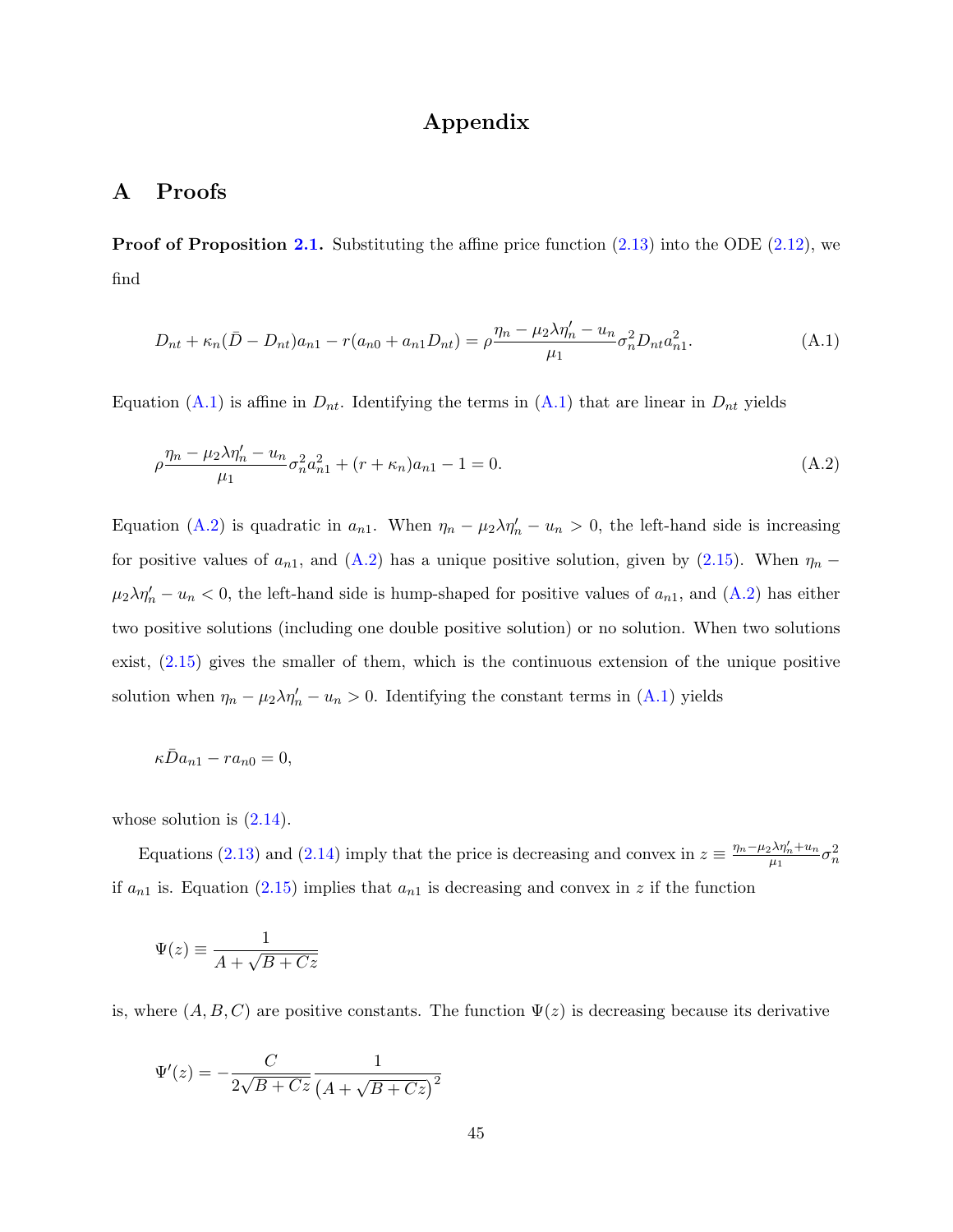is negative. Since, in addition,  $\Psi'(z)$  is increasing,  $\Psi(z)$  is convex.

The unconditional expectation of the share return  $dR_{nt}^{sh}$  is

$$
\mathbb{E}(dR_{nt}^{sh}) = \mathbb{E}[\mathbb{E}_t(dR_{nt}^{sh})]
$$
\n
$$
= \mathbb{E}\left[D_{nt} + \kappa_n(\bar{D} - D_{nt})S_n'(D_{nt}) + \frac{1}{2}\sigma_n^2 D_{nt}S''(D_{nt}) - rS_n(D_{nt})\right]dt
$$
\n
$$
= \mathbb{E}\left[\rho\frac{\eta_n - \mu_2\lambda\eta_n' - u_n}{\mu_1}\sigma_n^2 D_{nt}S_n'(D_{nt})^2\right]dt
$$
\n(A.3)

<span id="page-47-1"></span><span id="page-47-0"></span>
$$
= \rho \frac{\eta_n - \mu_2 \lambda \eta'_n - u_n}{\mu_1} \sigma_n^2 \bar{D} a_{n1}^2 dt, \tag{A.4}
$$

where the second inequality follows from  $(2.8)$ , the third from  $(2.12)$ , and the fourth from  $(2.13)$ . The unconditional variance of the share return  $dR_{nt}^{sh}$  is

$$
\begin{aligned} \mathbb{V}\text{ar}(dR_{nt}^{sh}) &= \mathbb{E}[\mathbb{V}\text{ar}_{t}(dR_{nt}^{sh})] \\ &= \mathbb{E}\left[\sigma_{n}^{2}D_{nt}S_{n}'(D_{nt})^{2}\right]dt \\ &= \sigma_{n}^{2}\bar{D}a_{n1}^{2}dt, \end{aligned} \tag{A.5}
$$

where the second inequality follows from  $(2.8)$ , and the third from  $(2.13)$ . Substituting  $(A.4)$  and  $(A.5)$  into  $(2.10)$ , we find

$$
\sum_{n=1}^{N} \eta_n' \frac{\eta_n - \mu_2 \lambda \eta_n' - u_n}{\mu_1} a_{n1}^2 = \lambda \sum_{n=1}^{N} (\eta_n')^2 a_{n1}^2,
$$
\n(A.6)

which we can rewrite as [\(2.16\)](#page-11-5). Since  $\eta_n > u_n$ , (2.16) implies  $\lambda > 0$ .

An equilibrium exists if [\(2.16\)](#page-11-5), in which  $\{a_{n1}\}_{n=1,..,N}$  are implicit functions of  $\lambda$  defined by  $(2.15)$ , has a solution. For all non-positive values of  $\lambda$ , both sides of  $(2.16)$  are well-defined because the positivity of  $\eta_n - \mu_2 \lambda \eta'_n - u_n$  ensures that  $(A.2)$  has a solution for  $a_{n_1}$ . Moreover, the right-hand side of  $(2.16)$  is positive, and exceeds the left-hand side which is non-positive. An equilibrium exists if both sides of  $(2.16)$  remain well-defined for a sufficiently large positive value of  $\lambda$  that renders  $\Box$ them equal. If there are multiple solutions  $\lambda$  to [\(2.16\)](#page-11-5), then we take the smallest.

Lemma [A.1](#page-48-0) shows that an asset's unconditional expected return is increasing and concave in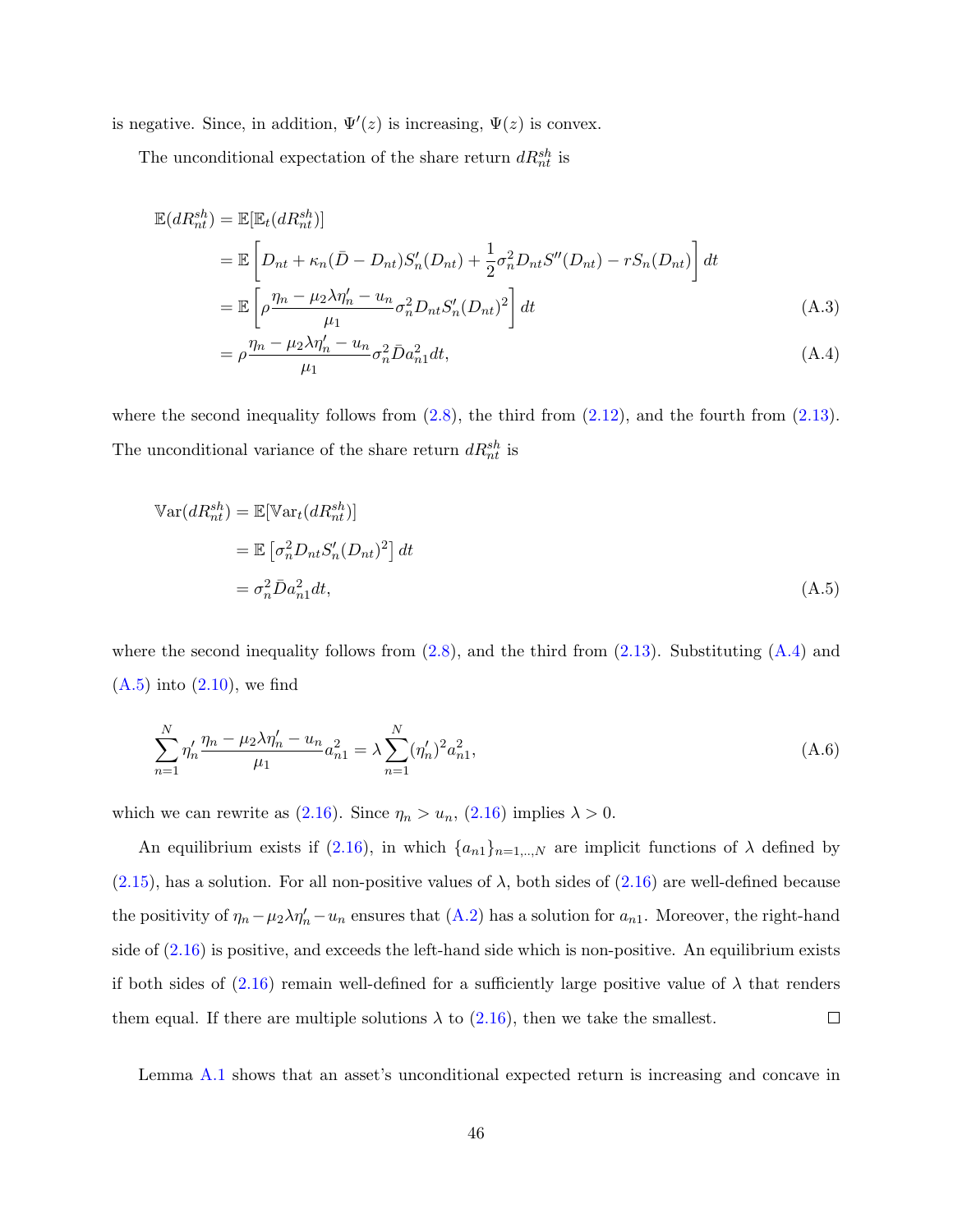the asset's RANS.

<span id="page-48-0"></span>**Lemma A.1.** The unconditional expected return  $\mathbb{E}(dR_{nt})$  that risky asset n earns in equilibrium depends on  $(\eta_n, \sigma_n, \eta'_n, u_n, \mu_1, \mu_2)$  only through  $\frac{\eta_n - \mu_2 \lambda \eta'_n + u_n}{\mu_1}$  $\frac{1}{\mu_1}\lambda\eta'_n+u_n\sigma_n^2,$  and is increasing and concave in that variable.

**Proof of Lemma [A.1.](#page-48-0)** Equation [\(2.19\)](#page-13-2) implies that  $\mathbb{E}(dR_{nt})$  is increasing and concave in  $z \equiv$  $\eta_n-\mu_2\lambda\eta_n'+u_n$  $\frac{1}{\mu_1} \frac{\lambda \eta_n' + u_n}{\mu_1} \sigma_n^2$  if the function

$$
\Phi(z) \equiv \frac{z}{A + \sqrt{B + Cz}}
$$

is, where  $(A, B, C)$  are positive constants. (The same constants as in the definition of  $\Psi(z)$  in the proof of Proposition [2.1.](#page-11-2)) The function  $\Phi(z)$  is increasing because its derivative

$$
\Phi'(z) = \frac{A + \frac{B + \frac{Cz}{2}}{\sqrt{B + Cz}}}{\left(A + \sqrt{B + Cz}\right)^2}
$$

is positive. Since, in addition,

$$
\Phi'(z) = \frac{A + \frac{B + \frac{Cz}{2}}{\sqrt{B + Cz}}}{\left(A + \sqrt{B + Cz}\right)^2} = \frac{A + \frac{1}{2}\sqrt{B + Cz}}{\left(A + \sqrt{B + Cz}\right)^2} + \frac{\frac{B}{2\sqrt{B + Cz}}}{\left(A + \sqrt{B + Cz}\right)^2},
$$

and both functions in the sum are decreasing,  $\Phi'(z)$  is decreasing, and hence  $\Phi(z)$  is concave.  $\Box$ 

**Proof of Proposition [2.2.](#page-14-1)** For a non-index asset  $n'$ ,  $\eta'_{n'} = 0$ . Equations [\(2.13\)](#page-11-1)-[\(2.15\)](#page-11-3) imply that the asset's price is

$$
S_{n't}(D_{n't}) = \frac{2}{r + \kappa_n + \sqrt{(r + \kappa_n)^2 + 4\rho \frac{\eta_{n'} - u_{n'}}{\mu_1} \sigma_n^2}} \left(\frac{\kappa_n}{r} \bar{D} + D_t\right). \tag{A.7}
$$

Equation  $(2.19)$  implies that the asset's expected return is

$$
\mathbb{E}\left(dR_{n't}\right) = \frac{2\rho \frac{\eta_{n'} - u_{n'}}{\mu_1} \sigma^2}{r + \kappa_n + \sqrt{(r + \kappa_n)^2 + 4\rho \frac{\eta_{n'} - u_{n'}}{\mu_1} \sigma_n^2}} \mathbb{E}\left(\frac{D_{nt}}{\frac{\kappa_n}{r}\bar{D} + D_{nt}}\right) dt. \tag{A.8}
$$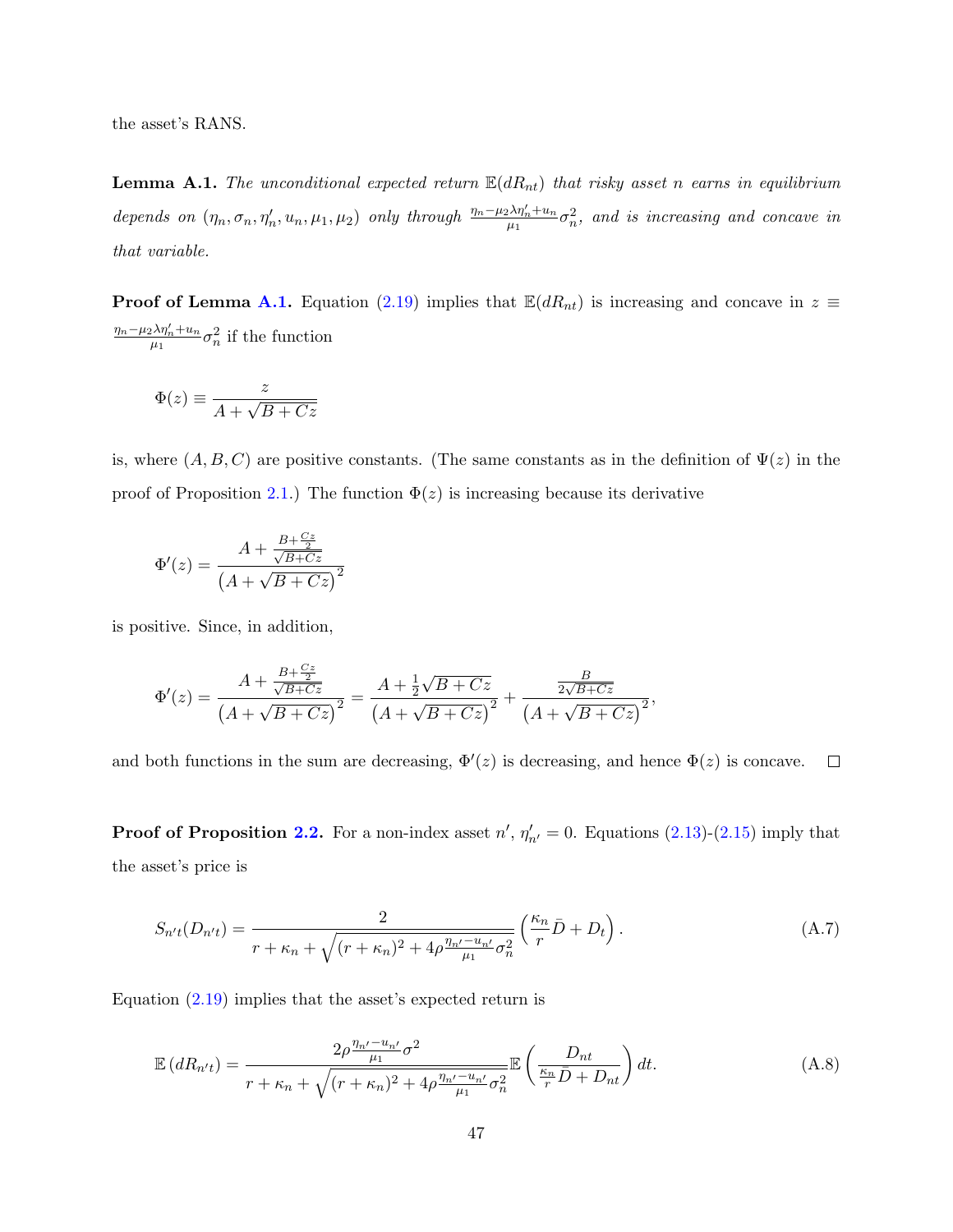Hence, the asset's price and expected return do not change when  $\mu_2$  increases.

To show that  $\mu_2 \lambda$  increases in  $\mu_2$ , we write [\(2.16\)](#page-11-5) as

<span id="page-49-0"></span>
$$
\sum_{n=1}^{N} \eta_n' \left[ \eta_n - u_n - \lambda (\mu_1 + \mu_2) \eta_n' \right] a_{n1}^2 = 0.
$$
\n(A.9)

Setting  $M \equiv \mu_2 \lambda$ , we write  $(A.9)$  as

<span id="page-49-1"></span>
$$
\sum_{n=1}^{N} \eta_n' \left[ \eta_n - u_n - M \left( \frac{\mu_1}{\mu_2} + 1 \right) \eta_n' \right] a_{n1}^2 = 0,
$$
\n(A.10)

and view the left-hand side of  $(A.10)$  as a function of M rather than  $\lambda$ . At the smallest solution  $\lambda$  of  $(2.16)$ , the derivative of the left-hand side of  $(A.9)$  with respect to  $\lambda$  is negative (since the smallest solution is positive and the left-hand side of  $(A.9)$  is positive for  $\lambda = 0$ ). Hence, the derivative of the left-hand side of  $(A.10)$  with respect to M is also negative at that solution. Since  $a_{n1}$  depends on  $(\mu_2, \lambda)$  only through M, the derivative of the left-hand side of  $(A.10)$  with respect to  $\mu_2$  (holding M constant) is

$$
\sum_{n=1}^{N} \frac{M\mu_1}{\mu_2^2} (\eta_n')^2 a_{n1}^2 > 0.
$$

Hence, the derivative of M with respect to  $\mu_2$  is positive, which means that  $\mu_2 \lambda$  increases in  $\mu_2$ . Since  $\frac{\eta_n-\mu_2\lambda\eta'_n-u_n}{\mu_1}$  $\frac{\partial \lambda \eta'_n - u_n}{\partial n} \sigma_n^2$  decreases in  $\mu_2$  for index assets  $(\eta'_n > 0)$ , Proposition [2.1](#page-11-2) implies that the price of these assets increases in  $\mu_2$ , and Lemma [A.1](#page-48-0) implies that these assets' expected return  $\Box$ decreases in  $\mu_2$ .

**Proof of Proposition [2.3.](#page-14-0)** When  $(\eta_n, \sigma_n) = (\eta, \sigma)$  for all  $n \in \mathcal{I}$ , RANS for an index asset *n* is

$$
\frac{\eta - \mu_2 \lambda \eta - u_n}{\mu_1} \sigma^2 = \frac{(1 - \mu_2 \lambda)\eta - u_n}{\mu_1} \sigma^2.
$$

Since RANS decreases in  $u_n$ , Lemma [A.1](#page-48-0) and  $\kappa_n = \kappa$  for all  $n \in \mathcal{I}$  imply  $\mathbb{E}(dR_{nt}) < \mathbb{E}(dR_{mt})$ . Moreover, [\(2.18\)](#page-13-3) and  $(\eta_n, \kappa_n, \sigma_n) = (\eta, \kappa, \sigma)$  for all  $n \in \mathcal{I}$  imply  $\mathbb{E}(w_{nt}) > \mathbb{E}(w_{mt})$ .

When  $\mu_2$  increases,  $(2.13)-(2.15)$  $(2.13)-(2.15)$  $(2.13)-(2.15)$  imply (through the same calculations as when differentiating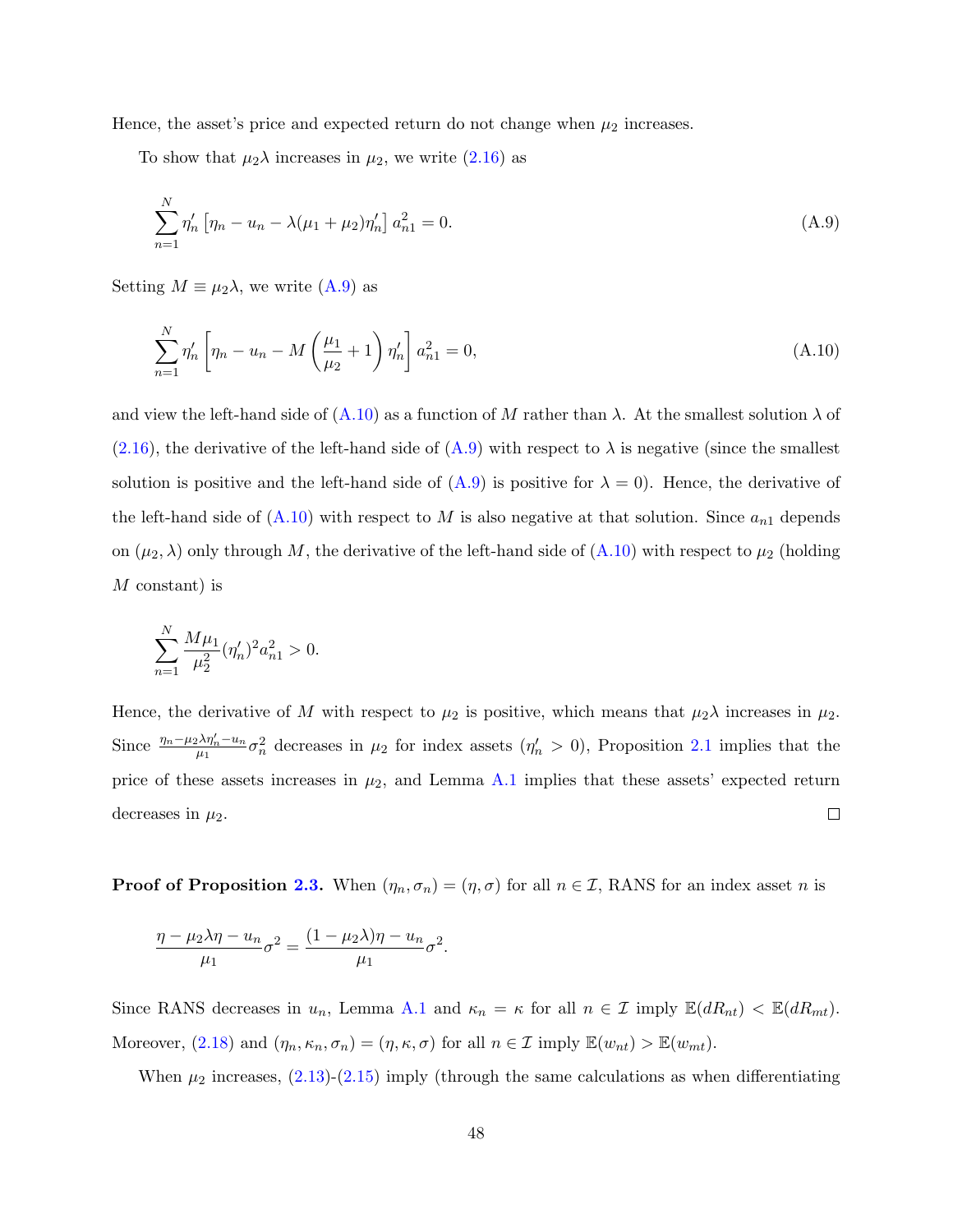the function  $\Psi(z)$  defined in the proof of Proposition [2.1\)](#page-11-2) that the price of asset n changes by

$$
\frac{\partial S_{nt}(D_{nt})}{\partial \mu_2} = \frac{\frac{\partial (\mu_2 \lambda)}{\partial \mu_2} \frac{4\rho \eta_n \sigma_n^2}{\mu_1}}{\sqrt{(r + \kappa_n)^2 + 4\rho \frac{\eta_n - \mu_2 \lambda \eta_n' - u_n}{\mu_1} \sigma_n^2} \left[r + \kappa_n + \sqrt{(r + \kappa_n)^2 + 4\rho \frac{\eta_n - \mu_2 \lambda \eta_n' - u_n}{\mu_1} \sigma_n^2}\right]^2} \left(\frac{\kappa_n}{r} \bar{D} + D_t\right),
$$

<span id="page-50-0"></span>and the percentage change is

$$
\frac{1}{S_{nt}(D_{nt})}\frac{\partial S_{nt}(D_{nt})}{\partial \mu_2} = \frac{\frac{\partial (\mu_2 \lambda)}{\partial \mu_2} \frac{2\rho \eta_n \sigma_n^2}{\mu_1}}{\sqrt{(r + \kappa_n)^2 + 4\rho \frac{\eta_n - \mu_2 \lambda \eta_n' - u_n}{\mu_1} \sigma_n^2} \left[r + \kappa_n + \sqrt{(r + \kappa_n)^2 + 4\rho \frac{\eta_n - \mu_2 \lambda \eta_n' - u_n}{\mu_1} \sigma_n^2}\right]}.
$$
\n(A.11)

Moreover,  $(2.19)$  implies (through the same calculations as when differentiating the function  $\Phi(z)$ defined in the proof of Lemma  $A.1$ ) that the expected return of asset n changes by

<span id="page-50-1"></span>
$$
\frac{\partial \mathbb{E}(dR_{nt})}{\partial \mu_2} = -\frac{\frac{\partial (\mu_2 \lambda)}{\partial \mu_2} \frac{2\rho \eta_n \sigma_n^2}{\mu_1} \left[r + \kappa_n + \frac{(r + \kappa_n)^2 + 2\rho \frac{\eta_n - \mu_2 \lambda \eta_n' - u_n}{\mu_1} \sigma_n^2}{\sqrt{(r + \kappa_n)^2 + 4\rho \frac{\eta_n - \mu_2 \lambda \eta_n' - u_n}{\mu_1} \sigma_n^2}}\right]}{\left[r + \kappa_n + \sqrt{(r + \kappa_n)^2 + 4\rho \frac{\eta_n - \mu_2 \lambda \eta_n' - u_n}{\mu_1} \sigma_n^2}\right]^2} \mathbb{E}\left(\frac{D_{nt}}{r} \bar{D} + D_{nt}\right) dt. (A.12)
$$

Using  $(\eta_n, \kappa_n, \sigma_n) = (\eta, \kappa, \sigma)$  for all  $n \in \mathcal{I}$  to simplify [\(A.11\)](#page-50-0) and [\(A.12\)](#page-50-1), we find that when  $\mu_2$  increases, the percentage change in the price of asset n and the change in that asset's expected return are

$$
\frac{1}{S_{nt}(D_{nt})}\frac{\partial S_{nt}(D_{nt})}{\partial \mu_2} = \frac{\frac{\partial (\mu_2 \lambda)}{\partial \mu_2} \frac{2\rho \eta \sigma^2}{\mu_1}}{\sqrt{(r+\kappa)^2 + 4\rho \frac{(1-\mu_2 \lambda)\eta - u_n}{\mu_1} \sigma^2} \left[r+\kappa+\sqrt{(r+\kappa)^2 + 4\rho \frac{(1-\mu_2 \lambda)\eta - u_n}{\mu_1} \sigma^2}\right]},
$$
\n(A.13)

<span id="page-50-3"></span><span id="page-50-2"></span>
$$
\frac{\partial \mathbb{E}(dR_{nt})}{\partial \mu_2} = -\frac{\frac{\partial (\mu_2 \lambda)}{\partial \mu_2} \frac{8\rho^2 \eta \sigma^4}{\mu_1^2} \left[r + \kappa + \frac{(r + \kappa)^2 + 2\rho \frac{(1 - \mu_2 \lambda)\eta - u_n}{\mu_1} \sigma^2}{\sqrt{(r + \kappa)^2 + 4\rho \frac{(1 - \mu_2 \lambda)\eta - u_n}{\mu_1} \sigma^2}}\right]}{\mathbb{E}\left(\frac{D_{nt}}{r} \bar{D} + D_{nt}\right) dt, \quad (A.14)
$$

respectively. Equation  $(A.13)$  implies that the price of asset *n* rises more in percentage terms than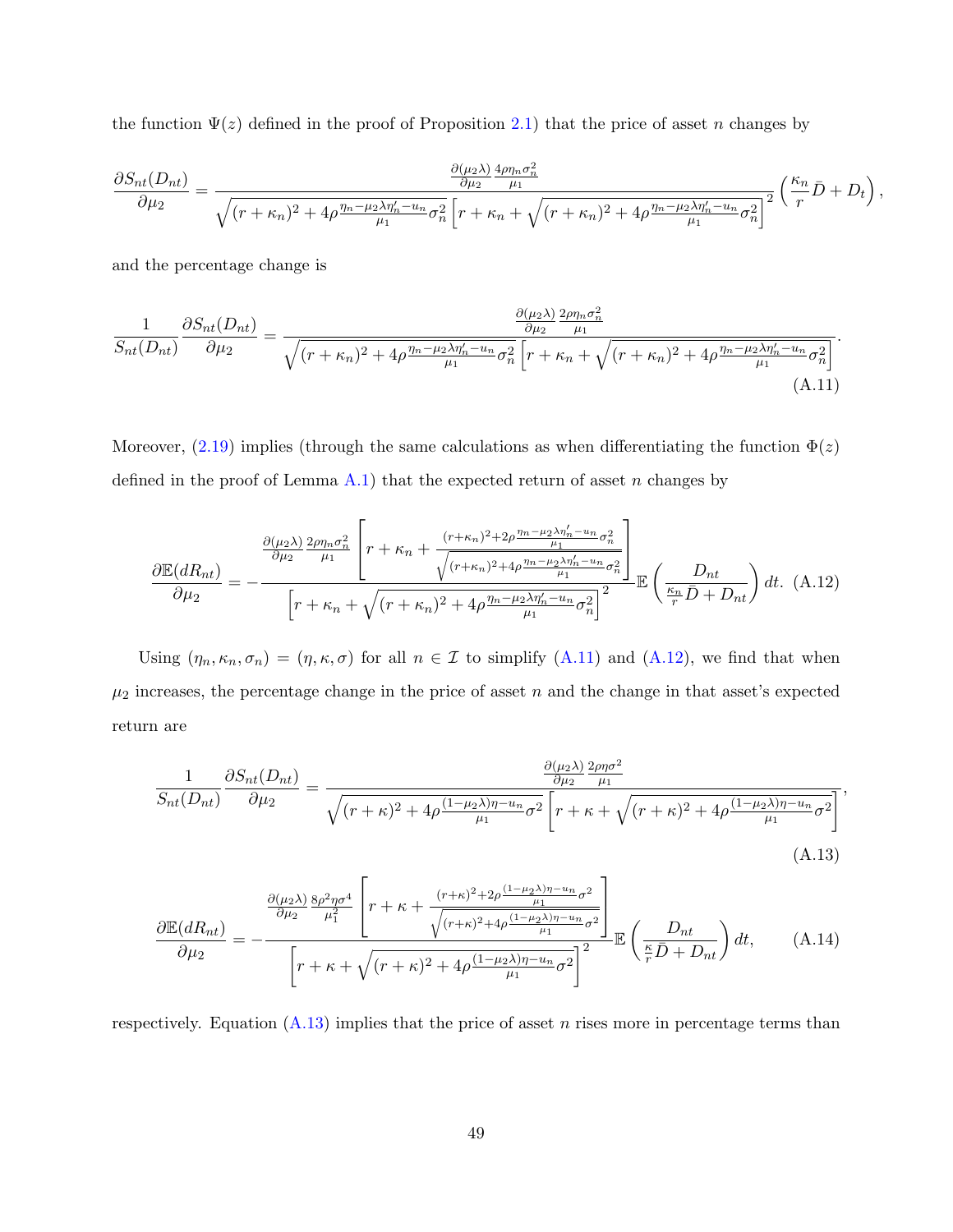the price of asset  $m$  if the function

$$
\Phi_{Su}(z) \equiv \frac{1}{\sqrt{B + Cz} \left( A + \sqrt{B + Cz} \right)}
$$

is decreasing, where  $(A, B, C)$  are positive constants. Since the denominator is increasing,  $\Phi_{Su}(z)$ is decreasing. Equation [\(A.14\)](#page-50-3) implies that the expected return difference  $\mathbb{E}(dR_{mt}) - \mathbb{E}(dR_{nt})$ between assets  $m$  and  $n$  increases if the function

$$
\Phi_{Ru}(z) \equiv \frac{A + \frac{B + \frac{C_z}{2}}{\sqrt{B + Cz}}}{\left(A + \sqrt{B + Cz}\right)^2}
$$

is decreasing, where  $(A, B, C)$  are positive constants. Since  $\Phi_{Ru}(z) = \Phi'(z)$  for the concave function  $\Phi(z)$  defined in the proof of Proposition [2.2,](#page-14-1)  $\Phi_{Ru}(z)$  is decreasing.  $\Box$ 

**Proof of Proposition [2.4.](#page-15-0)** When  $u_n = U\eta_n$  for all  $n \in \mathcal{I}$ , [\(2.16\)](#page-11-5) implies

<span id="page-51-1"></span><span id="page-51-0"></span>
$$
\lambda = \frac{1 - U}{\mu_1 + \mu_2}.\tag{A.15}
$$

Using  $u_n = U\eta_n$  and [\(A.15\)](#page-51-0), we can write RANS for an index asset n as

$$
\frac{\eta_n - \mu_2 \lambda \eta_n' - u_n}{\mu_1} \sigma_n^2 = \frac{(1 - U)\eta_n}{\mu_1 + \mu_2} \sigma_n^2.
$$
\n(A.16)

Since  $\eta_n \sigma_n^2 < \eta_m \sigma_m^2$ , Lemma [A.1](#page-48-0) and  $\kappa_n = \kappa$  for all  $n \in \mathcal{I}$  imply  $\mathbb{E}(dR_{nt}) < \mathbb{E}(dR_{mt})$ . Moreover, [\(2.18\)](#page-13-3), [\(A.16\)](#page-51-1) and  $\kappa_n = \kappa$  imply  $\mathbb{E}(w_{nt}) > \mathbb{E}(w_{mt})$  if [\(2.20\)](#page-15-1) holds.

Using  $u_n = U\eta_n$  and  $\kappa_n = \kappa$  for all  $n \in \mathcal{I}$  to simplify [\(A.11\)](#page-50-0) and [\(A.12\)](#page-50-1), we find

<span id="page-51-2"></span>
$$
\frac{1}{S_{nt}(D_{nt})}\frac{\partial S_{nt}(D_{nt})}{\partial \mu_2} = \frac{\frac{\partial (\mu_2 \lambda)}{\partial \mu_2} \frac{2\rho \eta_n \sigma_n^2}{\mu_1}}{\sqrt{(r+\kappa)^2 + 4\rho \frac{(1-U)\eta_n}{\mu_1 + \mu_2} \sigma_n^2} \left[r+\kappa+\sqrt{(r+\kappa)^2 + 4\rho \frac{(1-U)\eta_n}{\mu_1 + \mu_2} \sigma_n^2}\right]},
$$
\n(A.17)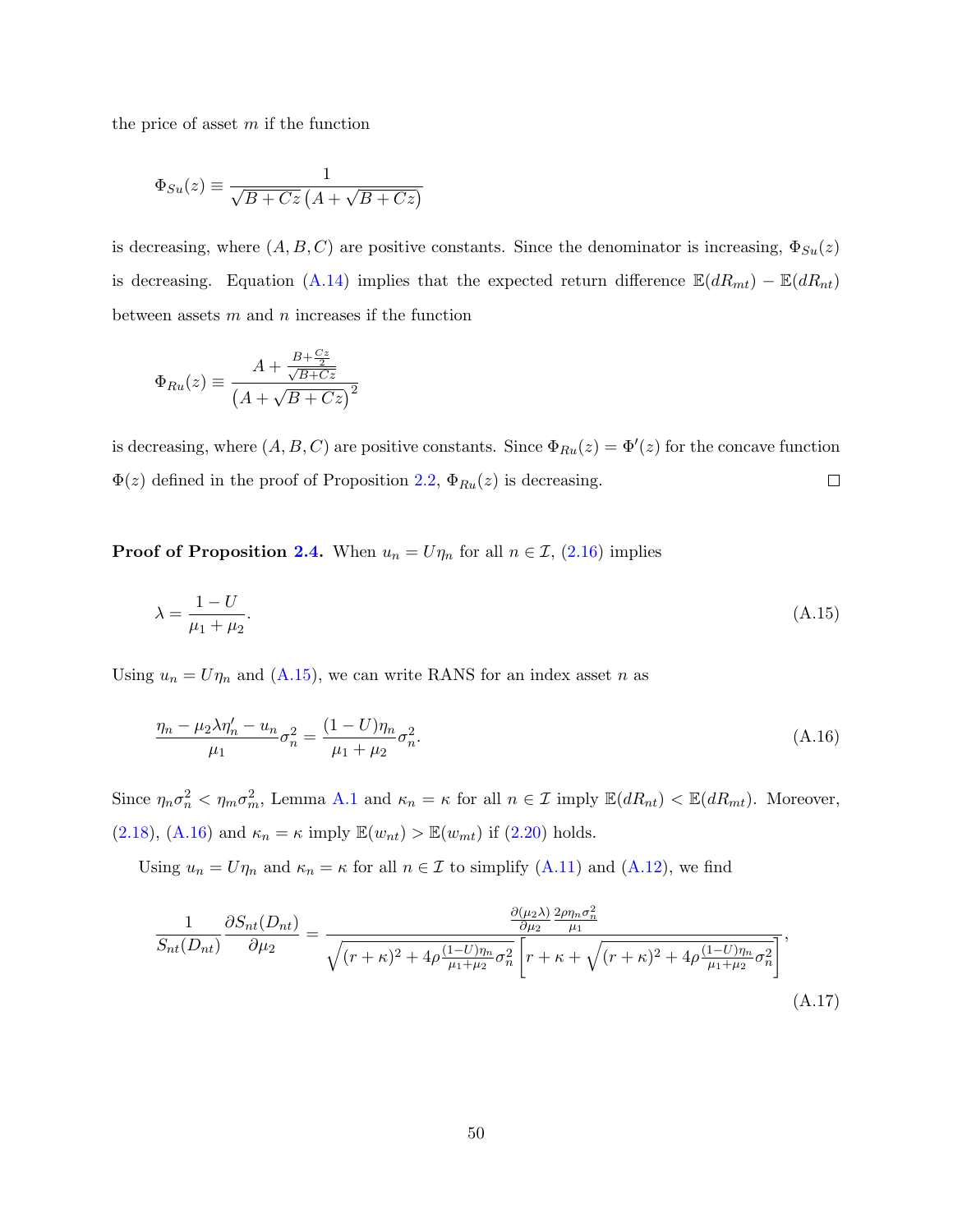<span id="page-52-0"></span>
$$
\frac{\partial \mathbb{E}(dR_{nt})}{\partial \mu_2} = -\frac{\frac{\partial (\mu_2 \lambda)}{\partial \mu_2} \frac{2\rho \eta_n \sigma_n^2}{\mu_1} \left[r + \kappa + \frac{(r + \kappa)^2 + 2\rho \frac{(1 - U)\eta_n}{\mu_1 + \mu_2} \sigma_n^2}{\sqrt{(r + \kappa)^2 + 4\rho \frac{(1 - U)\eta_n}{\mu_1 + \mu_2} \sigma_n^2}}\right]}{\left[r + \kappa + \sqrt{(r + \kappa)^2 + 4\rho \frac{(1 - U)\eta_n}{\mu_1 + \mu_2} \sigma_n^2}\right]^2} \mathbb{E}\left(\frac{D_{nt}}{\frac{\kappa}{r}\bar{D} + D_{nt}}\right) dt,
$$
\n(A.18)

respectively. Equation  $(A.17)$  implies that the price of asset n rises less in percentage terms than the price of asset  $m$  if the function

$$
\Phi_{S\eta}(z) \equiv \frac{z}{\sqrt{B + Cz} \left( A + \sqrt{B + Cz} \right)}
$$

is increasing, where  $(A, B, C)$  are positive constants. Since

$$
\Phi_{S\eta}(z) = \frac{z}{B + Cz} \times \frac{\sqrt{B + Cz}}{A + \sqrt{B + Cz}}
$$

and both functions in the product are increasing,  $\Phi_{S\eta}(z)$  is increasing. Equation [\(A.18\)](#page-52-0) implies that the expected return difference  $\mathbb{E}(dR_{mt}) - \mathbb{E}(dR_{nt})$  between assets m and n decreases if the function

$$
\Phi_{R\eta}(z) \equiv \frac{z\left(A + \frac{B + \frac{Cz}{2}}{\sqrt{B + Cz}}\right)}{\left(A + \sqrt{B + Cz}\right)^2}
$$

is increasing, where  $(A, B, C)$  are positive constants. Since

$$
\Phi_{R\eta}(z) = \frac{z}{B+Cz} \times \left[ \frac{\sqrt{B+Cz}}{A+\sqrt{B+Cz}} \right]^2 \times \left( A + \frac{B+\frac{Cz}{2}}{\sqrt{B+Cz}} \right)
$$

and all three functions in the product are increasing,  $\Phi_{R\eta}(z)$  is increasing.

 $\Box$ 

**Proposition A.1.** Suppose that all assets in the index are in the same supply  $(\eta_n = \eta)$  for all  $n \in \mathcal{I}$ , all assets not in the index are in the same supply, which can differ from that of index assets  $(\eta_{n'} = \bar{\eta} \text{ for all } n' \notin \mathcal{I})$ , and  $(\kappa_n, \sigma_n) = (\kappa, \sigma)$  for all n. Consider assets  $n, m \in \mathcal{I}$ , with asset n being in larger noise-trader demand  $(u_n > u_m)$ , and assets  $n', m' \notin \mathcal{I}$ , with asset n' being in larger noise-trader demand  $(u_{n'} > u_{m'}).$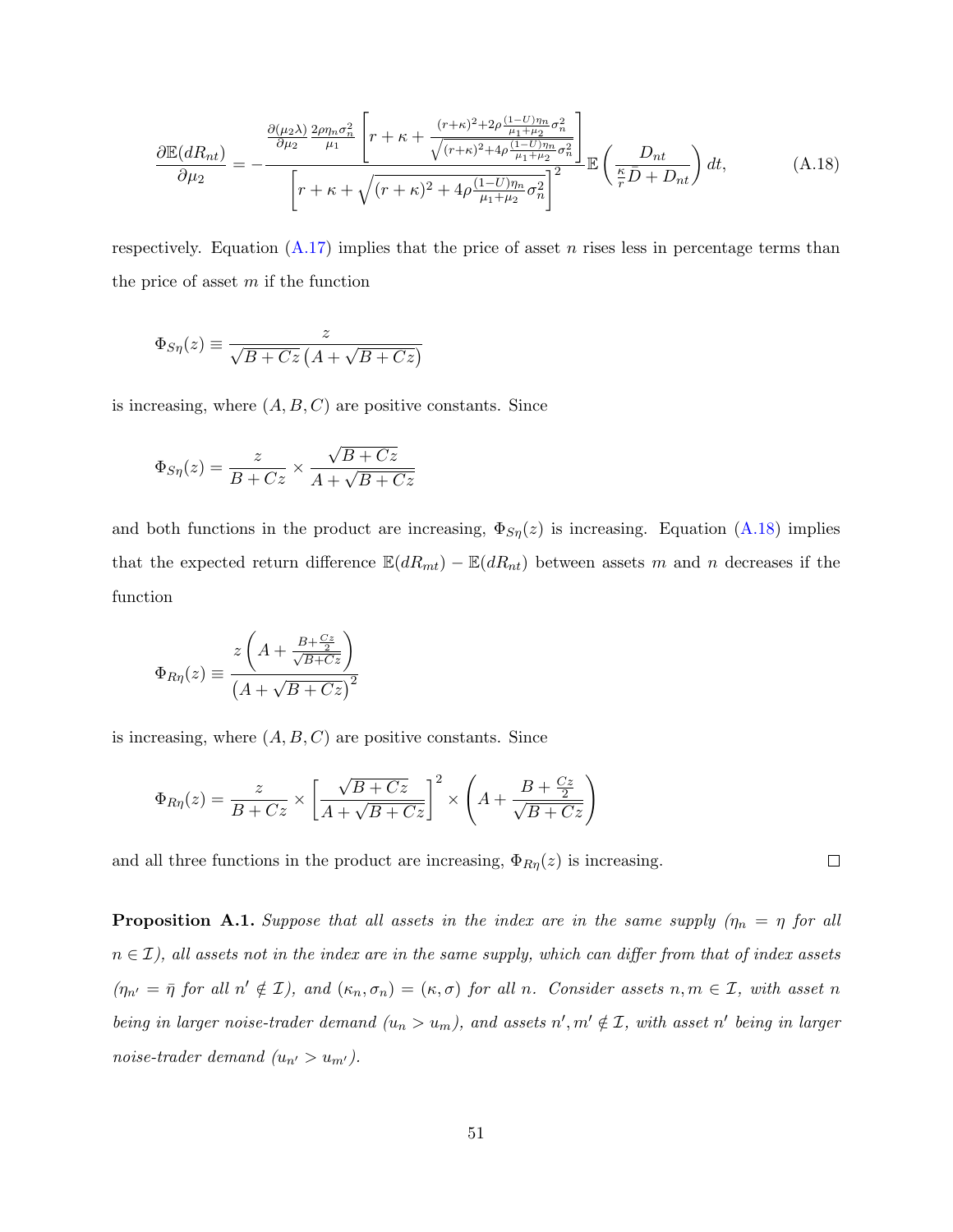- Asset n' has higher non-index weight than asset  $m'$  ( $\mathbb{E}(w_{n't}) > \mathbb{E}(w_{m't})$ ) and earns lower expected return  $(\mathbb{E}(dR_{n't}) < \mathbb{E}(dR_{m't}))$ .
- When  $\mu_2$  increases, holding  $\mu_1 + \mu_2$  constant:
	- The price of asset n rises more, or drops less, in percentage terms than the price of asset  $m$ .
	- The expected return difference  $\mathbb{E}(dR_{mt}) \mathbb{E}(dR_{nt})$  between assets m and n increases.
	- The price of asset n' drops less in percentage terms than the price of asset  $m'$ .
	- The expected return difference  $\mathbb{E}(dR_{m't}) \mathbb{E}(dR_{n't})$  between assets m' and n' increases.
	- The expected return difference  $\mathbb{E}(dR_{mt}) \mathbb{E}(dR_{nt})$  increases more than  $\mathbb{E}(dR_{m't}) \mathbb{E}(dR_{n't})$  under the sufficient conditions (i)  $\bar{\eta}-u_{n'} \geq \eta(1-\mu_2\lambda)-u_n$  and (ii)  $u_n-u_m \geq$  $u_{n'} - u_{m'}$ .

The conditions ensuring that  $\mathbb{E}(dR_m) - \mathbb{E}(dR_{nt})$  decreases more than  $\mathbb{E}(dR_{m't}) - \mathbb{E}(dR_{n't})$  are (i) net supply for the index assets in high noise-trader demand is smaller than for their non-index counterparts, and (ii) the spread in noise-trader demand is larger for index than for non-index assets. Condition (ii) is plausible if index assets are mostly high-capitalization ones, with large numbers of shares. Condition (i) is plausible even if index assets are high-capitalization ones because the demand by non-experts reduces their net supply.

**Proof of Proposition [A.1.](#page-11-2)** When  $(\eta_{n'}, \sigma_{n'}) = (\bar{\eta}, \sigma)$  for all  $n' \notin \mathcal{I}$ , RANS for a non-index asset  $n'$  is  $\frac{\bar{\eta}-u_{n'}}{\mu_1}\sigma^2$ . Since RANS decreases in  $u_{n'}$ , Lemma [A.1](#page-48-0) and  $\kappa_{n'} = \kappa$  for all  $n' \notin \mathcal{I}$  imply  $\mathbb{E}(dR_{n't}) <$  $\mathbb{E}(dR_{m't})$ . Moreover,  $(2.18)$  and  $(\eta_{n'}, \kappa_{n'}, \sigma_{n'}) = (\bar{\eta}, \kappa, \sigma)$  for all  $n' \notin \mathcal{I}$  imply  $\mathbb{E}(w_{n't}) > \mathbb{E}(w_{m't})$ .

The counterparts of [\(A.11\)](#page-50-0) and [\(A.12\)](#page-50-1) when  $\mu_2$  increases holding  $\mu_1 + \mu_2$  constant are

<span id="page-53-0"></span>
$$
\frac{1}{S_{nt}(D_{nt})}\frac{\partial S_{nt}(D_{nt})}{\partial \mu_2} = \frac{\frac{2\rho\sigma_n^2}{\mu_1} \left(\frac{\partial(\mu_2\lambda)}{\partial \mu_2}\eta_n - \frac{\eta_n - \mu_2\lambda\eta_n' - u_n}{\mu_1}\right)}{\sqrt{(r + \kappa_n)^2 + 4\rho\frac{\eta_n - \mu_2\lambda\eta_n' - u_n}{\mu_1}\sigma_n^2} \left[r + \kappa_n + \sqrt{(r + \kappa_n)^2 + 4\rho\frac{\eta_n - \mu_2\lambda\eta_n' - u_n}{\mu_1}\sigma_n^2}\right]},
$$
\n(A.19)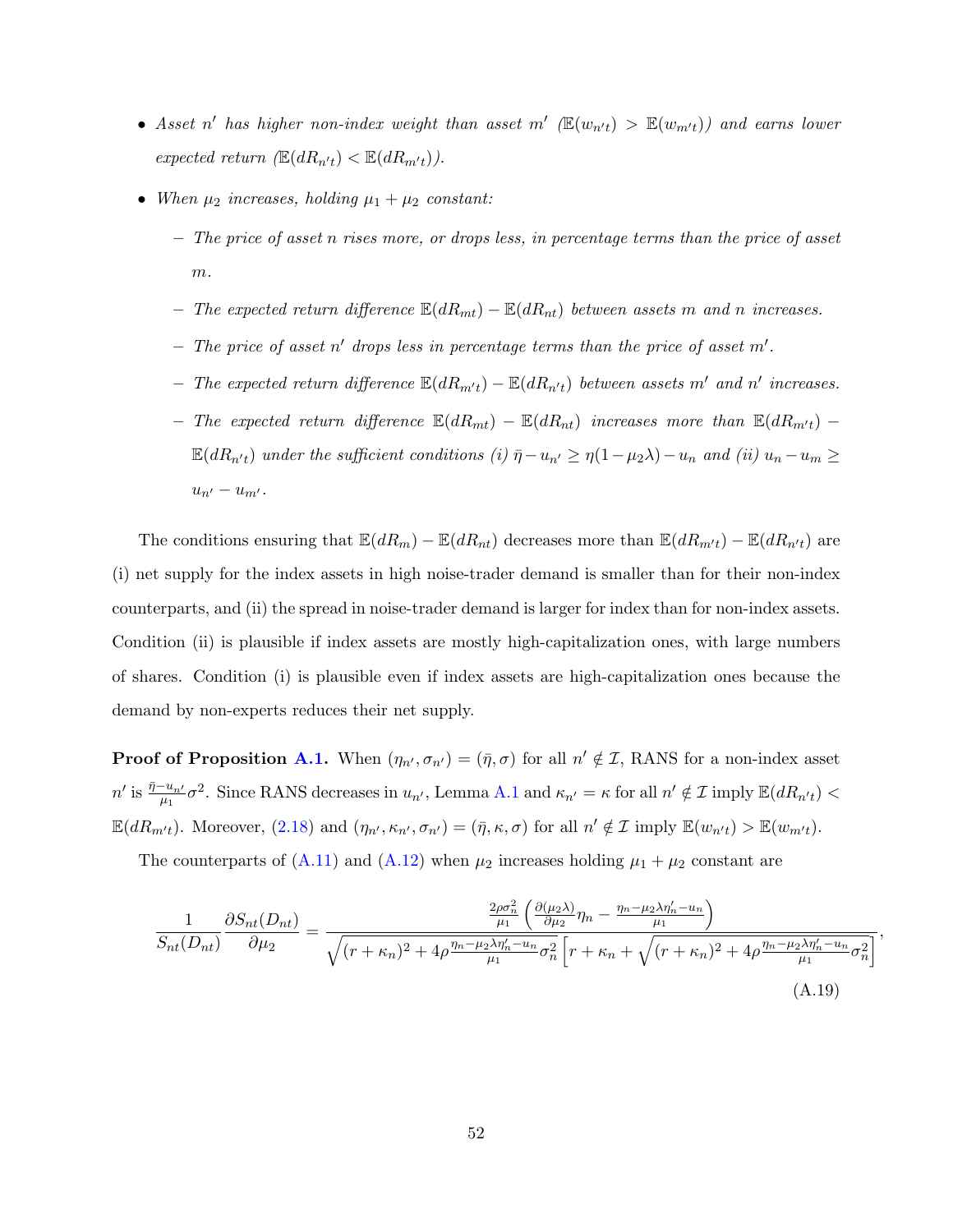<span id="page-54-0"></span>
$$
\frac{\partial \mathbb{E}(dR_{nt})}{\partial \mu_2} = -\frac{\frac{2\rho \sigma_n^2}{\mu_1} \left(\frac{\partial (\mu_2 \lambda)}{\partial \mu_2} \eta_n - \frac{\eta_n - \mu_2 \lambda \eta_n' - u_n}{\mu_1}\right) \left[r + \kappa_n + \frac{(r + \kappa_n)^2 + 2\rho \frac{\eta_n - \mu_2 \lambda \eta_n' - u_n}{\mu_1} \sigma_n^2}{\sqrt{(r + \kappa_n)^2 + 4\rho \frac{\eta_n - \mu_2 \lambda \eta_n' - u_n}{\mu_1} \sigma_n^2}}\right]}{\left[r + \kappa_n + \sqrt{(r + \kappa_n)^2 + 4\rho \frac{\eta_n - \mu_2 \lambda \eta_n' - u_n}{\mu_1} \sigma_n^2}\right]^2} \mathbb{E}\left(\frac{D_{nt}}{\frac{\kappa_n}{r} \bar{D} + D_{nt}}\right) dt,
$$
\n(A.20)

respectively. Moreover, the derivative of the left-hand side of  $(A.10)$  with respect to  $\mu_2$  holding  $\mu_1 + \mu_2$  and M constant is

$$
\sum_{n=1}^{N} \frac{M(\mu_1 + \mu_2)}{\mu_2^2} (\eta'_n)^2 a_{n1}^2 > 0.
$$

Hence,  $\mu_2 \lambda$  increases when  $\mu_2$  increases holding  $\mu_1 + \mu_2$  constant. Using  $(\eta_n, \kappa_n, \sigma_n) = (\eta, \kappa, \sigma)$  for all  $n \in \mathcal{I}$  to simplify  $(A.19)$  and  $(A.20)$ , we find

<span id="page-54-2"></span><span id="page-54-1"></span>
$$
\frac{1}{S_{nt}(D_{nt})}\frac{\partial S_{nt}(D_{nt})}{\partial \mu_2} = \frac{\frac{2\rho\sigma^2}{\mu_1} \left(\frac{\partial(\mu_2\lambda)}{\partial \mu_2}\eta - \frac{(1-\mu_2\lambda)\eta - u_n}{\mu_1}\right)}{\sqrt{(r+\kappa)^2 + 4\rho \frac{(1-\mu_2\lambda)\eta - u_n}{\mu_1}\sigma^2} \left[r+\kappa+\sqrt{(r+\kappa)^2 + 4\rho \frac{(1-\mu_2\lambda)\eta - u_n}{\mu_1}\sigma^2}\right]},
$$
\n(A.21)  
\n
$$
\frac{\partial \mathbb{E}(dR_{nt})}{\partial \mu_2} = -\frac{\frac{2\rho\sigma^2}{\mu_1} \left(\frac{\partial(\mu_2\lambda)}{\partial \mu_2}\eta - \frac{(1-\mu_2\lambda)\eta - u_n}{\mu_1}\right) \left[r+\kappa+\frac{(r+\kappa)^2 + 2\rho \frac{(1-\mu_2\lambda)\eta - u_n}{\mu_1}\sigma^2}{\sqrt{(r+\kappa)^2 + 4\rho \frac{(1-\mu_2\lambda)\eta - u_n}{\mu_1}\sigma^2}}\right]}{\mathbb{E}\left(\frac{D_{nt}}{\frac{\kappa}{\mu}D+D_{nt}}\right)dt},
$$
\n(A.22)

respectively. Equation  $(A.21)$  implies that the price of asset n rises more, or drops less, in percentage terms than the price of asset m if the function  $\Phi_{Su}(z)$  defined in the proof of Proposition [2.3](#page-14-0) is decreasing and the function  $\Phi_{S\eta}(z)$  defined in the proof of Proposition [2.4](#page-15-0) is increasing. Equation [\(A.22\)](#page-54-2) implies that the expected return difference  $\mathbb{E}(dR_{mt}) - \mathbb{E}(dR_{nt})$  between assets m and n increases if the function  $\Phi_{Ru}(z)$  defined in the proof of Proposition [2.3](#page-14-0) is decreasing and the function  $\Phi_{R\eta}(z)$  defined in the proof of Proposition [2.4](#page-15-0) is increasing. Both properties are shown in the proof of Propositions [2.3](#page-14-0) and [2.4.](#page-15-0)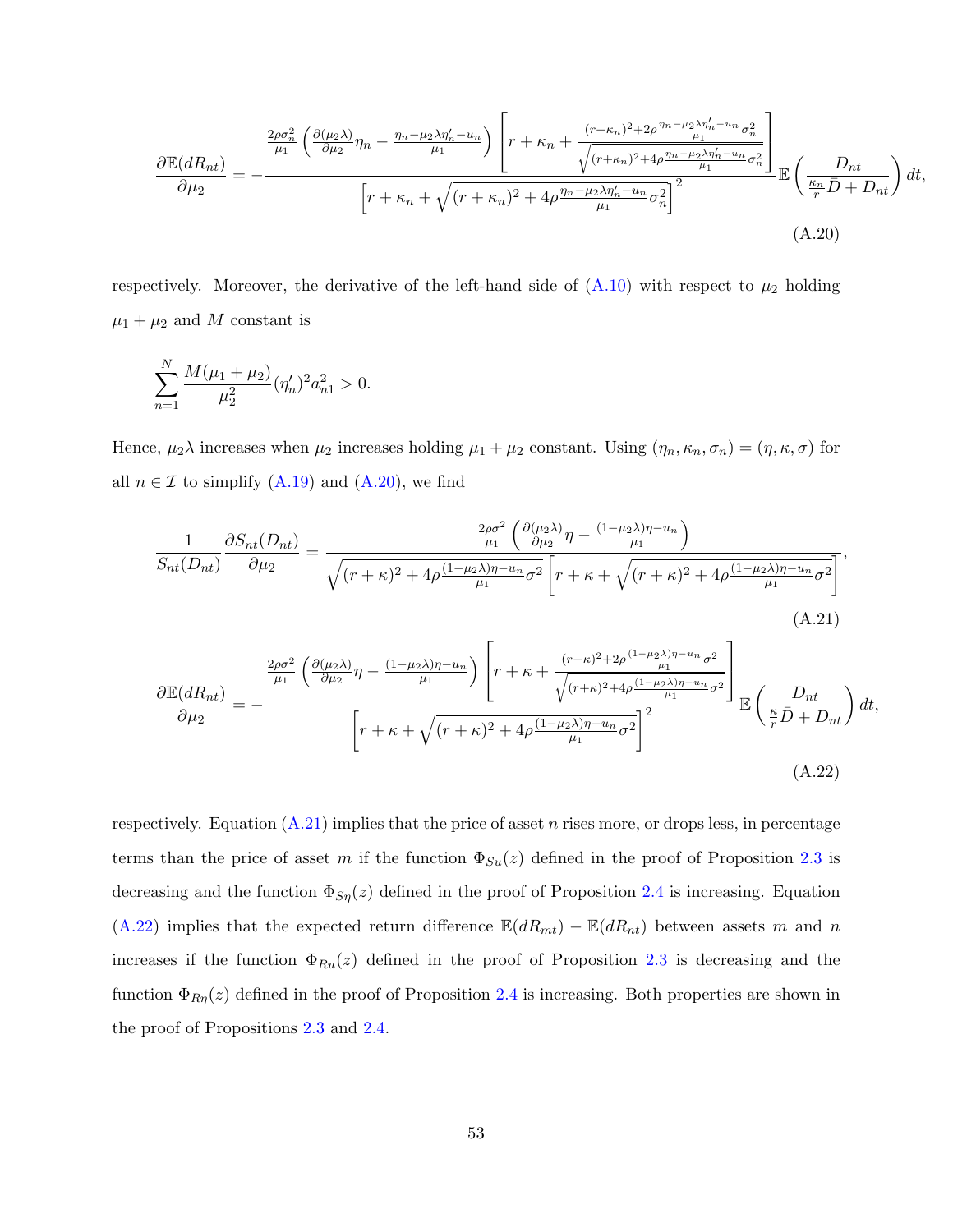The counterparts of  $(A.19)$  and  $(A.20)$  for non-index assets are

<span id="page-55-0"></span>
$$
\frac{1}{S_{n't}(D_{n't})}\frac{\partial S_{n't}(D_{n't})}{\partial \mu_2} = -\frac{\frac{2\rho(\eta_{n'} - u_{n'})\sigma_{n'}^2}{\mu_1^2}}{\sqrt{(r + \kappa_{n'})^2 + 4\rho \frac{\eta_{n'} - u_{n'}}{\mu_1} \sigma_{n'}^2} \left[r + \kappa_{n'} + \sqrt{(r + \kappa_{n'})^2 + 4\rho \frac{\eta_{n'} - u_{n'}}{\mu_1} \sigma_{n'}^2}\right]},
$$
\n(A.23)

<span id="page-55-1"></span>
$$
\frac{\partial \mathbb{E}(dR_{n't})}{\partial \mu_2} = -\frac{\frac{2\rho(\eta_{n'} - u_{n'})\sigma_{n'}^2}{\mu_1^2} \left[r + \kappa_{n'} + \frac{(r + \kappa_{n'})^2 + 2\rho \frac{\eta_{n'} - u_{n'}}{\mu_1} \sigma_{n'}^2}{\sqrt{(r + \kappa_{n'})^2 + 4\rho \frac{\eta_{n'} - u_{n'}}{\mu_1} \sigma_{n'}^2}}\right]}{\left[r + \kappa_{n'} + \sqrt{(r + \kappa_{n'})^2 + 4\rho \frac{\eta_{n'} - u_{n'}}{\mu_1} \sigma_{n'}^2}\right]^2} \mathbb{E}\left(\frac{D_{n't}}{\frac{\kappa_{n'}}{r}\bar{D} + D_{n't}}\right)dt, (A.24)
$$

respectively. Using  $(\eta_{n'}, \kappa_{n'}, \sigma_{n'}) = (\bar{\eta}, \kappa, \sigma)$  for all  $n' \notin \mathcal{I}$  to simplify [\(A.23\)](#page-55-0) and [\(A.24\)](#page-55-1), we find that when  $\mu_2$  increases holding  $\mu_1 + \mu_2$  constant, the percentage change in the price of asset n' and the change in that asset's expected return are

$$
\frac{1}{S_{n't}(D_{n't})}\frac{\partial S_{n't}(D_{n't})}{\partial \mu_2} = -\frac{\frac{2\rho(\bar{\eta} - u_{n'})\sigma^2}{\mu_1^2}}{\sqrt{(r+\kappa)^2 + 4\rho \frac{\bar{\eta} - u_{n'}}{\mu_1} \sigma^2} \left[r+\kappa+\sqrt{(r+\kappa)^2 + 4\rho \frac{\bar{\eta} - u_{n'}}{\mu_1} \sigma^2}\right]},
$$
(A.25)

<span id="page-55-2"></span>
$$
\frac{\partial \mathbb{E}(dR_{n't})}{\partial \mu_2} = \frac{\frac{2\rho(\bar{\eta} - u_{n'})\sigma^2}{\mu_1^2} \left[r + \kappa + \frac{(r + \kappa)^2 + 2\rho \frac{\bar{\eta} - u_{n'}}{\mu_1} \sigma^2}{\sqrt{(r + \kappa)^2 + 4\rho \frac{\bar{\eta} - u_{n'}}{\mu_1} \sigma^2}}\right]}{\left[r + \kappa + \sqrt{(r + \kappa)^2 + 4\rho \frac{\bar{\eta} - u_{n'}}{\mu_1} \sigma^2}\right]^2} \mathbb{E}\left(\frac{D_{n't}}{\frac{\kappa}{r}\bar{D} + D_{n't}}\right) dt,\tag{A.26}
$$

respectively. Equation  $(A.33)$  implies that the price of asset  $n'$  drops less in percentage terms than the price of asset m' if the function  $\Phi_{S\eta}(z)$  defined in the proof of Proposition [2.4](#page-15-0) is increasing. Equation [\(A.34\)](#page-58-1) implies that the expected return difference  $\mathbb{E}(dR_{m't})-\mathbb{E}(dR_{n't})$  between assets m' and n' increases if the function  $\Phi_{R\eta}(z)$  defined in the proof of Proposition [2.4](#page-15-0) is increasing. Both properties are shown in the proof of Proposition [2.4.](#page-15-0)

Equations  $(A.26)$  and  $(A.22)$  imply

$$
\frac{\partial \mathbb{E}(dR_{mt})}{\partial \mu_2} - \frac{\partial \mathbb{E}(dR_{nt})}{\partial \mu_2} > \frac{\partial \mathbb{E}(dR_{m't})}{\partial \mu_2} - \frac{\partial \mathbb{E}(dR_{n't})}{\partial \mu_2}
$$

$$
\Leftrightarrow \Phi_{R\eta} \left( \frac{(1 - \mu_2 \lambda)\eta - u_m}{\mu_1} \right) - \Phi_{R\eta} \left( \frac{(1 - \mu_2 \lambda)\eta - u_m}{\mu_1} \right)
$$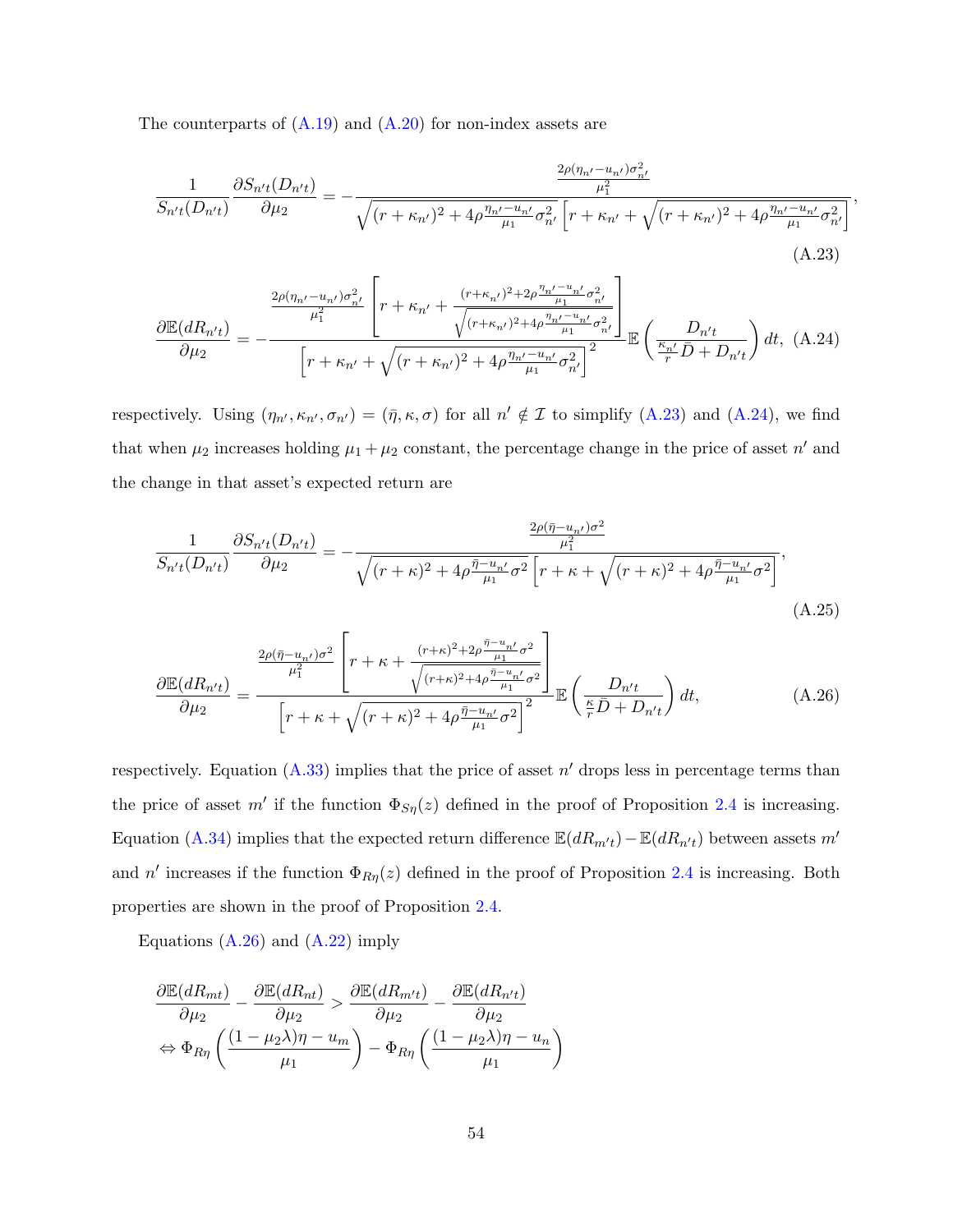<span id="page-56-0"></span>
$$
-\frac{\partial(\mu_2\lambda)}{\partial\mu_2}\eta \left[\Phi_{Ru}\left(\frac{(1-\mu_2\lambda)\eta - u_m}{\mu_1}\right) - \Phi_{Ru}\left(\frac{(1-\mu_2\lambda)\eta - u_n}{\mu_1}\right)\right]
$$
  
>  $\Phi_{R\eta}\left(\frac{\bar{\eta} - u_{m'}}{\mu_1}\right) - \Phi_{R\eta}\left(\frac{\bar{\eta} - u_{n'}}{\mu_1}\right).$  (A.27)

Since  $\Phi_{Ru}(z)$  is decreasing,  $u_n > u_m$  and  $\frac{\partial(\mu_2 \lambda)}{\partial \mu_2} > 0$ , [\(A.27\)](#page-56-0) holds under the sufficient condition

$$
\Phi_{R\eta}\left(\frac{(1-\mu_2\lambda)\eta-u_m}{\mu_1}\right)-\Phi_{R\eta}\left(\frac{(1-\mu_2\lambda)\eta-u_n}{\mu_1}\right)\geq \Phi_{R\eta}\left(\frac{\bar{\eta}-u_{m'}}{\mu_1}\right)-\Phi_{R\eta}\left(\frac{\bar{\eta}-u_{n'}}{\mu_1}\right),
$$

which we can write as

<span id="page-56-1"></span>
$$
\int_{\frac{(1-\mu_2\lambda)\eta-u_m}{\mu_1}}^{\frac{(1-\mu_2\lambda)\eta-u_m}{\mu_1}} \Phi'_{R\eta}(z)dz \ge \int_{\frac{\bar{\eta}-u_{m'}}{\mu_1}}^{\frac{\bar{\eta}-u_{m'}}{\mu_1}} \Phi'_{R\eta}(z)dz
$$
\n
$$
\Leftrightarrow \int_{\frac{\bar{\eta}-u_{n'}+u_n-u_m}{\mu_1}}^{\frac{\bar{\eta}-u_{n'}+u_n-u_m}{\mu_1}} \Phi'_{R\eta}\left(z + \frac{(1-\mu_2\lambda)\eta-u_n-(\bar{\eta}-u_{n'})}{\mu_1}\right)dz \ge \int_{\frac{\bar{\eta}-u_{n'}}{\mu_1}}^{\frac{\bar{\eta}-u_{m'}}{\mu_1}} \Phi'_{R\eta}(z)dz. \tag{A.28}
$$

Equation [\(A.28\)](#page-56-1) holds under the sufficient conditions in the proposition, provided that  $\Phi_{R\eta}(z)$  is increasing and concave. Indeed,  $\Phi_{R\eta}(z)$  increasing and  $u_n-u_m\geq u_{n'}-u_{m'}$  imply that the left-hand side of  $(A.28)$  is not smaller than

<span id="page-56-2"></span>
$$
\int_{\frac{\bar{\eta}-u_{n'}}{\mu_1}}^{\frac{\bar{\eta}-u_{m'}}{\mu_1}} \Phi'_{R\eta} \left( z + \frac{(1-\mu_2\lambda)\eta - u_n - (\bar{\eta}-u_{n'})}{\mu_1} \right) dz.
$$
\n(A.29)

Moreover,  $\Phi_{R\eta}(z)$  concave and  $\bar{\eta} - u_{n'} \ge \eta(1 - \mu_2\lambda) - u_n$  implies that [\(A.29\)](#page-56-2) is not smaller than the right-hand side of [\(A.28\)](#page-56-1).

In the proof of Proposition [2.4](#page-15-0) we show that  $\Phi_{R\eta}(z)$  is increasing. To show that  $\Phi_{R\eta}(z)$  is concave, we write it as

$$
\Phi_{R\eta}(z) = \frac{z\left(A + \frac{B + \frac{Cz}{2}}{\sqrt{B + Cz}}\right)}{\left(A + \sqrt{B + Cz}\right)^2} \n= \frac{z\left(A + \frac{B + Cz}{\sqrt{B + Cz}}\right)}{2\left(A + \sqrt{B + Cz}\right)^2} + \frac{z\left(A + \frac{B}{\sqrt{B + Cz}}\right)}{2\left(A + \sqrt{B + Cz}\right)^2} \n= \frac{z}{2\left(A + \sqrt{B + Cz}\right)} + \frac{zA}{2\sqrt{B + Cz}\left(A + \sqrt{B + Cz}\right)}
$$
\n(A.30)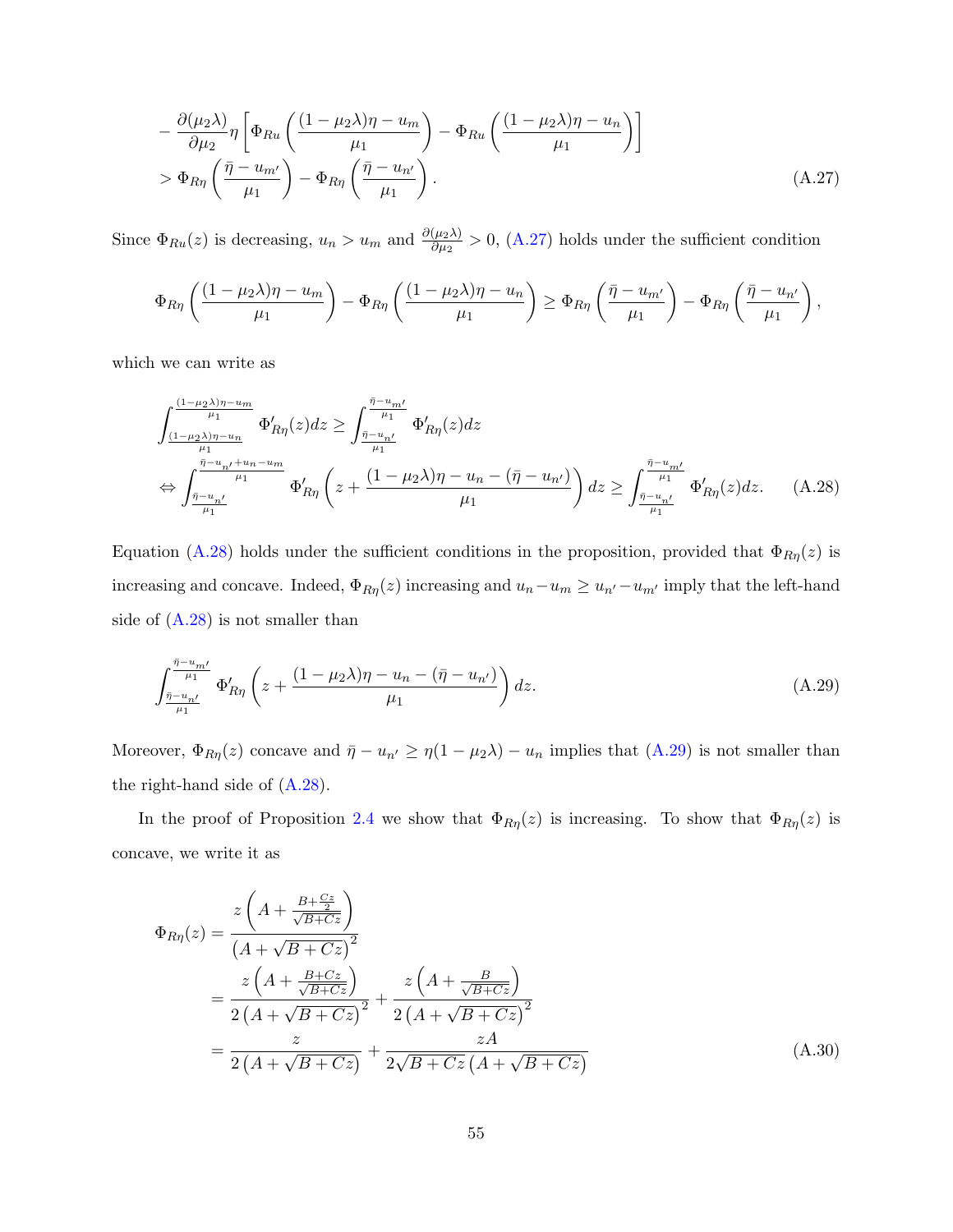$$
=\Phi(z) + \frac{A}{2}\Phi_{S\eta}(z)
$$
\n(A.31)

where the third equality follows if  $B = A^2$ , a property that holds in the instances where we define  $\Phi_{R\eta}(z)$ , and the functions  $\Phi(z)$  and  $\Phi_{S\eta}(z)$  are defined in the proofs of Lemma [A.1](#page-48-0) and Proposition [2.4,](#page-15-0) respectively. In the proof of Lemma [A.1](#page-48-0) we show that  $\Phi(z)$  is concave. Therefore,  $\Phi_{R\eta}(z)$  is concave if  $\Phi_{S\eta}(z)$  is concave. The derivative of  $\Phi_{S\eta}(z)$  is

$$
\Phi'_{S\eta}(z) = \frac{B + A \frac{B + C_{\frac{2}{2}}}{\sqrt{B + C_{\frac{2}{2}}}}}{(B + C_{\frac{2}{2}}) (A + \sqrt{B + C_{\frac{2}{2}}})^2}
$$
\n
$$
= \frac{B + A \frac{B + C_{\frac{2}{2}}}{\sqrt{B + C_{\frac{2}{2}}}}}{2(B + C_{\frac{2}{2}}) (A + \sqrt{B + C_{\frac{2}{2}}})^2} + \frac{B + A \frac{B}{\sqrt{B + C_{\frac{2}{2}}}}}{2(B + C_{\frac{2}{2}}) (A + \sqrt{B + C_{\frac{2}{2}}})^2}
$$
\n
$$
= \frac{A}{2(B + C_{\frac{2}{2}}) (A + \sqrt{B + C_{\frac{2}{2}}})} + \frac{B}{2(B + C_{\frac{2}{2}})^{\frac{3}{2}} (A + \sqrt{B + C_{\frac{2}{2}}})},
$$

where the third equality follows if  $B = A^2$ . Since both functions in the sum are decreasing,  $\Phi'_{S\eta}(z)$ is decreasing, and hence  $\Phi_{S\eta}(z)$  is concave.  $\Box$ 

**Proposition A.2.** Suppose that noise-trader demand is proportional to asset supply  $(u_n = U\eta_n)$ with  $U < 1$  for all n). Consider assets  $n', m' \notin \mathcal{I}$ , with asset n' being in smaller risk-adjusted supply  $(\eta_{n'}\sigma_{n'}^2 < \eta_{m'}\sigma_{m'}^2).$ 

- Asset n' earns lower expected return than asset m'  $(\mathbb{E}(dR_{n't}) < \mathbb{E}(dR_{m't}))$ .
- When  $\mu_2$  increases, holding  $\mu_1 + \mu_2$  constant:
	- The prices and expected returns of index assets do not change.
	- The price of asset n' drops less in percentage terms than the price of asset  $m'$ .
	- The expected return difference  $\mathbb{E}(dR_{m't}) \mathbb{E}(dR_{n't})$  between assets m' and n' increases.

**Proof of Proposition [A.2.](#page-14-1)** When  $u_n = U\eta_n$ , RANS of a non-index asset n' is

$$
\frac{\eta_{n'} - u_{n'}}{\mu_1} \sigma_{n'}^2 = \frac{(1 - U)\eta_{n'}}{\mu_1} \sigma_{n'}^2.
$$
\n(A.32)

Since  $\eta_{n'} \sigma_{n'}^2 < \eta_{m'} \sigma_{m'}^2$ , Lemma [A.1](#page-48-0) and  $\kappa_{n'} = \kappa$  for all  $n' \notin \mathcal{I}$  imply  $\mathbb{E}(dR_{n't}) < \mathbb{E}(dR_{m't})$ .